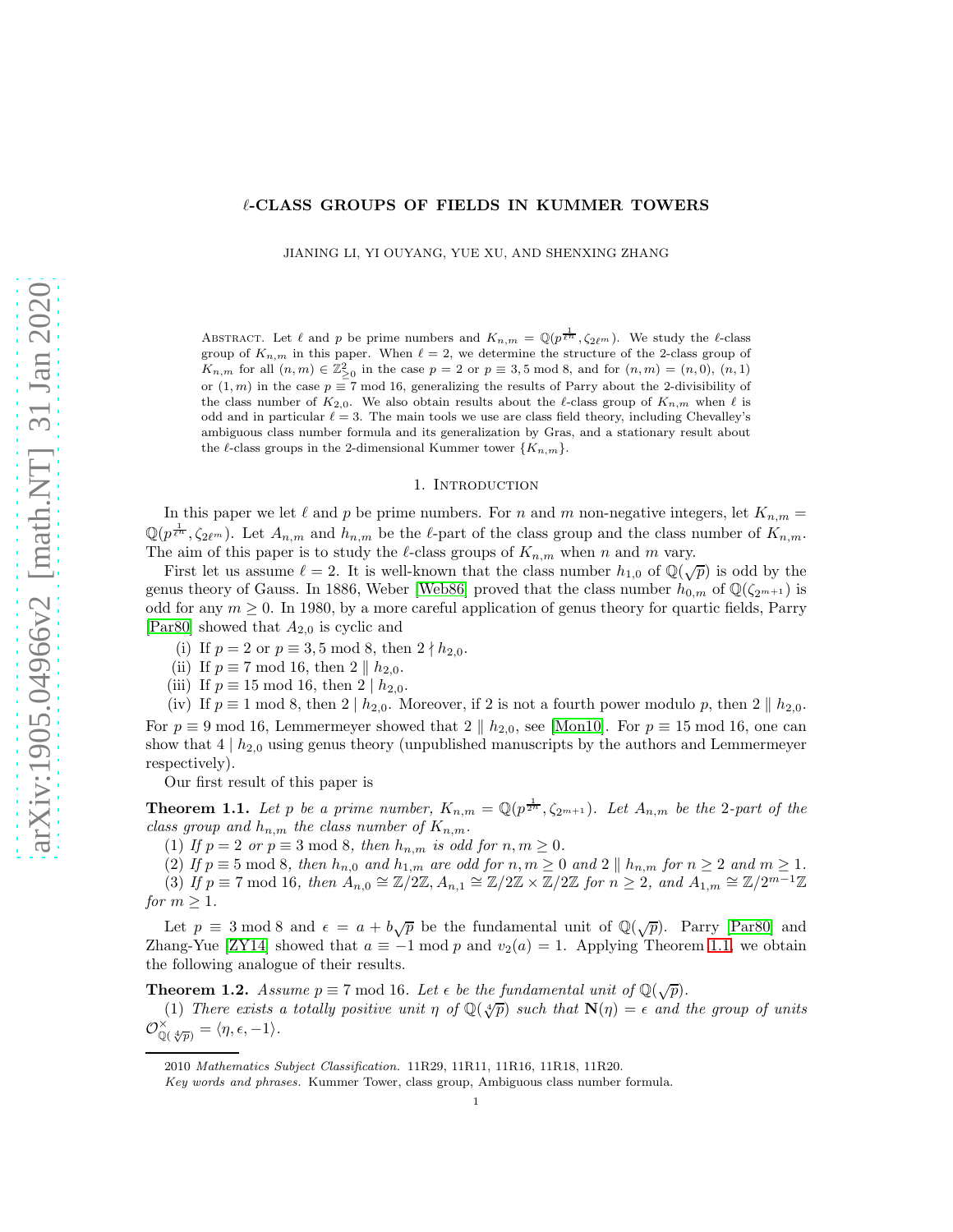(2) For any unit  $\eta' \in \mathbb{N}^{-1}(\epsilon)$  in  $\mathbb{Q}(\sqrt[4]{p})$ , one has  $v_{\mathfrak{q}}(\text{Tr}_{\mathbb{Q}(\sqrt[4]{p})/\mathbb{Q}(\sqrt{p})}(\eta')) = 3$  and  $\eta' \equiv -\text{sgn}(\eta') \mod 2$  $\sqrt[4]{p}$ , where **q** is the unique prime of  $\mathbb{Q}(\sqrt{p})$  above 2 and sgn is the signature function.

**Remark 1.3.** (1) We may call the unit  $\eta$  the relative fundamental unit of  $\mathbb{Q}(\sqrt[4]{p})$ . The first part *of this theorem is due to Parry, see* [\[Par80,](#page-21-1) Theorem 3]*. We include a proof here for completeness.*

(2) For  $\eta' \in \mathcal{O}_{\mathbb{Q}(\sqrt[4]{p})}^{\times}$  such that  $\mathbf{N}(\eta') = \epsilon$ , we know  $\eta'$  is either totally positive or totally negative  $since \epsilon$  *is totally positive. Therefore the sign of*  $\eta'$  *is well-defined.* 

Now assume  $\ell$  is odd. Recall that  $\ell$  is regular if  $\ell \nmid h_{0,1}$ , the class number of  $\mathbb{Q}(\zeta_{\ell})$ . We have the following result:

<span id="page-1-0"></span>Theorem 1.4. *Assume* ℓ *is an odd regular prime, and* p *is either* ℓ *or a prime generating the group*  $(\mathbb{Z}/\ell^2 \mathbb{Z})^{\times}$ *. Then*  $\ell \nmid h_{n,m}$ *, the class number of*  $K_{n,m} = \mathbb{Q}(p^{\frac{1}{\ell^m}}, \zeta_{\ell^m})$  *for any*  $n, m \geq 0$ *.* 

For the particular case  $\ell = 3$ , the following results about the 3-class groups of  $\mathbb{Q}(\sqrt[3]{p})$  and  $\mathbb{Q}(\sqrt[3]{p}, \zeta_3)$  were obtained by several authors:

(i) ([\[Hon71\]](#page-20-1)) If  $p = 3$  or  $p \equiv 2 \mod 3$ , then  $3 \nmid h_{1,1}$  and  $3 \nmid h_{1,0}$ .

- (ii) ([\[Ger76\]](#page-20-2)) If  $p \equiv 1 \mod 3$ , then rank<sub>3</sub> $A_{1,0} = 1$  and rank<sub>3</sub> $A_{1,1} = 1$  or 2.
- (iii) ([\[Aou18\]](#page-20-3)) If  $p \equiv 4, 7 \mod 9$ , then  $A_{1,0} \cong \mathbb{Z}/3\mathbb{Z}$  and

$$
A_{1,1} \cong \begin{cases} \mathbb{Z}/3\mathbb{Z} & \text{if } \left(\frac{3}{p}\right)_3 \neq 1, \\ (\mathbb{Z}/3\mathbb{Z})^2 & \text{if } \left(\frac{3}{p}\right)_3 = 1. \end{cases}
$$

(iv) ([\[C-E05\]](#page-20-4), [\[Ger05\]](#page-20-5)) If  $p \equiv 1 \mod 9$ , then rank<sub>3</sub> $A_{1,1} = 1$  if and only if  $9 \mid h_{1,0}$ .

We refer to [\[Ger05\]](#page-20-5) and [\[Aou18\]](#page-20-3) for more details. However,  $h_{n,m}$  and  $A_{n,m}$  for general n and m was rarely studied in the literature as far as we know. We have the following result in this case:

<span id="page-1-1"></span>**Theorem 1.5.** Let p be a prime number. Let  $A_{n,m}$  be the 3-part of the class group and  $h_{n,m}$  the *class number of*  $K_{n,m} = \mathbb{Q}(p^{\frac{1}{3^n}}, \zeta_{3^m}).$ 

(1) If  $p = 3$  or  $p \equiv 2, 5 \mod 9$ , then  $3 \nmid h_{n,m}$  for  $n, m \ge 0$ .

(2) If  $p \equiv 4, 7 \mod 9$  and the cubic residue symbol  $\left(\frac{3}{p}\right)$  $\overline{ }$  $A_3 \neq 1$ *, then*  $A_{n,m} \cong \mathbb{Z}/3\mathbb{Z}$  for  $n \geq 1$ *,*  $m \geq 0$ .

**Remark 1.6.** *A. Lei* [\[Lei17\]](#page-20-6) *obtained the growth formula of class numbers in*  $\mathbb{Z}_{\ell}^{d-1} \rtimes \mathbb{Z}_{\ell}$ -extensions *for an odd prime*  $\ell$ *. Under the conditions in Theorem* [1.4](#page-1-0) *or* [1.5,](#page-1-1) the Kummer tower  $K_{\infty,\infty}/K_{0,1}$ *satisfies the conditions in Lei's paper. Then by* [\[Lei17,](#page-20-6) Corollary 3.4]*, one has for each* m*, there exist integers*  $\mu_m$  *and*  $\lambda_m$  *such that* 

$$
v_{\ell}(h_{n,m}) = \mu_m \ell^n + \lambda_m n + O(1) \text{ for } n \gg 0.
$$

*Theorem* [1.4](#page-1-0) *and* [1.5](#page-1-1) *thus imply that the invariants*  $\mu_m = \lambda_m = 0$  *for all* m.

To prove our results, we need to use class field theory, including Chevalley's ambiguous class number formula and its generalization by Gras. The most technical part of our paper is a stationary result of  $\ell$ -class groups in a cyclic  $\mathbb{Z}/\ell^2\mathbb{Z}$ -extension under certain conditions, and its application to the study of  $\ell$ -class groups in the 2-dimensional Kummer tower  $\{K_{n,m}\}$ . We emphasize that the stationary result could be used to other situations. Due to the computational nature of our results, we impose conditions to simplify computation. It would be of interest to study other cases, for example, replacing  $p$  by some positive integer with 2 or more prime factors.

The organization of this paper is as follows. In  $\S2$  we introduce notations and conventions for the paper, and present basic properties of the Hilbert symbols and Gras' formula on genus theory. In §3, we prove our stationary result on  $\ell$ -class groups in certain cyclic  $\ell$ -extensions by using argument from Iwasawa theory, and then prove a stationary result about the  $\ell$ -class groups of  $K_{n,m}$ . §4 is devoted to the proof of results for the easier case that  $\ell$  is odd and §5 for the more complicated case  $\ell = 2$ .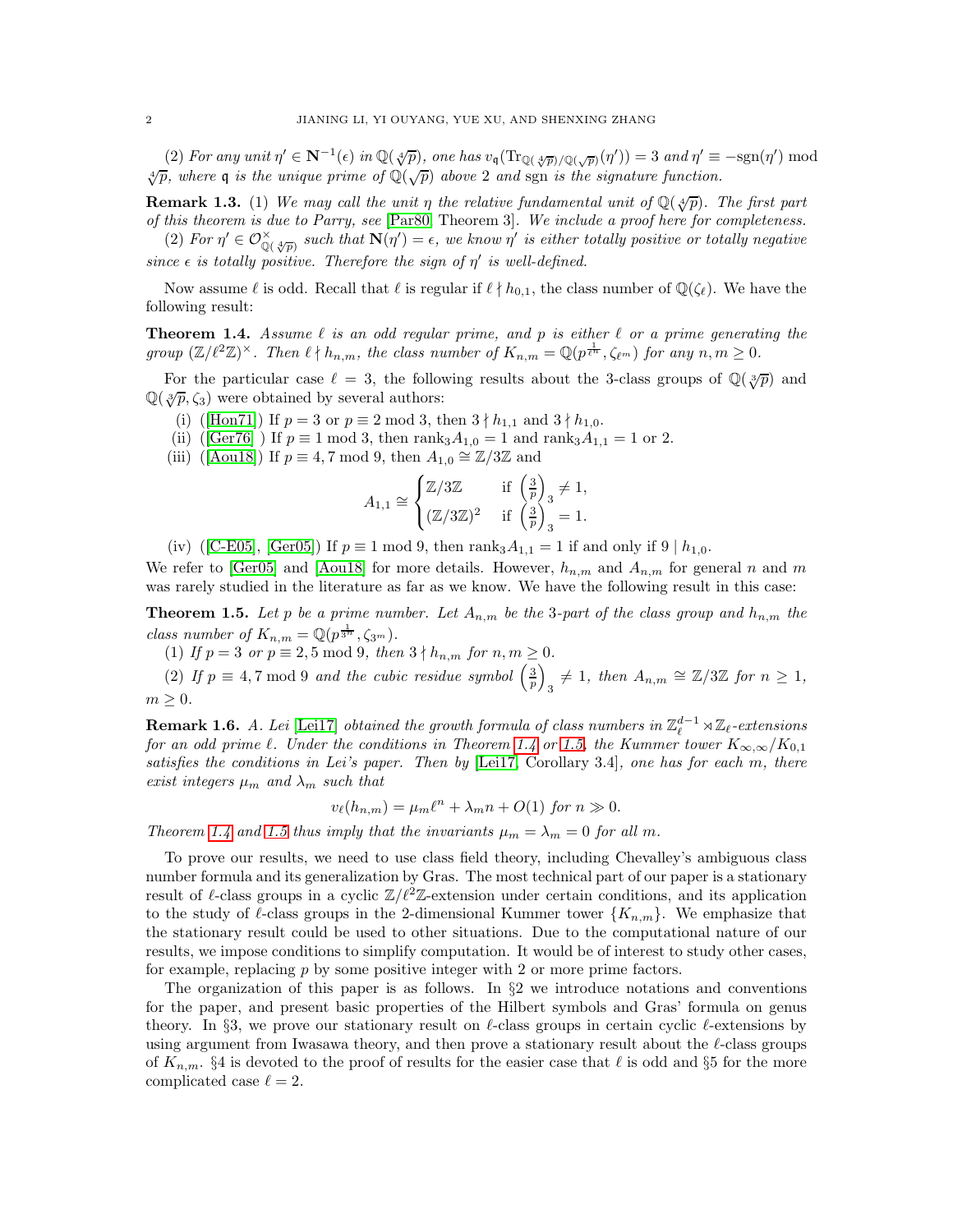### 2. Preliminary

2.1. Notations and Conventions. The numbers  $\ell$  and p are always prime numbers. The  $\ell$ -Sylow subgroup of a finite abelian group M is denoted by  $M(\ell)$ .  $\zeta_n$  is a primitive n-th root of unity and  $\mu_n$  is the group of *n*-th roots of unity.

For a number field K, we denote by  $\text{Cl}_K$ ,  $h_K$ ,  $\mathcal{O}_k$ ,  $E_K$  and cl the class group, the class number, the ring of integers, the unit group of the ring of integers and the ideal class map of K respectively. For w a place of K,  $K_w$  is the completion of K by w. For p a prime of K,  $v_p$  is the additive valuation associated to p.

For an extension  $K/F$  of number fields, v a place of F and w a place of K above v, let  $e_{w/v} = e(w/v, K/F)$  be the ramification index in  $K/F$  if v is finite and  $e_{w/v} = [K_w : F_v]$  if v is infinite. We say that  $w/v$  is ramified if  $e_{w/v} > 1$ .  $w/v$  is totally ramified if  $e_{w/v} = [K : F]$ , in this case w is the only place above v and we can also say that v is totally ramified in  $K/F$ . Note that for v infinite,  $w/v$  is ramified if and only if w is complex and v is real, and in this case  $e_{w/v} = 2$ . Hence an infinite place v is totally ramified if and only if  $K/F$  is quadratic,  $F_v = \mathbb{R}$  and  $K_w = \mathbb{C}$ . When  $K/F$  is Galois, then  $e_{w/v}$  is independent of w and we denote it by  $e_v$ .

Denote by  $N_{K/F}$  the norm map from K to F, and the induced norm map from Cl<sub>K</sub> to Cl<sub>F</sub>. If the extension is clear, we use N instead of  $N_{K/F}$ .

When  $K = K_{n,m} = \mathbb{Q}(p^{\frac{1}{\ell^m}}, \zeta_{2^{m+1}})$ , we write  $\text{Cl}_{n,m} = \text{Cl}_K$ ,  $h_{n,m} = h_K$ ,  $\mathcal{O}_{n,m} = \mathcal{O}_K$  and  $E_{n,m} = E_K$  for simplicity. The group  $A_{n,m}$  is the  $\ell$ -Sylow subgroup of  $\text{Cl}_{n,m}$ .

2.2. **Hilbert symbol.** Let  $n \geq 2$  be an integer. Let k be a finite extension of  $\mathbb{Q}_p$  containing  $\mu_n$ . Let  $\phi_k$  be the local reciprocity map  $\phi_k : k^\times \longrightarrow \text{Gal}(k^{\text{ab}}/k)$ . Given  $a, b \in k^\times$ , the *n*-th Hilbert symbol is defined by

$$
\left(\frac{a,b}{k}\right)_n = \frac{\phi_k(a) \left(\sqrt[n]{b}\right)}{\sqrt[n]{b}} \in \mu_n \subset k.
$$

The following results about Hilbert symbol can be found in standard textbooks in number theory, for example [\[Neu13,](#page-21-3) Chapters IV and V].

<span id="page-2-0"></span>Proposition 2.1. Let  $a, b \in k^{\times}$ .

(1)  $\left(\frac{a,b}{k}\right)_n = 1 \Leftrightarrow a$  *is a norm from the extension*  $k(\sqrt[n]{b})/k$ ;  $\binom{1}{k}$   $\binom{k}{n}$ <br>(2)  $\left(\frac{aa', b}{b}\right)$ k  $\overline{\phantom{0}}$  $_{n}=\left( \frac{a,b}{k}\right)$ k  $\overline{ }$ n  $\int a', b$ k  $\overline{ }$  $\binom{a, bb'}{k}$  $\overline{\phantom{0}}$  $\binom{a, b}{k}$ k  $\overline{ }$ n  $\int a, b'$ k  $\overline{ }$ n *;*  $(3) \left(\frac{a, b}{k}\right)$  $\overline{ }$  $\binom{n}{n} = \left(\frac{b, a}{k}\right)$ k  $\setminus$ <sup>-1</sup> n *;* (4)  $\left(\frac{a, 1 - a}{k}\right)$  $\overline{ }$  $n = 1$  *and*  $\left(\frac{a, -a}{k}\right)$  $\overline{ }$  $n = 1;$ 

(5) Let  $\varpi$  be a uniformizer of k. Let  $q = |\mathcal{O}_k/(\varpi)|$  be the cardinality of the residue field of k. If  $p \nmid n, \text{ then } \left(\frac{\varpi, u}{k}\right)$  $\overline{\phantom{0}}$  $n = \omega(u)^{\frac{q-1}{n}}$  where  $\omega: \mathcal{O}_k^{\times} \to \zeta_{q-1}$  is the unique map such that  $u \equiv \omega(u) \bmod \omega$ *for*  $u \in \mathcal{O}_k^{\times}$ .

(6) Let  $M/k$  be a finite extension. For  $a \in M^{\times}, b \in k^{\times}$ , one has the following norm-compatible *property*

$$
\left(\frac{a,b}{M}\right)_n = \left(\frac{\mathbf{N}_{M/k}(a),b}{k}\right)_n.
$$

When  $k = \mathbb{R}, \mu_n \subset \mathbb{R}$  if and only if  $n = 1$  or 2. For  $a, b \in k^{\times}$  define

$$
\left(\frac{a,b}{k}\right)_2 = \begin{cases} -1, & \text{if } a < 0 \text{ and } b < 0; \\ 1, & \text{otherwise.} \end{cases}
$$

When  $k = \mathbb{C}$ , define  $\left(\frac{a, b}{k}\right)$  $\overline{ }$  $= 1$  for any  $a, b \in k^{\times}$ . The following is the product formula of Hilbert symbols, see [\[Neu13,](#page-21-3) Chapter VI, Theorem 8.1].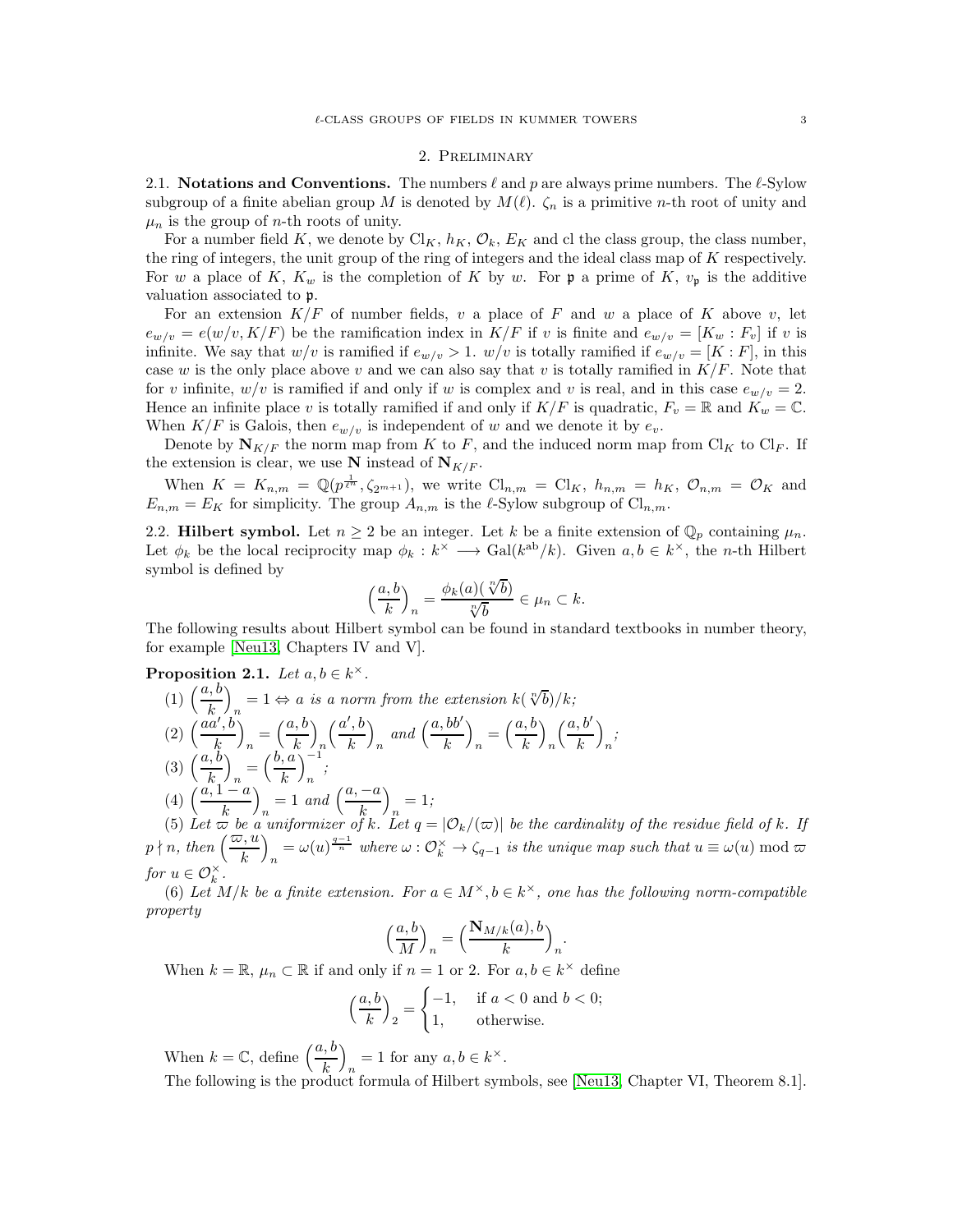**Proposition 2.2.** Let K be a number field such that  $\mu_n \subset K$ . For any place v of K, set  $\left(\frac{a, b}{v}\right)$  $\overline{ }$  $:=\frac{1}{n}$  $\iota_v^{-1}\left(\left(\frac{a,b}{K}\right)$  $K_v$  $\overline{ }$ n  $\setminus$ *where*  $\iota_v$  *is the canonical embedding of*  $K \to K_v$ *. Then for*  $a, b \in K^\times$ *, one has* 

$$
\prod_{v} \left(\frac{a, b}{v}\right)_n = 1,
$$

*where* v *runs over all places of* K*.*

## 2.3. Three useful Lemmas.

<span id="page-3-3"></span>Lemma 2.3. *Suppose* K/F *is a cyclic* ℓ*-extension with Galois group* G *and* C *is a* G*-submodule of* Cl<sub>K</sub>. Then  $\ell \nmid |(Cl_K/C)^G|$  *implies that*  $Cl_K(\ell) = C(\ell)$ . In particular,  $\ell \nmid |Cl_K^G|$  *implies that*  $\ell \nmid h_K$ .

*Proof.* Consider the action of G on  $\left(\frac{\text{Cl}_K}{C}\right)(\ell)$ . The cardinality of the orbit of  $c \in \left(\frac{\text{Cl}_K}{C}\right)(\ell)$  $(\text{Cl}_K/C)(\ell)^G$  is a multiple of  $\ell$ . Thus  $|(\text{Cl}_K/C)(\ell)| \equiv |(\text{Cl}_K/C)(\ell)^G| \mod \ell$ . Hence  $\ell \nmid |(\text{Cl}_K/C)^G|$ implies  $(\text{Cl}_K/C)(\ell) = 0$  and then  $\text{Cl}_K(\ell) = C(\ell)$  by the exact sequence  $0 \to C(\ell) \to \text{Cl}_K(\ell) \to$  $(\mathrm{Cl}_K/C)(\ell).$ 

<span id="page-3-0"></span>**Lemma 2.4.** Let  $K_n/K_0$  be a cyclic extension of number fields of degree  $\ell^n$ . Let  $K_i$  be the unique *intermediate field such that*  $[K_i : K_0] = \ell^i$  *for*  $0 \le i \le n$ *. If a prime ideal*  $\mathfrak{p}$  *of*  $K_0$  *is ramified in*  $K_1/K_0$ , then **p** is totally ramified in  $K_n/K_0$ .

*Proof.* Let  $I_p$  be the inertia group of  $\mathfrak{p}$ . Then  $K_n^{I_p} = K_i$  for some i and  $K_n^{I_p}/K$  is unramified at  $\mathfrak{p}$ . Since  $K_1/K_0$  is ramified at  $\mathfrak{p}$ , we must have  $K_n^{I_{\mathfrak{p}}}=K_0$ . In other words,  $\mathfrak{p}$  is totally ramified.  $\Box$ 

<span id="page-3-1"></span>Lemma 2.5. *Suppose the number field extension* M/K *contains no unramified abelian sub-extension other than* K. Then the norm map  $\text{Cl}_M \to \text{Cl}_K$  *is surjective. In particular,*  $h_K \mid h_M$ .

*Proof.* This is [\[Was97,](#page-21-4) Theorem 10.1]. □

## 2.4. Gras' formula on class groups in cyclic extensions.

Theorem 2.6 (Gras). *Let* K/F *be a cyclic extension of number fields with Galois group* G*. Let* C be a G-submodule of  $Cl_K$ . Let D be a subgroup of fractional ideals of K such that  $cl(D) = C$ . *Denote by*  $\Lambda_D = \{x \in F^\times \mid (x)\mathcal{O}_F \in \mathbf{N}D\}$ *. Then* 

<span id="page-3-4"></span>(2.1) 
$$
|(\text{Cl}_K/C)^G| = \frac{|\text{Cl}_F|}{|\text{NC}|} \cdot \frac{\prod_v e_v}{[K:F]} \cdot \frac{1}{[\Lambda_D : \Lambda_D \cap \text{N}K^\times]},
$$

*where the product runs over all places of* F*.*

*Proof.* See [\[Gra17,](#page-20-7) Section 3] or [\[Gra73,](#page-20-8) Chapter IV]. Gras proved the theorem for (narrow) ray class groups, but his proof works for class groups.

**Remark 2.7.** (1) *The index*  $[\Lambda_D : \Lambda_D \cap \mathbb{N}K^\times]$  *is independent of the choice of* D.

(2) Take  $C = \{1\}$  and  $D = \{1\}$ , then  $\Lambda_D$  is the unit group  $E_F$ , and Gras' formula is nothing *but the ambiguous class number formula of Chevalley:*

<span id="page-3-2"></span>(2.2) 
$$
|\mathrm{Cl}_K^G| = |\mathrm{Cl}_F| \cdot \frac{\prod_v e_v}{[K:F]} \cdot \frac{1}{[E_F : E_F \cap \mathbf{N} K^\times]}.
$$

*In fact the proof of Gras' formula is based on Chevalley's formula, whose proof can be found in* [\[Lan90,](#page-20-9) Chapter 13, Lemma 4.1]*.*

One can use Hilbert symbols to compute the index  $[\Lambda_D : \Lambda_D \cap \mathbf{N}K^\times]$ .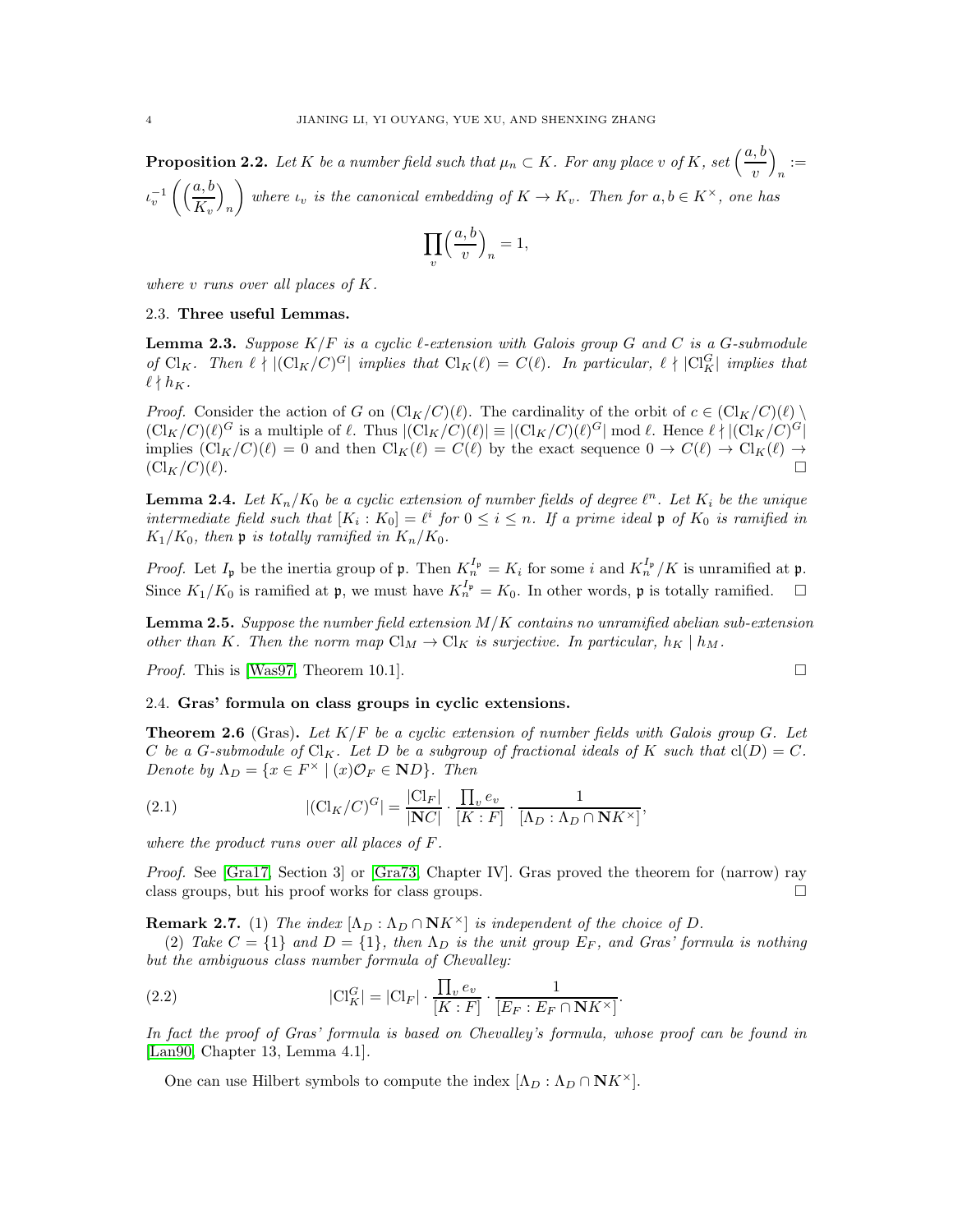<span id="page-4-0"></span>**Lemma 2.8.** Let F be a number field and  $\mu_d \subset F$ . Assume  $K = F(\sqrt[d]{a})$  is a Kummer extension *of* F *of degree d.* Let D *be any subgroup of the group of fractional ideals of* K and  $\Lambda_D = \{x \in$  $F^{\times} \mid (x)\mathcal{O}_F \in \mathbf{N}D$ . Define

$$
\rho = \rho_{D,K/F} : \Lambda_D \longrightarrow \prod_v \zeta_d, \quad x \mapsto \left( \left( \frac{x, a}{v} \right)_d \right)_v,
$$

*where* v *passes through all places of* F *ramified in* K/F*. Then*

(1) Ker( $\rho$ ) =  $\Lambda_D \cap \mathbf{N} K^\times$ . In particular,  $[\Lambda_D : \Lambda_D \cap \mathbf{N} K^\times] = |\rho(\Lambda_D)|$ .

(2) Let  $\Pi$  be the product map  $\prod_v \mu_d \to \mu_d$ , then  $\Pi \circ \rho = 1$  and hence  $\rho(\Lambda_D) \subset \ker \Pi :=$  $(\prod_{v} \zeta_d)^{\Pi=1}$ .

(3) Ker( $\rho$ ) *and*  $|\rho(\Lambda_D)|$  *are independent of the choice of a.* 

*Proof.* Let  $I_K$  be the group of fraction ideals of K. Note that if  $D \subset I_K$ , then  $\Lambda_D \subset \Lambda := \Lambda_{I_K}$ . Therefore it suffices to prove the results in the case  $D = I_K$ .

(1) For v a place of F, let w be a place of K above v. Recall that  $\left(\frac{x, a}{v}\right)$  $\setminus$  $d = 1$  if and only if  $x \in N_{K_w/F_v}(K_w^{\times})$ . We claim that if v is unramified, then  $x \in N_{K_w/F_v}(K_w^{\times})$  for  $x \in \Lambda$ . Suppose v is an infinite unramified place. Then  $F_v = K_w$  and clearly  $x \in N_{K_w/F_v}(K_w^{\times})$ . Suppose v is a finite unramified place. Since  $x \in \Lambda$ , we have  $(x)\mathcal{O}_F = \mathbf{N}(I)$ . Then locally  $(x)\mathcal{O}_{F_v} = \mathbf{N}_{K_w/F_v}(J)$  for some fractional ideal  $J$  of  $\mathcal{O}_{K_w}$ . Since  $\mathcal{O}_{K_w}$  is a principal ideal domain,  $J = (\alpha)$  for some  $\alpha \in K_w^{\times}$ . Hence  $x = u \mathbf{N}_{K_w/F_v}(\alpha)$  with  $u \in \mathcal{O}_{F_v}^{\times}$ . Since v is unramified, we have  $u \in \mathbf{N}_{K_w/F_v}(K_w^{\times})$  by local class field theory. Therefore  $x \in \mathbf{N}_{K_w/F_v}(K_w^{\times}).$ 

Now for  $x \in \text{Ker}(\rho)$ , we have  $x \in \mathbf{N}_{K_w/F_v}(K_w^{\times})$  for every place v of F. Hasse's norm theorem [\[Neu13,](#page-21-3) Chapter VI, Corollary 4.5] gives  $x \in \mathbb{N}K^{\times}$ . So  $\text{Ker}(\rho) \subset \Lambda \cap \mathbb{N}K^{\times}$ . The other direction is clear. This proves (1).

(2) We have proved that if v is unramified, then  $\left(\frac{x, a}{v}\right)$  $\overline{ }$  $d = 1$  for  $x \in \Lambda$ . Therefore (2) follows from the product formula of Hilbert symbols.

(3) is a consequence of (1).

### 3. STABILITY OF  $\ell$ -CLASS GROUPS

We now give a stationary result about  $\ell$ -class groups in a finite cyclic  $\ell$ -extension. We first introduce the ramification hypothesis  $\bf{RamHyp}$ . Let F be a number field and K an algebraic extension (possibly infinite) of F. Then  $K/F$  satisfies the ramification hypothesis **RamHyp** if

Every place of K ramified in  $K/F$  is totally ramified in  $K/F$  and there is at least one prime ramified in  $K/F$ .

**Lemma 3.1.** Let G be a finite l-cyclic group with generator  $\sigma$ . Then  $\mathbb{Z}_{\ell}[G]$  is a local ring with *maximal ideal*  $(\ell, \sigma - 1)$ *.* 

*Proof.* Note that  $\mathbb{Z}_{\ell}[G] \cong \mathbb{Z}_{\ell}[T]/(T_{\ell}^{\ell^{n}} - 1)$  by sending  $\sigma$  to T, where  $\ell^{n}$  is the order of G. Let **m** be a maximal ideal of  $\mathbb{Z}_{\ell}[T]/(T^{\ell^n} - 1)$ . Then  $\mathfrak{m} \cap \mathbb{Z}_{\ell}$  is a prime ideal of  $\mathbb{Z}_{\ell}$ . We claim that  $\mathfrak{m} \cap \mathbb{Z}_{\ell} = \ell \mathbb{Z}_{\ell}.$ 

Otherwise  $\mathfrak{m} \cap \mathbb{Z}_{\ell} = 0$ , namely  $\mathfrak{m}$  is disjoint with the multiplicative subset  $\mathbb{Z}_{\ell} \setminus \{0\}$ . Then  $\mathfrak{m}$ corresponds to a prime ideal of the the ring  $\mathbb{Q}_{\ell}[T]/(T^{\ell^n}-1)$ . Each prime ideal of  $\mathbb{Q}_{\ell}[T]/(T^{\ell^n}-1)$ is generated by a monic irreducible polynomial  $f(T)$  with  $f(T) | T^{\ell^n} - 1$ . By Gauss's lemma,  $f(T)$  has  $\mathbb{Z}_{\ell}$ -coefficients. Then  $\mathfrak{m} = (f(T))$ . But  $\mathbb{Z}_{\ell}[T]/(f(T))$  is not a field since  $\mathbb{Z}_{\ell}[T]/(f(T))$  is integral over  $\mathbb{Z}_{\ell}$  and  $\mathbb{Z}_{\ell}$  is not a field. So  $\mathfrak{m} \cap \mathbb{Z}_{\ell} = \ell \mathbb{Z}_{\ell}$ .

Then m corresponds to a maximal ideal of  $\mathbb{F}_{\ell}[T]/(T^{\ell^n}-1) = \mathbb{F}_{\ell}[T]/(T-1)^{\ell^n}$ . The latter is obviously a local ring with maximal ideal  $(T - 1)$ . Hence  $\mathfrak{m} = (\ell, T - 1)$ . Therefore the maximal ideal of  $\mathbb{Z}_{\ell}[G]$  is  $(\ell, \sigma - 1)$ . ideal of  $\mathbb{Z}_{\ell}[G]$  is  $(\ell, \sigma - 1)$ .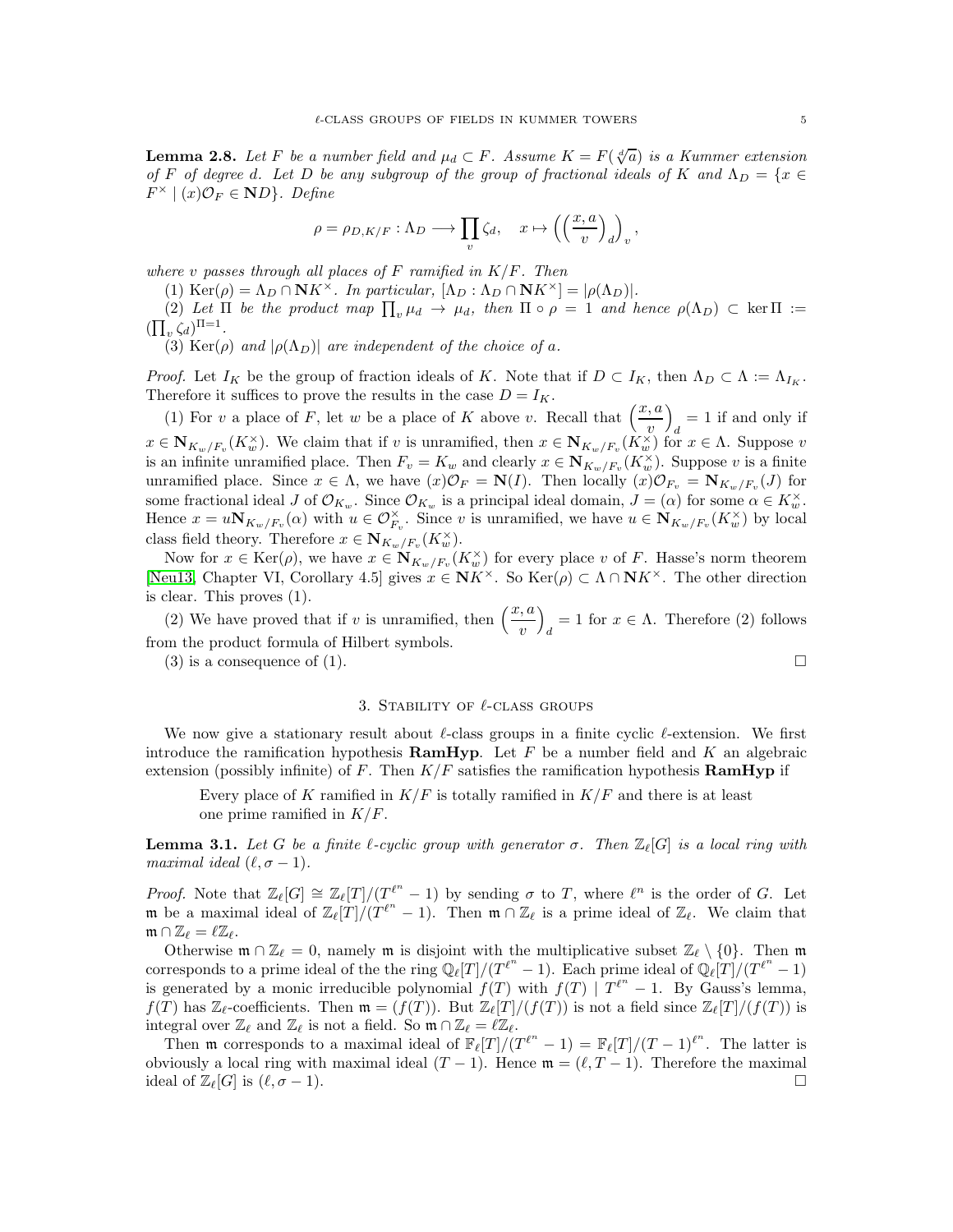<span id="page-5-0"></span>**Proposition 3.2.** Let  $K_2/K_0$  be a cyclic extension of number fields of degree  $\ell^2$  satisfying  $\textbf{RamHyp}$ . Let  $K_1$  be the unique nontrivial intermediate field of  $K_2/K_0$ . Then for any  $n \geq 1$ ,

$$
|\mathrm{Cl}_{K_0}/\ell^n \mathrm{Cl}_{K_0}| = |\mathrm{Cl}_{K_1}/\ell^n \mathrm{Cl}_{K_1}|
$$

*implies that*

$$
Cl_{K_2}/\ell^n Cl_{K_2} \cong Cl_{K_1}/\ell^n Cl_{K_1} \cong Cl_{K_0}/\ell^n Cl_{K_0}.
$$

*In particular,*  $|\text{Cl}_{K_0}(\ell)| = |\text{Cl}_{K_1}(\ell)|$  *implies that*  $\text{Cl}_{K_0}(\ell) \cong \text{Cl}_{K_1}(\ell) \cong \text{Cl}_{K_2}(\ell)$ .

*Proof.* Denote by  $G = \text{Gal}(K_2/K_0) = \langle \sigma \rangle$ . Let  $L_i$  be the maximal unramified abelian  $\ell$ -extension of  $K_i$  and  $X_i = \text{Gal}(L_i/K_i)$ . By class field theory  $X_i \cong \text{Cl}_{K_i}(\ell)$ . By the maximal property,  $L_2/K_0$ is a Galois extension. Let  $\tilde{G} := \text{Gal}(L_2/K_0)$ . The Galois group G acts on  $X := X_2$  via  $x^{\sigma} = \tilde{\sigma}x\tilde{\sigma}^{-1}$ where  $\tilde{\sigma} \in \tilde{G}$  is any lifting of  $\sigma$ . By this action X becomes a module over the local ring  $\mathbb{Z}_{\ell}[G]$ . Since  $K_0 \subset K_1 \subset K_2$  satisfies **RamHyp**, we have  $L_0 \cap K_2 = K_0$ . Then  $X/M = \text{Gal}(K_2L_0/K_2) \cong X_0$ where  $M = \text{Gal}(L_2/K_2L_0)$ . Note that  $K_2L_0/K_0$  is Galois, so M and  $X/M$  are also  $\mathbb{Z}_{\ell}[G]$ -modules. We have the following claim:

**Claim**:  $X/\omega M \cong X_1$ , where  $\omega = 1 + \sigma + \cdots + \sigma^{\ell-1} \in \mathbb{Z}_{\ell}[G]$ .

Now for any  $n \geq 1$ , by the claim,

$$
X_0/\ell^n X_0 \cong \frac{X}{M + \ell^n X} \text{ and } X_1/\ell^n X_1 \cong \frac{X}{\omega M + \ell^n X}.
$$

By the assumptions,  $M + \ell^n X = \omega M + \ell^n X$ . Since  $\omega$  lies in the maximal ideal of  $\mathbb{Z}_{\ell}[G]$ , we have  $M \subset \ell^n X$  by Nakayama's Lemma. Hence we have isomorphisms which are induced by the restrictions

$$
X/\ell^n X \cong X_1/\ell^n X_1 \cong X_0/\ell^n X_0.
$$

By class field theory we have isomorphisms which are induced by the norm maps

$$
Cl_{K_2}/\ell^n Cl_{K_2} \cong Cl_{K_1}/\ell^n Cl_{K_1} \cong Cl_{K_0}/\ell^n Cl_{K_0}.
$$

Let  $n \to +\infty$ , we get  $\text{Cl}_{K_2}(\ell) \cong \text{Cl}_{K_1}(\ell) \cong \text{Cl}_{K_0}(\ell)$ .

Let us prove the claim. Note that  $G = \tilde{G}/X$ . Let  $\{\mathfrak{p}_1, \cdots, \mathfrak{p}_s\}$  be the set of places of  $K_0$  ramified in  $K_2/K_0$ . Note that  $\mathfrak{p}_i$  is not an infinite place by **RamHyp**. For each  $\mathfrak{p}_i$ , choose a prime ideal  $\widetilde{\mathfrak{p}}_i$  of  $L_2$  above  $\mathfrak{p}_i$ . Let  $I_i \subset \widetilde{G}$  be the inertia subgroup of  $\widetilde{\mathfrak{p}}_i$ . The map  $I_i \hookrightarrow \widetilde{G} \twoheadrightarrow G$  induces an isomorphism  $I_i \cong G$ , since  $L_2/K_2$  is unramified and  $K_2/K_0$  is totally ramified. Let  $\sigma_i \in I_i$  such that  $\sigma_i \equiv \tilde{\sigma} \mod X$ . Then  $I_i = \langle \sigma_i \rangle$ . Let  $a_i = \sigma_i \sigma_1^{-1} \in X$ . Then  $\langle I_1, \cdots, I_t \rangle = \langle \sigma_1, a_2, \cdots, a_t \rangle$ . Since  $L_0$  is the maximal unramified abelian  $\ell$ -extension of  $K_0$ , we have

$$
\mathrm{Gal}(L_2/L_0)=\langle \widetilde{G}', I_1,\cdots,I_t\rangle=\langle \widetilde{G}', \sigma_1,a_2,\cdots,a_t\rangle
$$

where G' is the commutator subgroup of G. In fact  $G' = (\sigma - 1)X$ . The inclusion  $(\sigma - 1)X \subset G'$ is clear. On the other hand, it is easy to check that  $(\sigma - 1)X$  is normal in  $\widetilde{G}$  and  $X/(\sigma - 1)X$  is in the center of  $\tilde{G}/(\sigma - 1)X$ . Since  $\tilde{G}/X \cong G$  is cyclic, from the exact sequence

$$
1 \to X/(\sigma - 1)X \to \widetilde{G}/(\sigma - 1)X \to G \to 1,
$$

we obtain  $\tilde{G}/(\sigma - 1)X$  is abelian. Thus we have

$$
Gal(L_2/L_0) = \langle (\sigma - 1)X, \sigma_1, a_2, \cdots, a_t \rangle.
$$

Since  $a_i \in X$  and  $X \cap I_1 = \{1\}$ , we have  $X \cap \text{Gal}(L_2/L_0) = \langle (\sigma - 1)X, a_2, \cdots, a_t \rangle$ . Thus the map  $X \hookrightarrow \widetilde{G}$  induces the following isomorphism

$$
X/\langle (\sigma-1)X, a_2, \cdots, a_t \rangle \cong \widetilde{G}/\text{Gal}(L_2/L_0) = X_0.
$$

Therefore  $\langle (\sigma - 1)X, a_2, \cdots, a_t \rangle = M$ . Repeat the above argument to  $L_2/K_1$ , we obtain

$$
X/\langle (\sigma^{\ell}-1)X, b_2, \cdots, b_t \rangle \cong X_1,
$$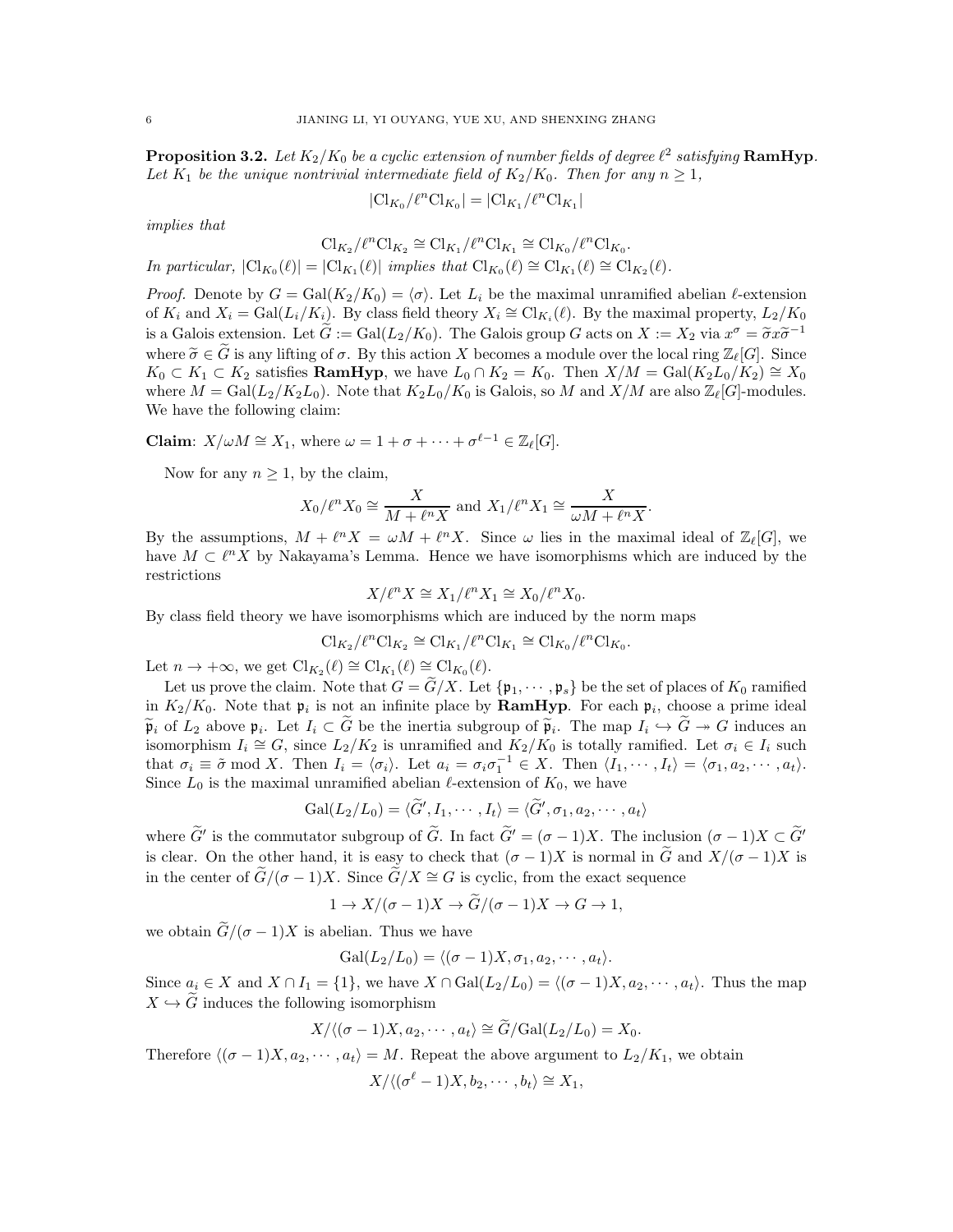where  $b_i = \sigma_i^{\ell} \sigma_1^{-\ell}$  for each i. Obviously,  $(\sigma^{\ell} - 1)X = \omega(\sigma - 1)X$ . Recall that  $\sigma_i$  is a lifting of  $\sigma$  so by definition  $x^{\sigma} = \sigma_i x \sigma_i^{-1}$  for  $x \in X$ . We have

$$
b_i = \sigma_i^{\ell} \sigma_1^{-\ell} = \sigma_i^{\ell-1} a_i \sigma_1^{-(\ell-1)} = \sigma_i^{\ell-2} a_i \sigma_1 a_i \sigma_1^{-1} \sigma_1^{-(\ell-2)}
$$
  
=  $\sigma_i^{\ell-2} a_i^{1+\sigma} \sigma_1^{-(\ell-2)} = \cdots = a_i^{1+\sigma+\cdots+\sigma^{\ell-1}} = \omega a_i.$ 

So  $\langle (\sigma^{\ell} - 1)X, b_2, \cdots, b_t \rangle = \omega M$  and then  $X_1 = X/\omega M$ . This finishes the proof of the claim.  $\square$ 

**Remark 3.3.** (1) Let  $K_{\infty}/K$  be a  $\mathbb{Z}_{\ell}$ -extension and  $K_n$  its n-th layer. It is well known there exists  $n_0$  such that  $K_{\infty}/K_{n_0}$  satisfies  $\textbf{RamHyp}$ . Then Proposition [3.2](#page-5-0) recovers Fukuda's result [\[Fuk94\]](#page-20-10) *that if*  $|Cl_{K_m}(\ell)| = |Cl_{K_{m+1}}(\ell)|$  *(resp.*] $Cl_{K_m}/\ell Cl_{K_m}| = |Cl_{K_{m+1}}/\ell Cl_{K_{m+1}}|$ *) for some*  $m \geq n_0$ *, then*  $|\mathrm{Cl}_{K_m}| = |\mathrm{Cl}_{K_{m+i}}|$  (resp.  $|\mathrm{Cl}_{K_m}/\ell\mathrm{Cl}_{K_m}| = |\mathrm{Cl}_{K_{m+1}}/\ell\mathrm{Cl}_{K_{m+1}}|$ ) for any  $i \geq 1$ . In fact, our proof is *essentially the same as the proof of the corresponding results for* Zℓ*-extensions, see* [\[Was97,](#page-21-4) Lemma 13.14, 13.15] *and* [\[Fuk94\]](#page-20-10)*.*

(2) Let  $K$  be a number field containing  $\zeta_{\ell^2}$ . Let  $a \in K^{\times} \backslash K^{\times \ell}$  and  $K_n = K(\sqrt[\ell^n]{a})$ . Then  $Gal(K_{m+2}/K_m) \cong \mathbb{Z}/\ell^2\mathbb{Z}$  *for any* m. One can show that there exists some  $n_0$  such that  $K_{\infty}/K_{n_0}$ *satisfies* **RamHyp**. If  $|Cl_{K_m}(\ell)| = |Cl_{K_{m+1}}(\ell)|$  *for some*  $m \geq n_0$ *, then by repeatedly applying Proposition* [3.2,](#page-5-0) *one can get*  $|\text{Cl}_{K_{m+i}}(\ell)| = |\text{Cl}_{K_m}(\ell)|$  *for any*  $i \geq 0$ *.* 

Now let  $\ell$  and  $p$  be prime numbers and  $K_{n,m} = \mathbb{Q}(p^{\frac{1}{\ell^n}}, \zeta_{2\ell^m})$ . The following result is a consequence of Proposition [3.2.](#page-5-0)

<span id="page-6-0"></span>**Proposition 3.4.** *Assume that all the primes above*  $\ell$  *in*  $K_{n_0,m_0}$  *are totally ramified in*  $K_{n_0+1,m_0+1}$ *for some integers*  $n_0 \geq 0$  *and*  $m_0 \geq 1$  *if*  $\ell \neq 2$  *or*  $n_0 \geq v_p(2)$  *and*  $m_0 \geq 1 + v_p(2)$  *if*  $\ell = 2$ *. Then* 

- (1) *All primes above*  $\ell$  *in*  $K_{n_0,m_0}$  *are totally ramified in*  $K_{n,m}/K_{n_0,m_0}$  *for all*  $(n,m) \ge (n_0,m_0)$ *;*
- (2) *If*  $|A_{n_0,m_0}| = |A_{n_0+1,m_0+1}|$ *, then*  $A_{n,m} \cong A_{n_0,m_0}$  for all  $(n,m) \ge (n_0,m_0)$ *.*
- (3) *If*  $\ell \nmid h_{n_0+1,m_0+1}$ *, then*  $\ell \nmid h_{n,m}$  *for all*  $(n,m) \geq (n_0, m_0)$ *.*

*Proof.* By the assumption for  $n_0$  and  $m_0$ , one has  $[K_{n_0+1,m_0+1} : K_{n_0,m_0}] = \ell^2$  and

$$
Gal(K_{n_0,m_0+2}/K_{n_0,m_0}) \cong Gal(K_{n_0+1,m_0+2}/K_{n_0+1,m_0})
$$
  

$$
\cong Gal(K_{n_0+2,m_0+2}/K_{n_0,m_0+2}) \cong \mathbb{Z}/\ell^2 \mathbb{Z}.
$$

Consider the diagram.

$$
K_{n_0, m_0+2} \longrightarrow K_{n_0+1, m_0+2} \longrightarrow K_{n_0+2, m_0+2}
$$
\n
$$
K_{n_0, m_0+1} \longrightarrow K_{n_0+1, m_0+1}
$$
\n
$$
K_{n_0, m_0} \longrightarrow K_{n_0+1, m_0}
$$

For (1), let q be a prime of  $K_{n_0,m_0}$  above  $\ell$ . Apply Lemma [2.4](#page-3-0) to the two vertical lines in the diagram, we obtain q is totally ramified in  $K_{n_0+1,m_0+2}/K_{n_0,m_0}$ . Apply Lemma [2.4](#page-3-0) to the top horizontal line in the diagram, we get  $\mathfrak q$  is totally ramified in  $K_{n_0+2,m_0+2}/K_{n_0+2,m_0}$ . Hence  $\mathfrak q$ is totally ramified in  $K_{n_0+2,m_0+2}/K_{n_0,m_0}$ . Repeatedly using the above argument, we obtain q is totally ramified in  $K_{n,m}/K_{n_0,m_0}$  for all  $n \geq n_0$  and  $m \geq m_0$ .

For (2), by Lemma [2.5,](#page-3-1)  $|A_{n_0,m_0}| = |A_{n_0+1,m_0+1}|$  implies that

$$
A_{n_0+1,m_0+1} \cong A_{n_0+1,m_0} \cong A_{n_0,m_0+1} \cong A_{n_0,m_0}
$$

.

If  $p = \ell$ , the two vertical lines and the top horizontal line in the diagram satisfy **RamHyp** by (1). If  $p \neq \ell$ , let p be a prime of  $K_{0,m}$  above p. For any  $n \geq 1$ , note that  $x^{\ell^n} - p$  is a p-Eisenstein polynomial in  $K_{0,m}[x]$ . Therefore  $K_{n,m}/K_{0,m}$  is totally ramified at p for each n, m. In particular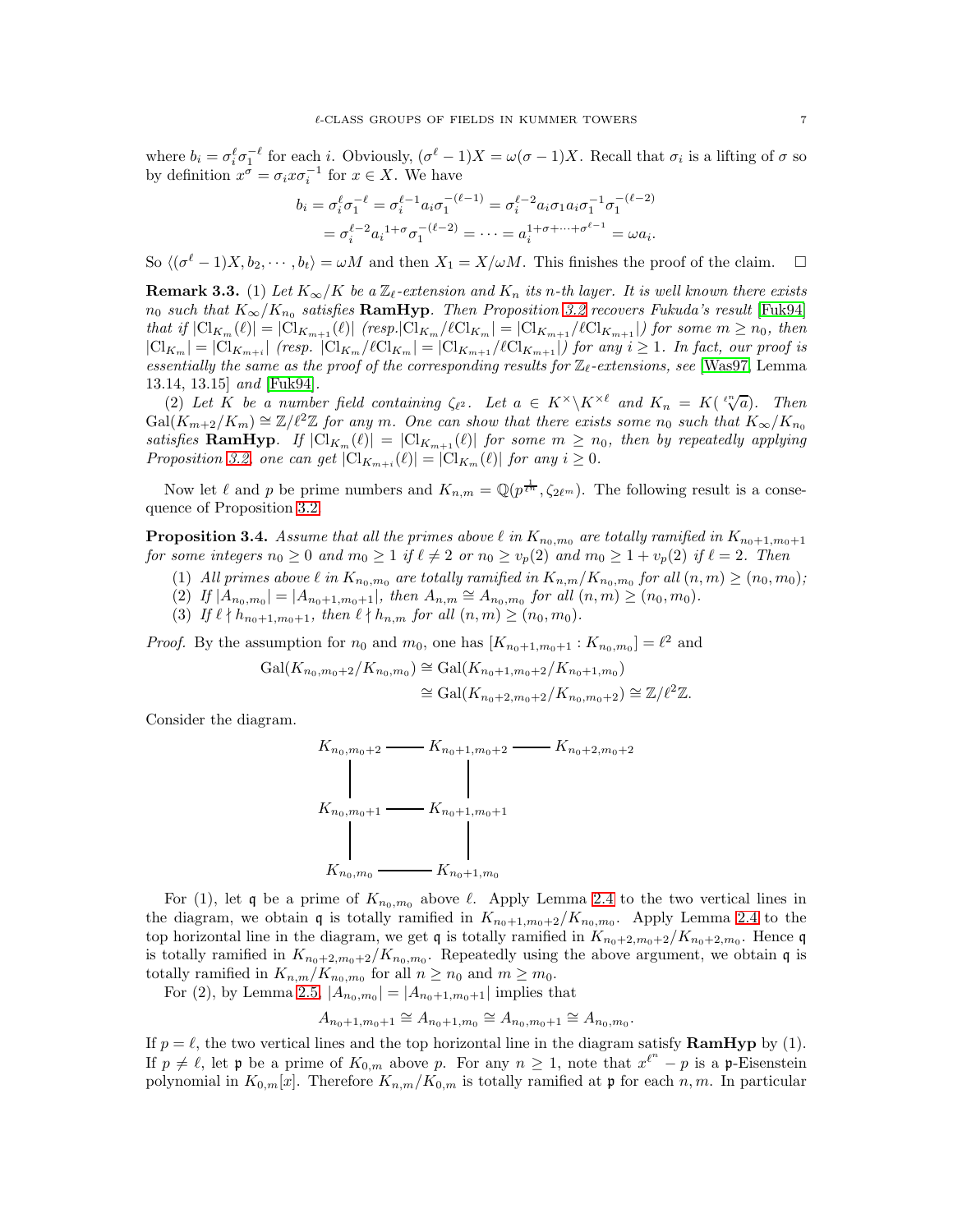the horizontal line is totally ramified at  $\mathfrak{p}$ . Since  $K_{\infty,\infty}/K_{n_0,m_0}$  is unramified outside  $\ell$  and  $p$ , the two horizontal lines and the right most vertical line in the diagram all satisfy **RamHyp** by (1).

Since  $K_{n_0,m_0+2}/K_{n_0,m_0}$  is a cyclic extension of degree  $\ell^2$ , applying Proposition [3.2](#page-5-0) to this extension, we get

$$
A_{n_0,m_0+2} \cong A_{n_0,m_0+1} \cong A_{n_0,m_0}.
$$

Similarly, applying Proposition [3.2](#page-5-0) to  $K_{n_0+1,m_0+2}/K_{n_0+1,m_0}$ , we obtain

$$
A_{n_0+1,m_0+2} \cong A_{n_0+1,m_0+1} \cong A_{n_0+1,m_0}.
$$

Therefore  $A_{n_0+2,m_0+1} \cong A_{n_0+2,m_0}$ . Note that  $K_{n_0+2,m_0+2}/K_{n_0,m_0+2}$  is also a cyclic extension of degree  $\ell^2$ . Applying Proposition [3.2](#page-5-0) to this extension, we obtain

$$
A_{n_0+2,m_0+2} \cong A_{n_0+1,m_0+1} \cong A_{n_0,m_0+2}.
$$

Thus  $A_{n_0+2,m_0+2} \cong A_{n_0+1,m_0+1}$ . Using the above argument inductively, we have  $A_{n_0+k,m_0+k} \cong$  $A_{n_0,m_0}$  for any  $k \geq 1$ . Finally we have  $A_{n,m} \cong A_{n_0,m_0}$  by Lemma [2.5.](#page-3-1)

For (3),  $\ell \nmid h_{n_0+1,m_0+1}$  implies that  $\ell \nmid h_{n_0,m_0}$  by Lemma [2.5.](#page-3-1) Then the result follows from  $(2).$ 

# 4. THE CASE THAT  $\ell$  is odd

<span id="page-7-0"></span>**Lemma 4.1.** Assume p is either  $\ell$  or a primitive element modulo  $\ell^2$ . Then  $\ell$  is totally ramified *in*  $K_{n,m}$  *for any*  $(n,m) > (0,0)$ *.* 

*Proof.* For  $n \geq 1$ ,  $(x+p)^{\ell^n} - p$  is an Eisenstein polynomial in  $\mathbb{Q}_{\ell}[x]$  by the assumptions on p and l, hence is irreducible in  $\mathbb{Q}_{\ell}[x]$ . This means that the extension  $\mathbb{Q}_{\ell}(p^{\frac{1}{\ell^{n}}})/\mathbb{Q}_{\ell}$  is totally ramifield of degree  $\ell^n$  and  $\mu_\ell \not\subset \mathbb{Q}_\ell(p^{\frac{1}{\ell^n}})$ . As a result  $\mathbb{Q}_\ell(p^{\frac{1}{\ell^n}})/\mathbb{Q}_\ell(p^{\frac{1}{\ell^{n-1}}})$  is non-Galois of degree  $\ell$ , one has  $\mathbb{Q}_{\ell}(p^{\frac{1}{\ell^{n}}}, \zeta_{\ell^{m}})/\mathbb{Q}_{\ell}(p^{\frac{1}{\ell^{n-1}}}, \zeta_{\ell^{m}})$  is also of degree  $\ell$ . By induction,

$$
[\mathbb{Q}_{\ell}(p^{\frac{1}{\ell^{n}}},\zeta_{\ell^{m}}):\mathbb{Q}_{\ell}]=\ell\cdot[\mathbb{Q}_{\ell}(p^{\frac{1}{\ell^{n-1}}},\zeta_{\ell^{m}}):\mathbb{Q}_{\ell}]=\ell^{n}(\ell^{m}-\ell^{m-1}).
$$

Then the extension  $\mathbb{Q}_{\ell}(p^{\frac{1}{\ell^n}}, \zeta_{\ell^n})/\mathbb{Q}_{\ell}(\zeta_{\ell^n})$  is cyclic of degree  $\ell^n$ , with the only subextensions of the  $\text{form } \mathbb{Q}_{\ell}(p^{\frac{1}{\ell^k}}, \zeta_{\ell^n}) \text{ for } 0 \leq k \leq n. \text{ If } \mathbb{Q}_{\ell}^{\text{ab}} \cap \mathbb{Q}_{\ell}(p^{\frac{1}{\ell^n}}, \zeta_{\ell^n}) \supsetneq \mathbb{Q}_{\ell}(\zeta_{\ell^n}), \text{ then there exists } k > 0 \text{ such that }$  $p^{\frac{1}{\ell^k}} \in \mathbb{Q}_{\ell}^{\text{ab}}$  and hence  $p^{\frac{1}{\ell}} \in \mathbb{Q}_{\ell}^{\text{ab}}$ , impossible. Hence  $\mathbb{Q}_{\ell}^{\text{ab}} \cap \mathbb{Q}_{\ell}(p^{\frac{1}{\ell^n}}, \zeta_{\ell^n}) = \mathbb{Q}_{\ell}(\zeta_{\ell^n})$ . Thus  $\ell$  is totally ramified in  $K_{n,n}$  for any  $n \geq 1$ , and therefore totally ramified in  $K_{n,m}$  for all  $(n,m) > (0,0)$ .  $\Box$ 

*Proof of Theorem [1.4.](#page-1-0)* By Proposition [3.4](#page-6-0) and Lemma [4.1,](#page-7-0) if  $\ell \nmid h_{1,2}$ , then  $\ell \nmid h_{n,m}$  for any  $(n,m) \geq$  $(1, 2)$  and then  $\ell \nmid h_{n,m}$  for any  $(n, m) \ge (0, 0)$  by Lemma [2.5.](#page-3-1) We prove  $\ell \nmid h_{1,2}$  by applying Chevalley's formula [\(2.2\)](#page-3-2) to  $K_{1,2}/K_{0,2}$ . We treat the case  $p \neq \ell$  and leave the case  $p = \ell$  to the readers.

Since p is inert in  $K_{0,2}$ , the ramified primes in  $K_{1,2}/K_{0,2}$  are  $p\mathcal{O}_{0,2}$  and  $(1 - \zeta_{\ell^2})\mathcal{O}_{0,2}$ . As  $\ell$  is regular, one has  $\ell$  does not divides the class number  $K_{0,m}$  for any  $m \geq 1$ , see [\[Was97,](#page-21-4) Corollary 10.5]. We now calculate the unit index in Chevalley's formula. Recall the following map as in Lemma [2.8:](#page-4-0)

$$
\rho: E_{0,2} \longrightarrow \mu_{\ell} \times \mu_{\ell}
$$

$$
x \longmapsto \left( \left( \frac{x, p}{p \mathcal{O}_{0,2}} \right)_{\ell}, \left( \frac{x, p}{(1 - \zeta_{\ell^2})} \right)_{\ell} \right).
$$

We have the index  $[E_{0,2}:E_{0,2}\cap \mathbf{N}K_{0,2}^{\times}]=|\rho(E_{0,2})|\leq \ell$  by product formula. Since p is a primitive root modulo  $\ell^2$ , we have  $\ell^2 \nmid p^{\ell-1} - 1$ . Then by the norm-compatibility of the Hilbert symbols,

$$
\Big(\frac{\zeta_{\ell^2},p}{p\mathcal{O}_{0,2}}\Big)_\ell=\Big(\frac{\zeta_{\ell},p}{p\mathcal{O}_{0,1}}\Big)_\ell=\zeta_\ell^{\frac{p^{\ell-1}-1}{\ell}}\neq 1.
$$

Thus  $|\rho(E_{0,2})| = \ell$  and Chevalley's formula gives  $\ell \nmid |\mathcal{Cl}_{1,2}^G|$  where  $G = \text{Gal}(K_{1,2}/K_{0,2})$ . Therefore  $\ell \nmid h_{1,2}$  by Lemma [2.3.](#page-3-3)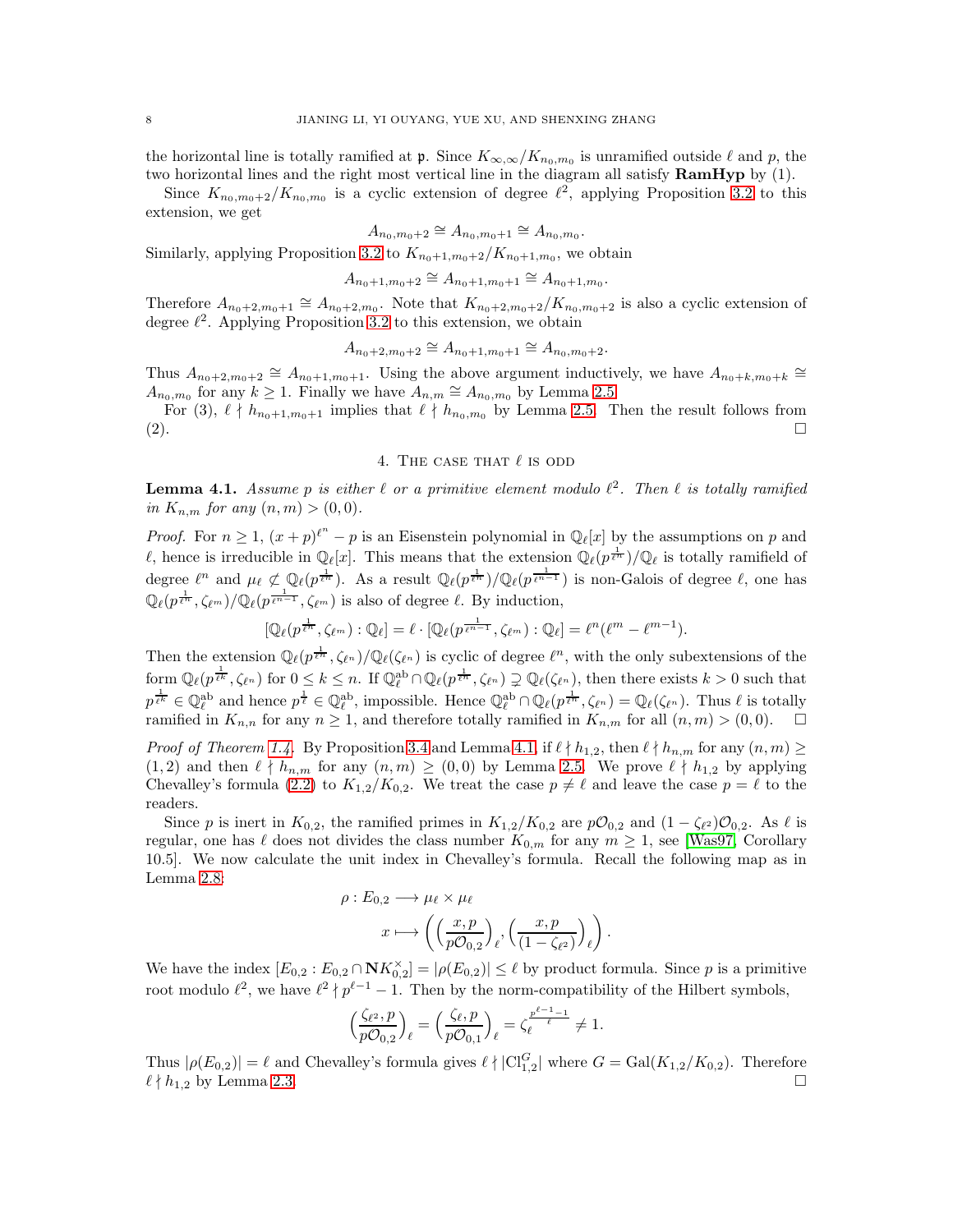*Proof of Theorem [1.5.](#page-1-1)* (1) is a special case of Theorem [1.4.](#page-1-0)

For (2), by tracing the proof of Lemma [4.1,](#page-7-0) we obtain that 3 is totally ramified in  $K_{n,n}/\mathbb{Q}$  for any  $n \geq 1$ . To prove (2), we first show that  $A_{2,2} \cong A_{1,1} \cong \mathbb{Z}/3\mathbb{Z}$ . We apply Gras' formula [\(2.1\)](#page-3-4) in the case

$$
K_{2,2}/K_{0,2}, C = \langle \text{cl}(\mathfrak{q}_{2,2}) \rangle, D = \langle \mathfrak{q}_{2,2} \rangle
$$

where  $q_{2,2}$  is the unique prime ideal of  $K_{2,2}$  above 3. In this case

$$
\Lambda_D = \langle \pm \zeta_9, 1 - \zeta_9, 1 - \zeta_9^2, 1 - \zeta_9^4 \rangle.
$$

Since  $p \equiv 4, 7 \mod 9$ , we have  $p\mathcal{O}_{0,2} = \mathfrak{p}_1 \mathfrak{p}_2$ . The ramified primes of  $K_{0,2}$  in  $K_{2,2}$  are  $\mathfrak{q}_{0,1}, \mathfrak{p}_1, \mathfrak{p}_2$ . For the map

$$
\rho: \Lambda_D \longrightarrow \mu_9 \times \mu_9 \times \mu_9
$$

$$
x \longmapsto \left( \left( \frac{x, p}{\mathfrak{p}_1} \right)_9, \left( \frac{x, p}{\mathfrak{p}_2} \right)_9, \left( \frac{x, p}{\mathfrak{q}_{0,2}} \right)_9 \right)
$$

defined in Lemma [2.8,](#page-4-0) we know  $\rho(\Lambda_D) \subset (\mu_9 \times \mu_9 \times \mu_9) \Pi^{-1}$ ,  $[\Lambda_D : \Lambda_D \cap N(K_{2,2}^{\times})] = |\rho(\Lambda_D)|$  and  $[E_{0,2}:E_{0,2}\cap \mathbf{N}(K_{2,2}^{\times})]=|\rho(E_{0,2})|.$ 

Now Lemma [4.2](#page-8-0) tells us that  $|\rho(\Lambda_D)| = 81$  and  $|\rho(E_{0,2})| = 27$ . Hence Gras' formula implies that  $3 \nmid (\text{Cl}_{2,2}/C)^G$  where  $G = \text{Gal}(K_{2,2}/K_{0,2})$ . This means  $A_{2,2} = C$  by Lemma [2.3.](#page-3-3) In particular,  $A_{2,2} = \text{Cl}_{2,2}^G(3)$ . By Chevalley's formula [\(2.2\)](#page-3-2), we have  $|A_{2,2}| = |\text{Cl}_{2,2}^G| = 3$ . For  $m \le 2, n \le 2$ , the norm map from  $A_{2,2}$  to  $A_{m,n}$  is surjective. It has been shown In [\[Aou18\]](#page-20-3) that  $A_{1,0} \cong \mathbb{Z}/3\mathbb{Z}$ , the inequalities  $|A_{1,0}| \leq |A_{1,1}| \leq |A_{2,2}|$  then imply that  $A_{2,2} \cong A_{1,1} \cong \mathbb{Z}/3\mathbb{Z}$ .

By Proposition [3.4,](#page-6-0) we have  $A_{n,m} \cong \mathbb{Z}/3\mathbb{Z}$  for any  $n \geq 1, m \geq 1$ . For  $n \geq 1$ , note that  $3 = |A_{1,0}| \leq |A_{n,0}| \leq |A_{n,1}| = 3$ , then  $A_{n,0} \cong \mathbb{Z}/3\mathbb{Z}$ . This completes the proof of (2).

<span id="page-8-0"></span>**Lemma 4.2.** *We have*  $|\rho(\Lambda_D)| = 81$  *and*  $|\rho(E_{0,2})| = 27$ *.* 

*Proof.* By the product formula,  $|\rho(\Lambda_D)| \leq 81$ . To get equality, it suffices to show  $|\rho(\Lambda_D)| \geq 81$ . We first compute  $\rho(\zeta_9)$ . In the local field  $\mathbb{Q}_p(\zeta_9)$ , one has

$$
\left(\frac{\zeta_9, p}{\mathbb{Q}_p(\zeta_9)}\right)_9 = \zeta_9^{\frac{p^3 - 1}{9}}
$$

which is a primitive 9-th root of unity since  $p \equiv 4, 7 \mod 9$ . The prime ideals  $\mathfrak{p}_1$  and  $\mathfrak{p}_2$  above p induce two embeddings from  $K_{0,2}$  to  $\mathbb{Q}_p(\zeta_9)$  which are not  $Gal(\overline{\mathbb{Q}}_p/\mathbb{Q}_p)$ -conjugate. We choose the corresponding embeddings by setting  $\mathfrak{p}_1(\zeta_9) = \zeta_9$  and  $\mathfrak{p}_2(\zeta_9) = \zeta_9^{-1}$ . Then

$$
\Big(\frac{\zeta_9,p}{\mathfrak{p}_1}\Big)_9=\Big(\frac{\zeta_9,p}{\mathfrak{p}_2}\Big)_9=\zeta_9^{\frac{p^3-1}{9}}.
$$

By the product formula, one has

$$
\rho(\zeta_9) = (\zeta_9^{\frac{p^3-1}{9}}, \zeta_9^{\frac{p^3-1}{9}}, \zeta_9^{-\frac{2(p^3-1)}{9}})
$$
 and  $|\langle \rho(\zeta_9) \rangle| = 9$ .

To prove  $|\rho(\Lambda_D)| \geq 81$ , it suffices to show that  $\rho(1-\zeta_9)^3 \notin \langle \rho(\zeta_9) \rangle$ . We have

$$
\left(\frac{1-\zeta_9, p}{\mathbb{Q}_p(\zeta_9)}\right)_9^3 = \left(\frac{1-\zeta_9, p}{\mathbb{Q}_p(\zeta_9)}\right)_3 = \left(\frac{1-\zeta_3, p}{\mathbb{Q}_p}\right)_3,
$$

and hence

$$
\begin{split} \Big(\frac{1-\zeta_9,p}{\mathfrak{p}_1}\Big)^3_g \Big(\frac{1-\zeta_9,p}{\mathfrak{p}_2}\Big)^3_g =& \Big(\frac{1-\zeta_9,p}{\mathbb{Q}_p(\zeta_9)}\Big)_3 \Big(\frac{1-\zeta_9^{-1},p}{\mathbb{Q}_p(\zeta_9)}\Big)_3 \\ =& \Big(\frac{1-\zeta_3,p}{\mathbb{Q}_p}\Big)_3 \Big(\frac{1-\zeta_3^{-1},p}{\mathbb{Q}_p}\Big)_3 = \Big(\frac{3,p}{\mathbb{Q}_p}\Big)_3 \neq 1, \end{split}
$$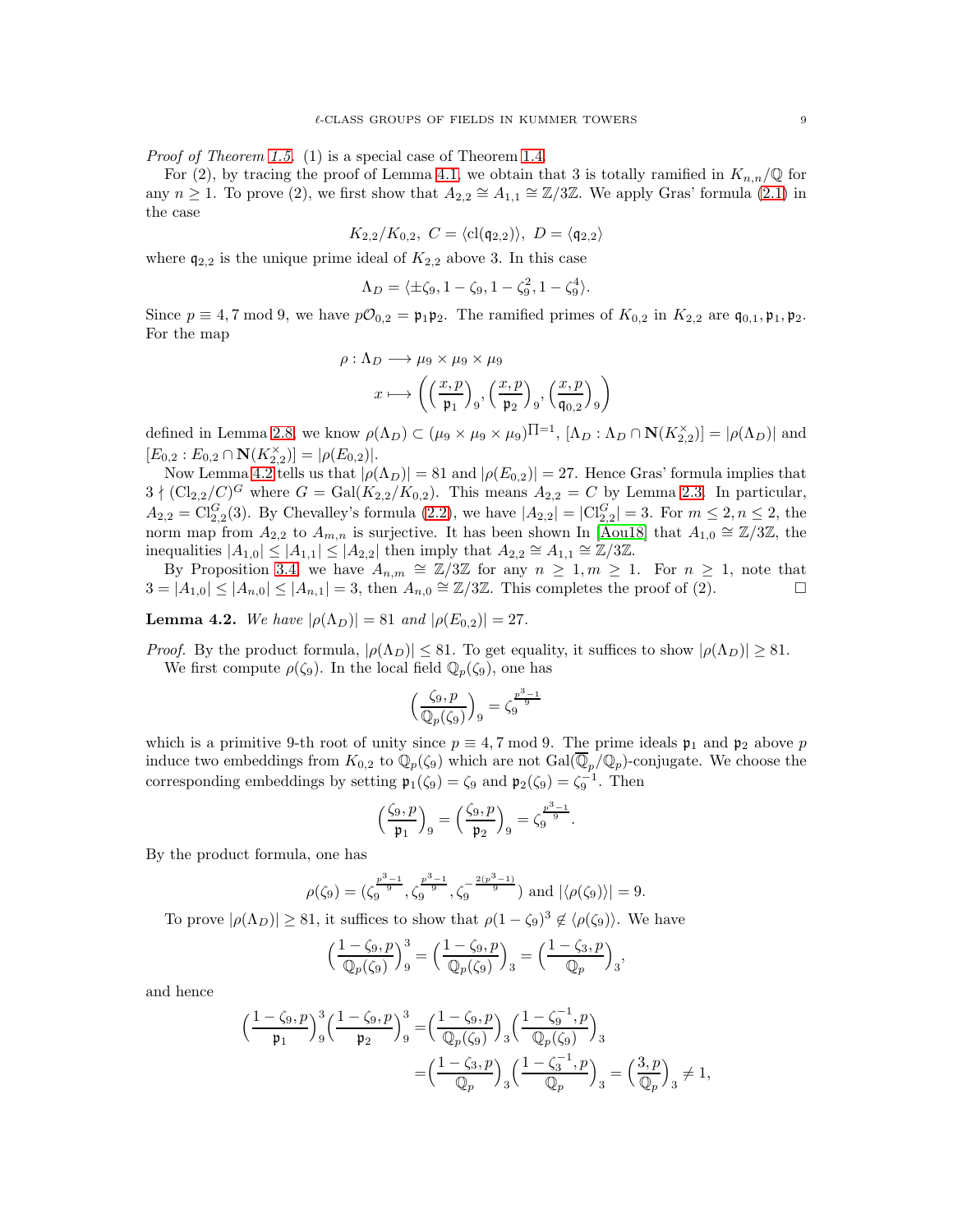where the first equality is by definition, the second equality is by the norm-compatibility of Hilbert symbols, and the last equality is by assumptions on p. This implies  $\left(\frac{1-\zeta_9, p}{\mathfrak{p}_1}\right)$  $\lambda^3$  $\frac{3}{9} \neq \Big(\frac{1-\zeta_9,p}{\mathfrak{p}_2}\Big)$  $\mathfrak{p}_2$  $\lambda^3$ 9 and  $\rho(1-\zeta_9)^3 \notin \langle \rho(\zeta_9) \rangle$ .

Now we compute  $|\rho(E_{0,2})|$ . Since  $3 | h_{1,0}$ , one has  $3 | h_{2,2}$  by Lemma [2.5.](#page-3-1) By Chevalley's formula and Lemma [2.3,](#page-3-3) we must have

$$
|\rho(E_{0,2})| \leq 27.
$$

Let  $\sigma_4 \in \text{Gal}(\mathbb{Q}(\zeta_8)/\mathbb{Q})$  be given by  $\sigma_4(\zeta_9) = \zeta_9^4$ . Since  $p \equiv 4, 7 \mod 9$ , we have  $\sigma_4(\mathfrak{p}_i) = \mathfrak{p}_i$  $(i = 1, 2)$ . It follows then

$$
\left(\frac{1-\zeta_9^4,p}{\mathfrak{p}_i}\right)_9 \equiv \left(1-\zeta_9^4\right)^{\frac{p^3-1}{9}} \text{mod } \mathfrak{p}_i = \sigma_4\left(\left(\frac{1-\zeta_9,p}{\mathfrak{p}_i}\right)_9\right) = \left(\frac{1-\zeta_9,p}{\mathfrak{p}_i}\right)_9^4.
$$

Therefore  $\rho(\frac{1-\zeta_9^4}{1-\zeta_9}) = \rho(1-\zeta_9)^3$ . As we have proved,  $|\rho(E_{0,2})| \ge |\langle \rho(\zeta_9), \rho(\frac{1-\zeta_9^4}{1-\zeta_9}) \rangle| = 27$ . Hence  $|\rho(E_{0,2})| = 27.$ 

### 5. THE CASE  $\ell = 2$

In this section,  $K_{n,m} = \mathbb{Q}(p^{\frac{1}{2^n}}, \zeta_{2^{m+1}}), A_{n,m}$  and  $h_{n,m}$  are the 2-part of the class group and the class number of  $K_{n,m}$  respectively.

# 5.1. The cases  $p = 2$  and  $p \equiv 3, 5 \mod 8$ .

*Proof of Theorem [1.1](#page-0-0) for*  $p = 2$ . The prime 2 is totally ramified in  $K_{2,3} = \mathbb{Q}(\sqrt[4]{2}, \zeta_{16})$  and  $h_{2,3} = 1$ . Therefore 2 is totally ramified in  $K_{\infty,\infty}$  and  $2 \nmid h_{n,m}$  for  $n \geq 1, m \geq 2$  by Proposition [3.4.](#page-6-0) The remaining  $(n, m)$  follows from Lemma 2.5. remaining  $(n, m)$  follows from Lemma [2.5.](#page-3-1)

## <span id="page-9-0"></span>**Lemma 5.1.** *Suppose*  $p \equiv 3 \mod 8$ *.*

(1) *The unique prime above* 2 *in*  $K_{1,1}$  *is totally ramified in*  $K_{\infty,\infty}/K_{1,1}$ *.* 

(2)  $\prod_{v} e_v = 32$  where v runs over the places of  $K_{0,2}$  and  $e_v$  is the ramification index of v in  $K_{2,2}/K_{0,2}$ .

(3)  $[E_{0,2}: E_{0,2} \cap \mathbf{N} K_{2,2}^{\times}] = 8.$ 

*Proof.* (1) We only need to show that the unique prime above 2 in  $K_{1,1}$  is totally ramified in  $K_{2,2}/K_{1,1}$  by Proposition [3.4.](#page-6-0)

It is easy to see that  $K_{1,2}/K_{1,1}$  is ramified at the prime above 2. To see the prime above 2 is also ramified in  $K_{2,2}/K_{1,2}$ , we consider the local fields extension  $\mathbb{Q}_2(\zeta_8, \sqrt{\gamma})/\mathbb{Q}_2(\zeta_8, \sqrt{\gamma})$ . Note that

$$
\mathbb{Q}_2(\sqrt[4]{p}) = \begin{cases} \mathbb{Q}_2(\sqrt[4]{3}) & \text{if } p \equiv 3 \bmod 16, \\ \mathbb{Q}_2(\sqrt[4]{11}) & \text{if } p \equiv 11 \bmod 16. \end{cases}
$$

Since the fields  $\mathbb{Q}_2(\sqrt[4]{3})$  and  $\mathbb{Q}_2(\sqrt[4]{11})$  are not Galois over  $\mathbb{Q}_2$ ,

$$
\mathbb{Q}_2^\mathrm{un} \cap \mathbb{Q}_2(\zeta_8,\sqrt[4]{p}) \subset \mathbb{Q}_2^\mathrm{ab} \cap \mathbb{Q}_2(\zeta_8,\sqrt[4]{p}) = \mathbb{Q}_2(\zeta_8,\sqrt{p}),
$$

where  $\mathbb{Q}_2^{\text{un}}$  (resp.  $\mathbb{Q}_2^{\text{ab}}$ ) is the maximal unramified (resp. abelian) extension of  $\mathbb{Q}_2$ . Thus  $\mathbb{Q}_2(\zeta_8, \sqrt[4]{p})/\mathbb{Q}_2(\zeta_8, \sqrt{p})$ is totally ramified. So  $K_{2,2}/K_{1,1}$  is totally ramified at 2.

(2) Since  $p \equiv 3 \mod 8$ , we have  $p\mathcal{O}_{0,2} = \mathfrak{p}_1 \mathfrak{p}_2$ , with  $\mathfrak{p}_1, \mathfrak{p}_2$  totally ramified in  $K_{\infty,2}$ . Then  $e_{\mathfrak{p}_i} = [\mathbb{Q}_p(\sqrt[4]{p}, \zeta_8) : \mathbb{Q}_p(\zeta_8)] = 4$ . Let q be the unique prime ideal above 2 in  $K_{0,2}$ . Then  $e_q = 2$ as  $\mathbb{Q}_2(\sqrt{p}, \zeta_8)/\mathbb{Q}_2(\zeta_8)$  is unramified. Since  $K_{2,2}/K_{0,2}$  is unramified outside 2 and p, we have  $\prod_v e_v = 32.$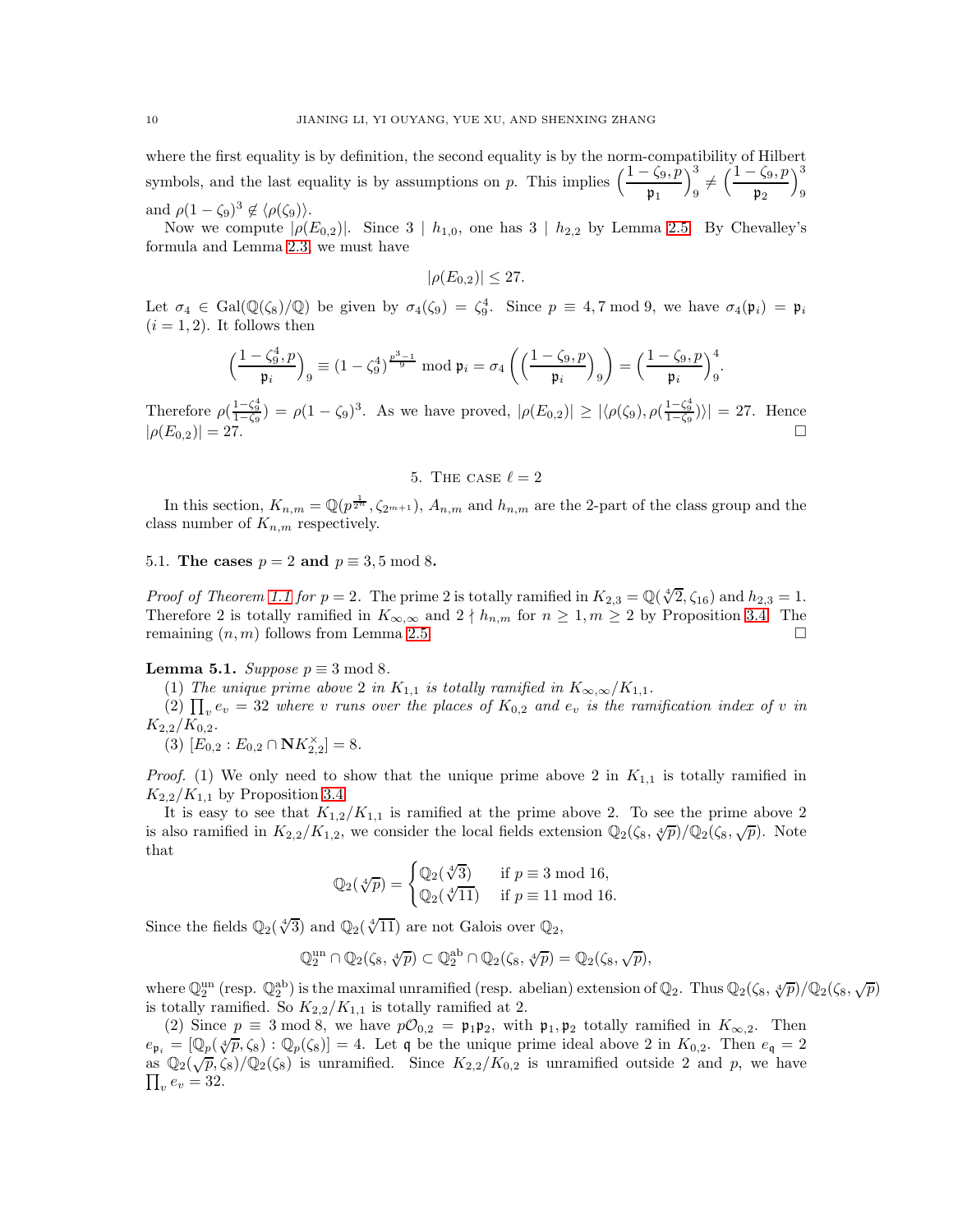(3) Note that  $E_{0,2} = \langle \zeta_8, 1 + \sqrt{2} \rangle$ . Recall the following map as in Lemma [2.8:](#page-4-0)

$$
\rho: E_{0,2} \longrightarrow \mu_4 \times \mu_4 \times \mu_4
$$

$$
x \longmapsto \left( \left( \frac{x,p}{\mathfrak{p}_1} \right)_4, \left( \frac{x,p}{\mathfrak{p}_2} \right)_4, \left( \frac{x,p}{\mathfrak{q}} \right)_4 \right).
$$

We have  $|\rho(E_{0,2})| = [E_{0,2} : E_{0,2} \cap \mathbf{N} K_{2,2}^{\times}]$  and  $\rho(E_{0,2}) \subset (\mu_4 \times \mu_4 \times \mu_4)^{\prod_{i=1}^{n}}$ . Let  $\iota_1, \iota_2 : \mathbb{Q}(\zeta_8) \to \mathbb{Q}_p(\zeta_8)$  be the corresponding embeddings of  $\mathfrak{p}_1, \mathfrak{p}_2$  such that  $\iota_1(\zeta_8) = \zeta_8$  and

$$
\iota_2(\zeta_8) = \zeta_8^{-1}.
$$
 By definition  $\left(\frac{x,p}{\mathfrak{p}_j}\right)_4 = \iota_j^{-1} \left(\frac{\iota_j(x), p}{\mathbb{Q}_p(\zeta_8)}\right)_4$  for  $j = 1, 2$ .  
We first compute  $\varrho(\zeta_8)$ . Since the residue field of  $\mathbb{Q}_p(\zeta_8)$  is  $\mathbb{F}_p$ .

We first compute  $\rho(\zeta_8)$ . Since the residue field of  $\mathbb{Q}_p(\zeta_8)$  is  $\mathbb{F}_{p^2}$ , we have

$$
\left(\frac{\zeta_8^{\pm 1}, p}{\mathbb{Q}_p(\zeta_8)}\right)_4 = \left(\frac{p, \zeta_8^{\pm 1}}{\mathbb{Q}_p(\zeta_8)}\right)_4^{-1} = \zeta_8^{\mp \frac{p^2 - 1}{4}}.
$$

Thus

$$
\left(\frac{\zeta_8, p}{\mathfrak{p}_1}\right)_4 = \left(\frac{\zeta_8, p}{\mathfrak{p}_2}\right)_4 = \zeta_8^{-\frac{p^2 - 1}{4}} = \pm i.
$$

By the product formula  $\left(\frac{\zeta_8, p}{\mathfrak{q}}\right)$  $\overline{\phantom{0}}$  $\mu_4 = -1$ . Therefore  $\rho(\zeta_8) = (\pm i, \pm i, -1)$ . Now we compute  $\rho(1+\sqrt{2})$ . In the local field  $\mathbb{Q}_p(\zeta_8)$ ,

$$
\Big(\frac{1+\sqrt{2},p}{\mathbb{Q}_p(\sqrt{2})}\Big)_4^2=\Big(\frac{1+\sqrt{2},p}{\mathbb{Q}_p(\sqrt{2})}\Big)_2=\Big(\frac{-1,p}{\mathbb{Q}_p}\Big)_2=-1,
$$

Hence

$$
\Big(\frac{1+\sqrt{2},p}{\mathbb{Q}_p(\sqrt{2})}\Big)_4 = \pm i.
$$

Since  $\iota_1(1+\sqrt{2}) = \iota_2(1+\sqrt{2}) = 1+\sqrt{2}$  and  $\iota_1(i) = i, \iota_2(i) = -i$ , we have

$$
\left(\frac{1+\sqrt{2},p}{\mathfrak{p}_1}\right)_4 = \pm i, \quad \left(\frac{1+\sqrt{2},p}{\mathfrak{p}_2}\right)_4 = \mp i.
$$

By the product formula,  $\left(\frac{1+\sqrt{2}, p}{p}\right)$ q  $\overline{ }$  $_{4} = 1.$ 

Therefore, 
$$
\rho(\zeta_8) = (\pm i, \pm i, -1)
$$
 and  $\rho(1 + \sqrt{2}) = (\pm i, \mp i, 1)$ . In each case, we have  $|\rho(E_{0,2})| =$  8.

*Proof of Theorem [1.1](#page-0-0) for*  $p \equiv 3 \mod 8$ . We know that the class number of  $K_{0,2} = \mathbb{Q}(\zeta_8)$  is 1, the product of the ramification indices is 32 and the index  $[E_{0,2} : E_{0,2} \cap \mathbf{N}K_{2,2}^{\times}] = 8$  by Lemma [5.1,](#page-9-0) then  $|\text{Cl}_{2,2}^G|=1$  by Chevalley's formula [\(2.2\)](#page-3-2). Thus  $2 \nmid h_{2,2}$  by Lemma [2.3.](#page-3-3) Now Proposition [3.4](#page-6-0) implies  $2 \nmid h_{n,m}$  for  $n, m \geq 1$ . Since  $K_{n,1}/K_{n,0}$  is ramified at the real places, we have  $2 \nmid h_{n,0}$  by Lemma [2.5.](#page-3-1)

# **Lemma 5.2.** *Suppose*  $p \equiv 5 \mod 8$ *.*

- (1) *The unique prime in*  $K_{1,0}$  *above* 2 *is totally ramified in*  $K_{\infty,\infty}/K_{1,0}$ *.*
- (2)  $\prod_{v} e(v, K_{3,2}/K_{0,2}) = 2^{8}$  *where v runs over the places of*  $K_{0,2}$ *.*
- (3)  $\prod_{v} e(v, K_{2,1}/K_{0,1}) = 2^5$  *where v runs over the places of*  $K_{0,1}$ *.*
- (4)  $\prod_{v} e(v, K_{1,2}/K_{0,2}) = 4$  *where v runs over the places of*  $K_{0,2}$ *.*

*Proof.* (1) Note that  $\mathbb{Q}_2(\sqrt[4]{p})/\mathbb{Q}_2$  is not Galois, so  $\sqrt[4]{p} \notin \mathbb{Q}_2^{ab}$ . Then the proof is the same as the case  $p \equiv 3 \mod 8$ .

(2) We only need to consider the primes above 2 and p. Since  $e(p, K_{3,0}/\mathbb{Q}) = 8$  and  $p\mathcal{O}_{0,2} =$  $\mathfrak{p}_1 \mathfrak{p}_2$ , we have  $e(\mathfrak{p}_1, K_{3,2}/K_{0,2}) = e(\mathfrak{p}_2, K_{3,2}/K_{0,2}) = 8$ . From (1), we can easily obtain that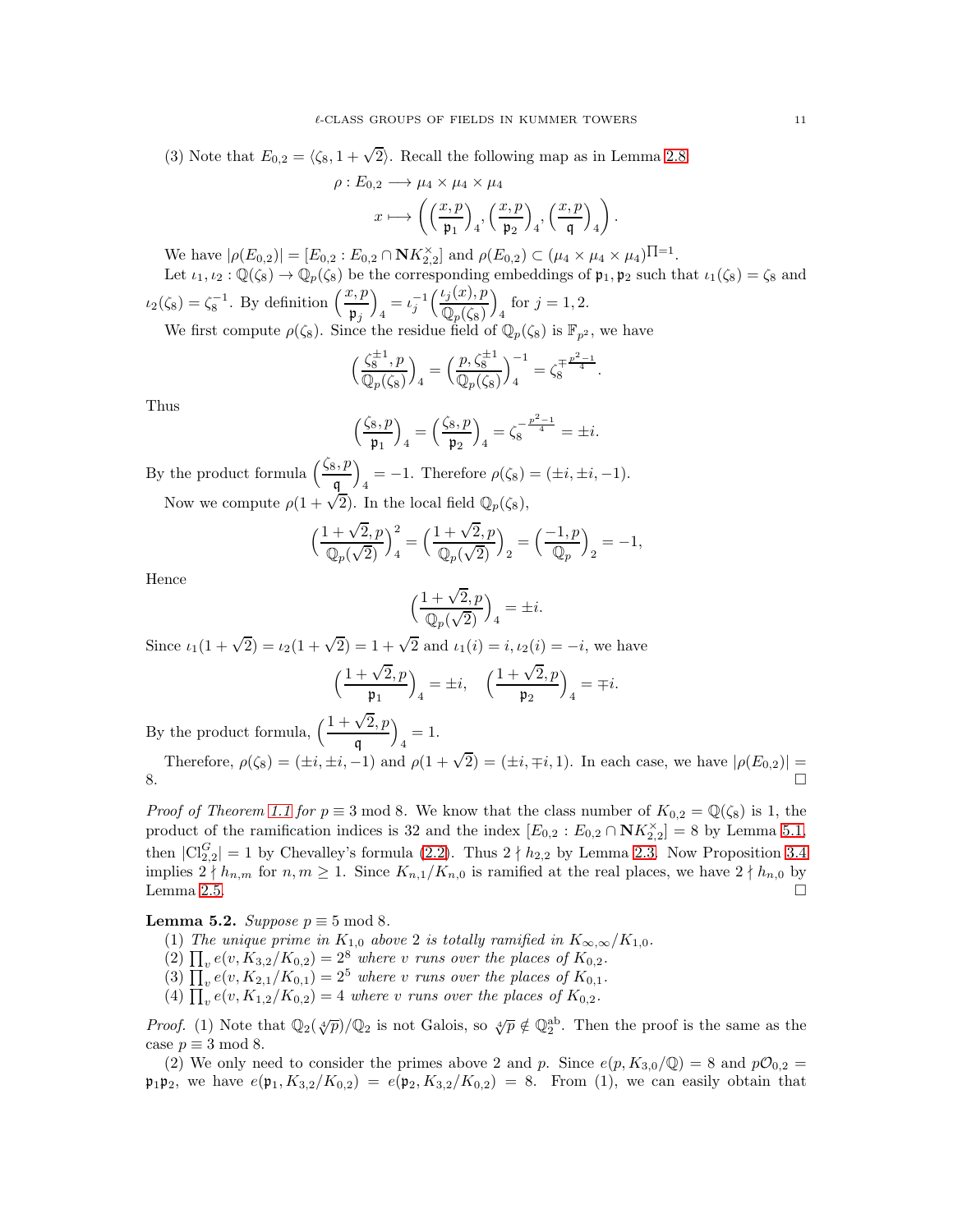$e(\mathfrak{q}_{0,2}, K_{3,2}/K_{0,2}) = 4$  for  $\mathfrak{q}_{0,2}$  the only prime above 2 in  $K_{0,2}$ . Hence the product of ramification indexes is 2<sup>8</sup> .

The proofs of (3) and (4) is easy, we leave it to the readers.  $\Box$ 

<span id="page-11-0"></span>**Lemma 5.3.** *Let*  $p \equiv 5 \mod 8$ *. Let*  $\Lambda_{0,2} = \langle (1 - \zeta_8)^2, \zeta_8, 1 + \sqrt{2} \rangle \subset K_{0,2}^{\times}$  *and*  $\Lambda_{0,1} = \langle (1 - i)^2, i \rangle \subset$  $K_{0,1}^{\times}$ . We have

- (1)  $[\Lambda_{0,2} : \Lambda_{0,2} \cap \mathbf{N} K_{3,2}^{\times}] = 32 \text{ and } [E_{0,2} : E_{0,2} \cap \mathbf{N} K_{3,2}^{\times}] = 16;$
- $(2)$   $[\Lambda_{0,1} : \Lambda_{0,1} \cap \mathbf{N}K_{2,1}^{\times}] = 8$  *and*  $[E_{0,1} : E_{0,1} \cap \mathbf{N}K_{2,1}^{\times}] = 4;$
- (3)  $[E_{0,2}: E_{0,2} \cap \mathbf{N}K_{1,2}^{\times}] = 2.$

*Proof.* Denote by  $\mathfrak{q}_{n,m}$  the unique prime ideal of  $K_{n,m}$  above 2 for each  $n, m \geq 0$ . Note that  $E_{0,2} = \langle \zeta_8, 1 + \sqrt{2} \rangle$ . Then  $\Lambda_{0,2} = \Lambda_{\langle q_{3,2} \rangle}$  corresponds to the extension  $K_{3,2}/K_{0,2}$  and  $\Lambda_{0,1} = \Lambda_{\langle q_{2,1} \rangle}$ corresponds to the extension  $K_{2,1}/K_{0,1}$  as in Lemma [2.8.](#page-4-0)

Since  $p \equiv 5 \mod 8$ , we have  $p\mathcal{O}_{0,1} = \mathfrak{p}_1\mathfrak{p}_2$  and  $p\mathcal{O}_{0,2} = \mathfrak{P}_1\mathfrak{P}_2$ . Note that  $\mathfrak{P}_1, \mathfrak{P}_2, \mathfrak{q}_{0,2}$  are exactly the ramified places in  $K_{3,2}/K_{0,2}$ . For (1), we study the map as in Lemma [2.8:](#page-4-0)

$$
\rho := \rho_{\langle \mathfrak{q}_{3,2} \rangle, K_{3,2}/K_{0,2}} : \Lambda_{0,2} \longrightarrow \mu_8 \times \mu_8 \times \mu_8
$$

$$
x \longmapsto \left( \left( \frac{x, p}{\mathfrak{P}_1} \right)_8, \left( \frac{x, p}{\mathfrak{P}_2} \right)_8, \left( \frac{x, p}{\mathfrak{q}_{0,2}} \right)_8 \right).
$$

By Lemma [2.8,](#page-4-0)  $\rho(\Lambda_{0,2}) \subset (\mu_8 \times \mu_8 \times \mu_8)$   $\Pi=1$ ,  $[\Lambda_{0,2} : \Lambda_{0,2} \cap \mathbf{N}(K_{3,2}^{\times})] = |\rho(\Lambda_{0,2})|$  and  $[E_{0,2} :$  $E_{0,2} \cap \mathbf{N}(K_{3,2}^{\times})] = |\rho(E_{0,2})|.$ 

Let  $\iota_j : \mathbb{Q}(\zeta_8) \to \mathbb{Q}_p(\zeta_8)$  the corresponding embeddings for  $\mathfrak{P}_j$  for  $j = 1, 2$ . We choose  $\iota_j$  so that  $i_1(\zeta_8) = \zeta_8$  (and hence  $i(i) = i, i(\sqrt{2}) = \sqrt{2}$ ) and  $i_2(\zeta_8) = \zeta_8^{-1}$  (and hence  $i_2(i) = -i, i_2(\sqrt{2}) = \sqrt{2}$ ). The Hilbert symbol  $\left(\frac{x, p}{\mathfrak{P}_i}\right)$  $\overline{ }$ s by definition is  $\iota_i^{-1}\Big(\frac{\iota_i(x), p}{\mathbb{Q}_p(\zeta_8)}\Big)$  $\mathbb{Q}_p(\zeta_8)$  $\overline{ }$ 8 .

We first compute  $\rho(\zeta_8)$ . In the local field  $\mathbb{Q}_p(\zeta_8)$ ,

$$
\left(\frac{\zeta_8^{\pm 1}, p}{\mathbb{Q}_p(\zeta_8)}\right)_8 = \left(\frac{p, \zeta_8^{\pm}}{\mathbb{Q}_p(\zeta_8)}\right)_8^{-1} = \zeta_8^{\mp \frac{p^2 - 1}{8}},
$$

we have

$$
\left(\frac{\zeta_8, p}{\mathfrak{P}_1}\right)_8 = \left(\frac{\zeta_8, p}{\mathfrak{P}_2}\right)_8 = \zeta_8^{-\frac{p^2-1}{8}}.
$$

Hence  $\rho(\zeta_8) = (\zeta_8^{-\frac{p^2-1}{8}}, \zeta_8^{-\frac{p^2-1}{8}}, \pm i)$  by the product formula.<br>Now we compute  $\rho(1+\sqrt{2})$ . In  $\mathbb{Q}_p(\zeta_8)$ ,

$$
\Big(\frac{1+\sqrt{2},p}{\mathbb{Q}_p(\zeta_8)}\Big)_8^2=\Big(\frac{1+\sqrt{2},p}{\mathbb{Q}_p(\zeta_8)}\Big)_4=\Big(\frac{-1,p}{\mathbb{Q}_p}\Big)_4=-1,
$$

where the second equality is due to the norm-compatible property of Hilbert symbols and the fact  $i \in \mathbb{Q}_p$  for  $p \equiv 5 \mod 8$ , the last equality is due to the fact  $-1$  is a square but not a fourth power in  $\mathbb{Z}/p\mathbb{Z}$  for  $p \equiv 5 \mod 8$ . Therefore

$$
\Big(\frac{1+\sqrt{2},p}{\mathbb{Q}_p(\zeta_8)}\Big)_8 = \pm i.
$$

Since  $\iota_1(\sqrt{2}) = \iota_2(\sqrt{2}) = \sqrt{2}$  and  $\iota_1(i) = i, \iota_2(i) = -i$ , we have

$$
\Big(\frac{1+\sqrt{2},p}{\mathfrak{P}_1}\Big)_8=\pm i,\quad \Big(\frac{1+\sqrt{2},p}{\mathfrak{P}_2}\Big)_8=\mp i.
$$

Hence  $\rho(1+\sqrt{2}) = (\pm i, \mp i, 1)$  by the product formula. In each case, we always have  $|\rho(E_{0,2})|$  $|\langle \rho(\zeta_8), \rho(1+\sqrt{2}) \rangle| = 16.$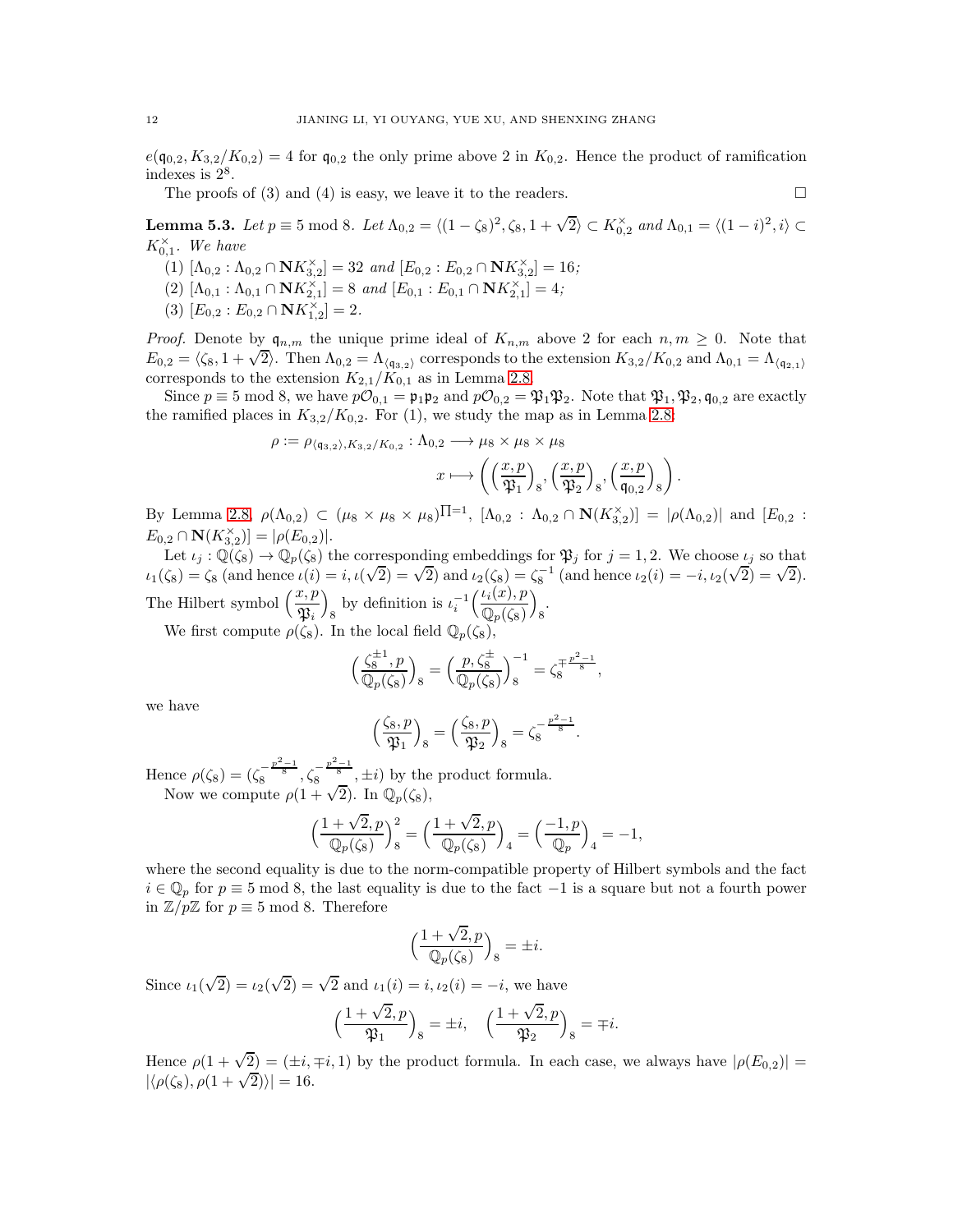Finally we compute  $\rho((1 - \zeta_8)^2)$ . In  $\mathbb{Q}_p(\zeta_8)$ ,

$$
a^{\pm} := \left(\frac{(1 - \zeta_8^{\pm 1})^2, p}{\mathbb{Q}_p(\zeta_8)}\right)_8 = \left(\frac{1 - \zeta_8^{\pm 1}, p}{\mathbb{Q}_p(\zeta_8)}\right)_4 = \left(\frac{(1 - \zeta_8^{\pm 1})(1 + \zeta_8^{\pm 1}), p}{\mathbb{Q}_p}\right)_4 = \left(\frac{1 \mp i, p}{\mathbb{Q}_p}\right)_4.
$$

Then  $a^+a^- = \left(\frac{2, p}{2, p}\right)$  $\mathbb{Q}_p$  $\overline{ }$  $\frac{1}{4} = \pm i$  and  $\frac{a^{-}}{a^{+}} = \left(\frac{i}{\mathbb{Q}_p}\right)$  $\mathbb{Q}_p$  $\overline{ }$  $\frac{4}{4} = \pm i$ . Therefore

$$
(a^+, a^-) = (\pm i, 1), (\pm i, -1), (1, \pm i), (-1, \pm i).
$$

By definition,  $\left(\frac{(1-\zeta_8)^2, p}{\infty}\right)$  $\mathfrak{P}_1$  $\overline{\phantom{0}}$  $s = a^+$  and  $\left(\frac{(1-\zeta_8)^2, p}{\mathfrak{P}_2}\right)$  $\mathfrak{P}_2$  $\overline{ }$  $s = \iota_2^{-1}(a^-)$ . Therefore  $\int (\frac{(1-\zeta_8)^2, p}{p})$  $\mathfrak{P}_1$  $\setminus$  $_{8}, \Big(\frac{(1-\zeta_8)^2, p}{\mathfrak{P}_2}$  $\mathfrak{P}_2$  $\setminus$ 8  $\setminus$  $=(\pm i, 1), (\pm i, -1), (1, \mp i), (-1, \mp i).$ 

In each case, we always have  $|\rho(\Lambda_{0,2})| = |\langle \rho((1-\zeta_8)^2), \rho(\zeta_8), \rho(1+\sqrt{2}) \rangle| = 32$ . This proves (1). For (2), we study the map

$$
\rho_4 := \rho_{\langle \mathfrak{q}_{2,1} \rangle, K_{2,1}/K_{0,1}} : \Lambda_{0,1} \longrightarrow \mu_4 \times \mu_4 \times \mu_4
$$

$$
x \longmapsto \left( \left( \frac{x, p}{\mathfrak{p}_1} \right)_4, \left( \frac{x, p}{\mathfrak{p}_2} \right)_4, \left( \frac{x, p}{\mathfrak{q}_{0,1}} \right)_4 \right).
$$

We always have

$$
\left(\frac{i,p}{\mathbb{Q}_p}\right)_4 = \left(\frac{p,i}{\mathbb{Q}_p}\right)_4^{-1} = i^{-\frac{p-1}{4}} = \pm i.
$$

Let  $\tau_1, \tau_2$  be the embeddings corresponding to  $\mathfrak{p}_1, \mathfrak{p}_2$  respectively. We assume that  $\tau_1(i) = i$  and  $\tau_2(i) = -i$ . Then

$$
\left(\frac{i,p}{\mathfrak{p}_1}\right)_4 = \tau_1^{-1} \left(\frac{\tau_1(i),p}{\mathbb{Q}_p}\right)_4 = \tau_2^{-1} \left(\frac{\tau_2(i),p}{\mathbb{Q}_p}\right)_4 = \left(\frac{i,p}{\mathfrak{p}_2}\right)_4 = \pm i.
$$

Hence  $\rho_4(i) = (\pm i, \pm i, -1)$  by the product formula. So  $[E_{0,1} : E_{0,1} \cap \mathbf{N} K_{2,1}^{\times}] = |\rho_4(E_{0,1})| =$  $|\langle \rho_4(i)\rangle| = 4.$ 

Now we compute  $\rho_4((1+i)^2)$ . Since

$$
\left(\frac{(1-i)^2,p}{\mathbb{Q}_p}\right)_4\left(\frac{(1+i)^2,p}{\mathbb{Q}_p}\right)_4=\left(\frac{1-i,p}{\mathbb{Q}_p}\right)_2\left(\frac{1+i,p}{\mathbb{Q}_p}\right)_2=\left(\frac{2,p}{\mathbb{Q}_p}\right)_2=-1,
$$

we have

$$
\left(\frac{(1-i)^2, p}{\mathfrak{p}_1}\right)_4 = \pm 1, \quad \left(\frac{(1-i)^2, p}{\mathfrak{p}_2}\right)_4 = \mp 1.
$$

Hence  $\rho_4((1-i)^2) = (\pm 1, \mp 1, -1)$ . Therefore,  $[\Lambda_{0,1} : \Lambda_{0,1} \cap \mathbf{N} K_{2,1}^{\times}] = |\langle \rho_4((1-i)^2), \rho_4(i) \rangle| = 8$ . This proves (2).

(3) follows from the values of the following quadratic Hilbert symbols:

$$
\Big(\frac{\zeta_8,p}{\mathbb{Q}_p(\zeta_8)}\Big)_2=\Big(\frac{-i,p}{\mathbb{Q}_p}\Big)_2=-1,\quad \Big(\frac{1+\sqrt{2},p}{\mathbb{Q}_p(\zeta_8)}\Big)_2=\Big(\frac{-1,p}{\mathbb{Q}_p}\Big)_2=1.
$$

*Proof of Theorem [1.1](#page-0-0) for*  $p \equiv 5 \mod 8$ . We first prove that  $2 \mid h_{3,2}, 2 \mid h_{2,1}$  and  $2 \nmid h_{1,2}$ .

We apply Gras' formula [\(2.1\)](#page-3-4) to the case

$$
K_{3,2}/K_{0,2}, C = \langle \text{cl}(\mathfrak{q}_{3,2}) \rangle, D = \langle \mathfrak{q}_{3,2} \rangle
$$

where  $\mathfrak{q}_{n,m}$  is the unique prime ideal of  $K_{n,m}$  above 2. Then  $\Lambda_D = \Lambda_{0,2}$  as in Lemma [5.3.](#page-11-0) By the above computation and Lemma [2.3,](#page-3-3)  $A_{3,2} = \langle cl(\mathfrak{q}_{3,2})\rangle(2)$ . Note that C is invariant under the action of  $G := \text{Gal}(K_{3,2}/K_{0,2})$ . We have  $A_{3,2} = A_{3,2}^G$ . Chevalley's formula [\(2.2\)](#page-3-2) and the above computation imply that  $|A_{3,2}| = |A_{3,2}^G| = 2$ .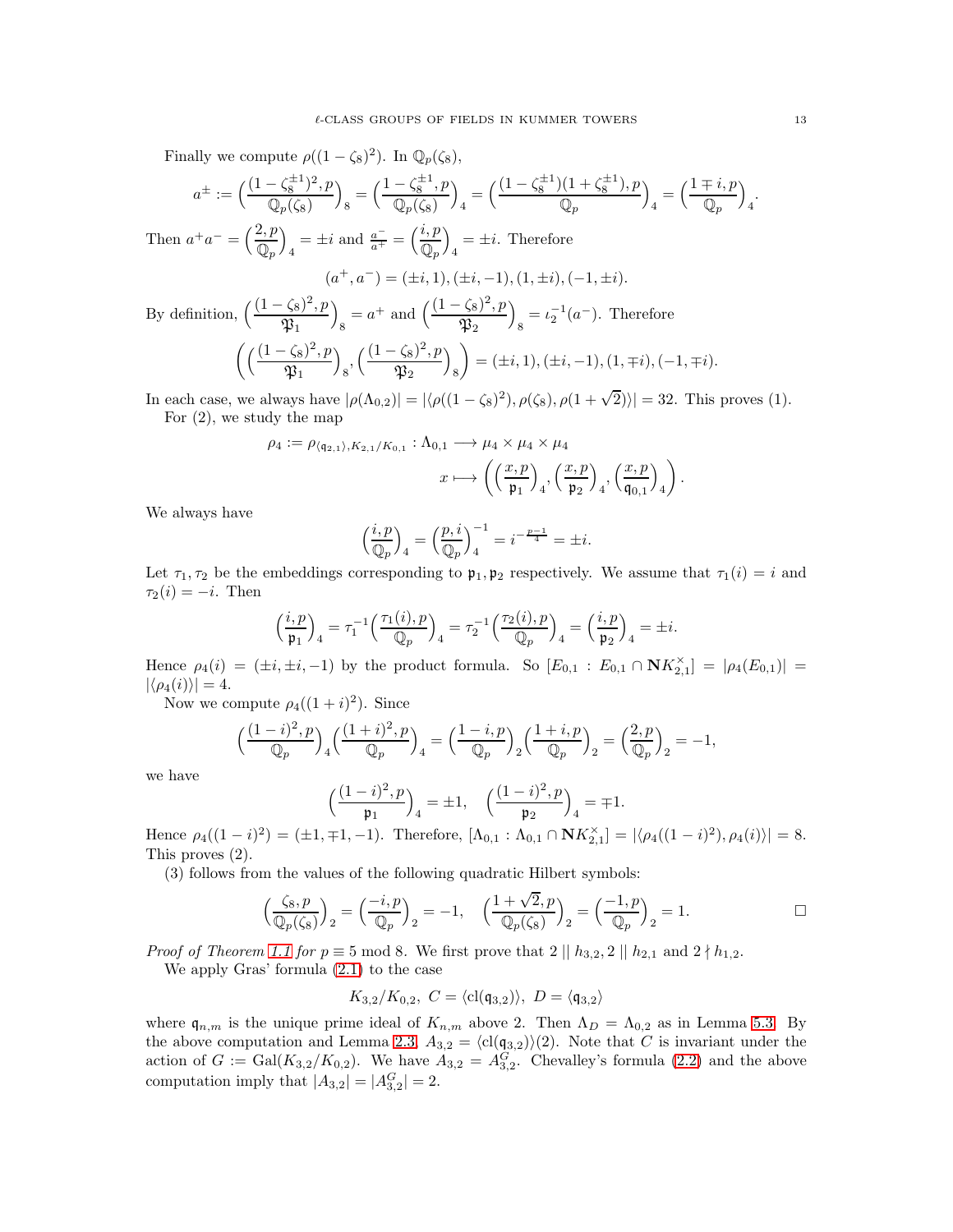Similarly, applying Gras' formula to the case

$$
K_{2,1}/K_{0,1}, C = \langle \text{cl}(\mathfrak{q}_{2,1}) \rangle, D = \langle \mathfrak{q}_{2,1} \rangle
$$

shows that  $A_{2,1} = \langle \text{cl}(\mathfrak{q}_{2,1}) \rangle (2)$ . In particular,  $A_{2,1}$  is invariant under the action of Gal(K<sub>2,1</sub>/K<sub>0,1</sub>). Apply Chevalley's formula to  $K_{2,1}/K_{0,1}$ , we obtain  $|A_{2,1}|=2$ .

By Applying Chevalley's formula to the extension  $K_{1,2}/K_{0,2}$  and Lemma [2.3,](#page-3-3) we have  $2 \nmid h_{1,2}$ . Hence  $2 \nmid h_{1,1}$  by Lemma [2.5.](#page-3-1)

We have  $2 \parallel h_{n,m}$  for  $n \geq 2, m \geq 1$  by Proposition [3.4](#page-6-0) and  $2 \nmid h_{1,m}$  for  $n = 1, m \geq 1$  by Proposition [3.2.](#page-5-0)

It remains to prove that  $2 \nmid h_{n,0}$ . The proof consists of three steps:

**Step 1:** Let  $\epsilon$  be the fundamental unit of  $\mathbb{Q}(\sqrt{p})$ . We show that  $\left(\frac{\epsilon, \sqrt{p}}{\epsilon}\right)$ √ p  $\setminus$  $\frac{1}{2} = -1.$ 

Write  $\epsilon = \frac{a+b\sqrt{p}}{2}$  $\frac{\partial \sqrt{p}}{2}, a, b \in \mathbb{Z}$ . Then

$$
\left(\frac{\epsilon,\sqrt{p}}{(\sqrt{p})}\right)_2 = \left(\frac{a/2,\sqrt{p}}{(\sqrt{p})}\right)_2 = \left(\frac{a/2,-p}{p}\right)_2 = \left(\frac{a/2}{p}\right).
$$

It is well-known  $\mathbf{N}_{\mathbb{Q}(\sqrt{p})/\mathbb{Q}}(\epsilon) = \left(\frac{a}{2}\right)^2 - p\left(\frac{b}{2}\right)^2 = -1$ . Since  $\left(\frac{a}{2}\right)^2 \equiv -1 \mod p$  and  $p \equiv 5 \mod 8$ , we have  $\left(\frac{a/2}{n}\right)$ p  $\left(\frac{a}{2}\right)^{\frac{p-1}{2}} \equiv -1 \mod p.$ 

**Step 2:** We show that  $[E_{n,0}: E_{n,0} \cap \mathbf{N} K_{n+1,0}^{\times}] = 4$  for each  $n \geq 1$ . Consider the map as in Lemma [2.8,](#page-4-0)

$$
\rho: E_{n,0} \longrightarrow \mu_2 \times \mu_2 \times \mu_2
$$

$$
x \longmapsto \left( \left( \frac{x, p^{\frac{1}{2^n}}}{\infty_n} \right)_2, \left( \frac{x, p^{\frac{1}{2^n}}}{(p^{\frac{1}{2^n}})} \right)_2, \left( \frac{x, p^{\frac{1}{2^n}}}{\mathfrak{q}_{n,0}} \right)_2 \right),
$$

where  $\infty_n$  is the real place of  $K_{n,0}$  such that  $\infty_n(p^{\frac{1}{2^n}}) < 0$ . We know  $[E_{n,0} : E_{n,0} \cap \mathbf{N}K_{n,0}^{\times}] =$  $|\rho(E_{n,0})|$  and  $\rho(E_{n,0}) \subset (\zeta_2 \times \zeta_2 \times \zeta_2)\Pi^{-1}$ . In particular,  $|\rho(E_{n,0})| \leq 4$ .

Since  $-1, \epsilon \in E_{n,0}$ . It is enough to prove that  $|\langle \rho(-1), \rho(\epsilon) \rangle| = 4$ . By Step 1, we have

$$
\left(\frac{\epsilon, p^{\frac{1}{2^n}}}{(p^{\frac{1}{2^n}})}\right)_2 = \left(\frac{\epsilon, -p^{\frac{1}{2^{n-1}}}}{(p^{\frac{1}{2^n}})}\right)_2 = \dots = \left(\frac{\epsilon, -\sqrt{p}}{(\sqrt{p})}\right)_2 = -1.
$$

Therefore,  $\rho(\epsilon) = (\pm 1, -1, \mp 1)$ . Since  $\rho(-1) = (-1, 1, -1)$ , we have  $|\langle \rho(-1), \rho(\epsilon) \rangle| = 4$  and hence  $|\rho(E_{n,0})|=4.$ 

**Step 3:** We prove  $2 \nmid h_{n,0}$  for any  $n \geq 1$ .

We prove it by induction on n. The case  $n = 1$  is well-known. Assume that  $2 \nmid h_{n,0}$ . The product of ramification indices of  $K_{n+1,0}/K_{n,0}$  is 8. Using the result in **Step** 2, Chevalley's formula [\(2.2\)](#page-3-2) for the extension  $K_{n+1,0}/K_{n,0}$  and Lemma [2.3](#page-3-3) then imply  $2 \nmid h_{n+1,0}$ .

<span id="page-13-0"></span>5.2. The case  $p \equiv 7 \mod 16$ . The main purpose of this subsection is to prove Theorem [1.1\(](#page-0-0)3). We first give a brief description of the proof.

- Apply Gras' formula [\(2.1\)](#page-3-4) inductively to the extension  $K_{n,0}/K_{n-1,0}$  to show that  $A_{n,0}$ is generated by the unique prime above 2. Then apply  $(2.1)$  to  $K_{n,1}/K_{n,0}$  to show that  $A_{n,1}$  equals the 2-primary part of  $\langle$  classes of primes above 2 $\rangle$ . Next we apply Chevalley's formula [\(2.2\)](#page-3-2) to the extensions  $K_{3,1}/K_{1,1}$  and  $K_{2,1}/K_{1,1}$  to deduce  $A_{2,1} \cong A_{3,1} \cong \mathbb{Z}/2\mathbb{Z} \times$  $\mathbb{Z}/2\mathbb{Z}$ . Proposition [3.2](#page-5-0) then implies  $A_{n,1} \cong \mathbb{Z}/2\mathbb{Z} \times \mathbb{Z}/2\mathbb{Z}$  for  $n \geq 2$ . Finally from this one can get  $A_{n,0} \cong \mathbb{Z}/2\mathbb{Z}$  for  $n \geq 2$ .
- Apply [\(2.1\)](#page-3-4) inductively to  $K_{1,m}/K_{0,m}$  to show that  $A_{1,m}$  is a quotient of  $\mathbb{Z}/2^{m-1}\mathbb{Z}$ , then use Kida's  $\lambda$ -invariant formula to get  $|A_{1,m}| \geq 2^{m-1}$ . This leads to  $A_{1,m} \cong \mathbb{Z}/2^{m-1}\mathbb{Z}$  for any  $m \geq 1$ .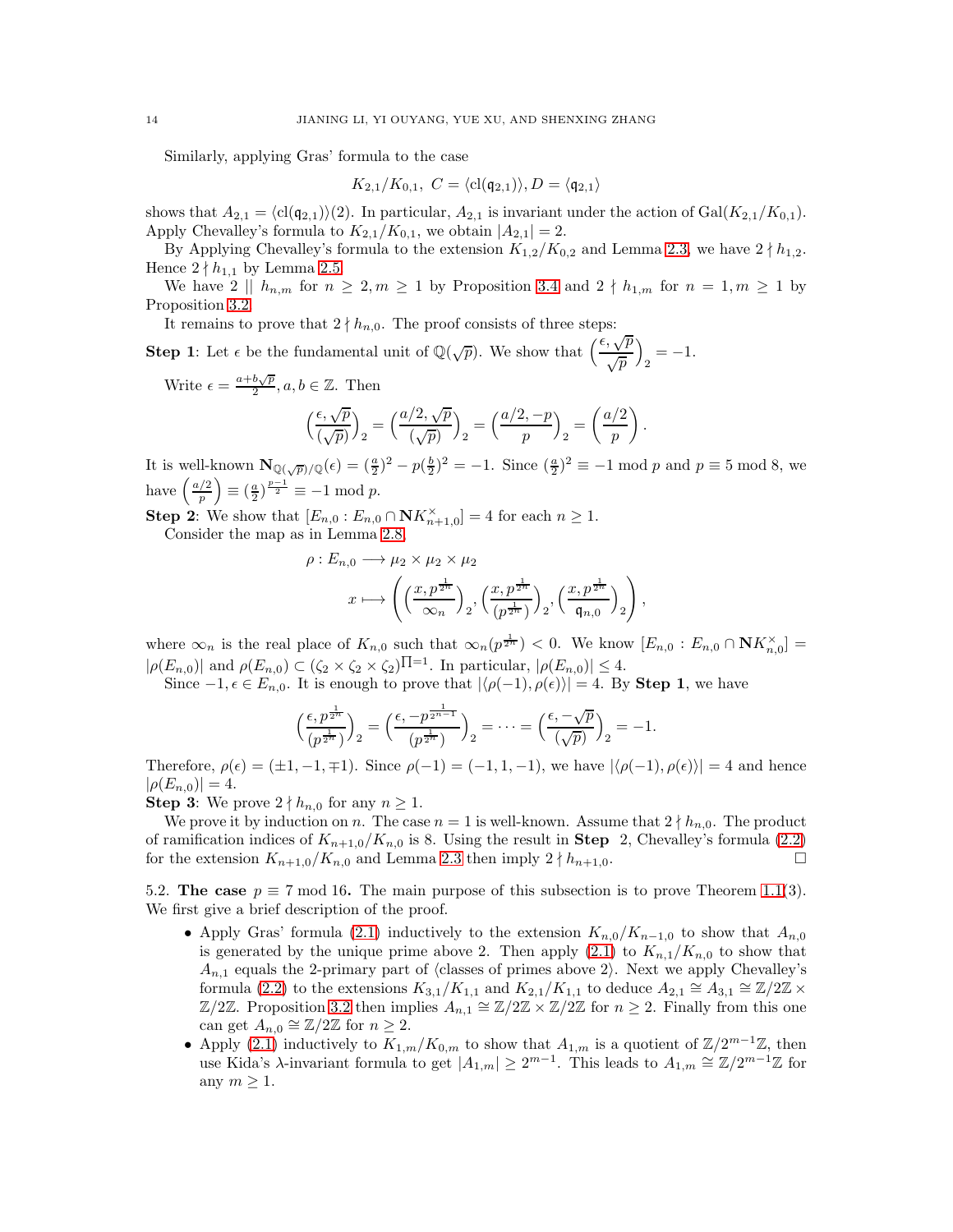For each  $n \geq 1$ ,  $K_{n,0}$  has two real places. Let  $\infty_n$  be the real place such that  $\infty_n(p^{\frac{1}{2^n}}) < 0$ . Then  $\infty_n$  is ramified in  $K_{n+1,0}/K_{n,0}$ , while the other real place is unramified in  $K_{n+1,0}/K_{n,0}$ .

The prime p is totally ramified as  $p\mathcal{O}_{n,0} = \mathfrak{p}_{n,0}^{2^n}$  in  $K_{n,0}$ , where  $\mathfrak{p}_{n,0} = (p^{\frac{1}{2^n}})$ . Since p is inert in  $K_{0,1}$ ,  $\mathfrak{p}_{n,0}$  is inert in  $K_{n,1}$ . Write  $\mathfrak{p}_{n,0}\mathcal{O}_{n,1} = \mathfrak{p}_{n,1}$ . The prime  $\mathfrak{p}_{0,1} = (p)$  is totally ramified in  $K_{\infty,1}/K_{0,1}.$ 

Since  $(x+1)^{2^n} - p$  is a 2-Eisenstein polynomial, 2 is totally ramified as  $2\mathcal{O}_{n,0} = \mathfrak{q}_{n,0}^{2^n}$  in  $K_{n,0}$ . Since 2 splits in  $\mathbb{Q}(\sqrt{-p})/\mathbb{Q}$ ,  $\mathfrak{q}_{n,0}$  splits as  $\mathfrak{q}_{n,0}\mathcal{O}_{n,1} = \mathfrak{q}_{n,1}\mathfrak{q}_{n,1}'$  in  $K_{n,1}/K_{n,0}$  for each  $n \geq 1$ . The primes  $\mathfrak{q}_{1,1}$  and  $\mathfrak{q}'_{1,1}$  are totally ramified in  $K_{\infty,1}/K_{0,1}$ .

The prime 2 is also totally ramified as  $2\mathcal{O}_{0,m} = \mathfrak{q}_{0,m}^{2^n}$  in  $K_{0,m}$ , where  $\mathfrak{q}_{0,m} = (1 - \zeta_{2^{m+1}})\mathcal{O}_{0,m}$ . The prime  $\mathfrak{q}_{0,m}$  splits as  $\mathfrak{q}_{0,m}\mathcal{O}_{1,m}=\mathfrak{q}_{1,m}\mathfrak{q}'_{1,m}$  in  $K_{1,m}$  for each  $m\geq 1$ .

Since  $2 \nmid h_{1,0}$ ,  $\mathfrak{p}_{1,0}$  is principal. If  $\pi = u + v\sqrt{p}$  is a generator of  $\mathfrak{p}_{1,0}$ , we must have  $\mathbf{N}(\pi) =$  $u^2 - pv^2 = 2$ , since  $-2$  is not a square modulo p. If  $\pi$  is a totally positive generator of  $\mathfrak{p}_{1,0}$ , then  $\frac{\pi^2}{2} = \epsilon^k$  with k odd, where  $\epsilon$  is the fundamental unit of  $K_{1,0}$ . Replace the generator  $\pi$  by  $\pi \epsilon^{\frac{1-k}{2}}$ . We may assume that  $\frac{\pi^2}{2} = \epsilon$ . So  $E_{1,0} = \langle -1, \frac{\pi^2}{2} \rangle$  $\frac{r}{2}$ .

**Lemma 5.4.** *The class number*  $h_{1,1}$  *of*  $K_{1,1} = \mathbb{Q}(\sqrt{p}, i)$  *is odd and*  $E_{1,1} = \langle \frac{\pi}{1+i}, i \rangle$ *.* 

*Proof.* Apply Chevalley's formula to the extension  $K_{1,1}/K_{0,1}$  and Lemma [2.3,](#page-3-3) one has  $2 \nmid h_{1,1}$ . By [\[FT93,](#page-20-11) Theorem 42, Page 195],

$$
[E_{1,1}:\langle \frac{\pi^2}{2}, i \rangle] = 1 \text{ or } 2.
$$

Note that  $\frac{\pi}{1+i}$  is a unit and  $\left[\left\langle \frac{\pi}{1+i},i\right\rangle \right]\left\langle \frac{\pi^2}{2}\right]$  $\left[\frac{\pi^2}{2}, i\right] = 2$ , we must have  $E_{1,1} = \langle \frac{\pi}{1+i}, i \rangle$ .

<span id="page-14-0"></span>**Lemma 5.5.** We have<br>
(1)  $\left(\frac{\pi, \sqrt{p}}{p}\right) = -1$  $\mathfrak{p}_{1,0}$  $\setminus$  $\sum_{2}^{\infty}$  = -1 and  $\left(\frac{\pi, \sqrt{p}}{q_{1,0}}\right)$  $q_{1,0}$  $\setminus$  $i_2 = -1;$  $(2)$   $[E_{1,0} : E_{1,0} \cap \mathbf{N} K_{2,0}^{\times}] = 2;$ (3)  $[E_{1,1} : E_{1,1} \cap \mathbf{N} K_{3,1}^{\times}] = 4$  *and*  $[E_{1,1} : E_{1,1} \cap \mathbf{N} K_{2,1}^{\times}] = 1$ *.* 

*Proof.* (1) Since  $\pi = u + v\sqrt{p}$  is totally positive, we have  $u > 0$ ,  $u^2 - pv^2 = 2$  and  $2 \nmid uv$ . Note that 2 is a square modulo v, so  $v \equiv \pm 1 \mod 8$ . Then  $u^2 \equiv 9 \mod 16$  since  $p \equiv 7 \mod 16$ . In other words,  $u \equiv \pm 3 \mod 8$ . We have

$$
\left(\frac{\pi,\sqrt{p}}{\mathfrak{p}_{1,0}}\right)_2 = \left(\frac{u,\sqrt{p}}{\mathfrak{p}_{1,0}}\right)_2 = \left(\frac{u,-p}{p}\right)_2 = \left(\frac{u}{p}\right) = \left(\frac{-p}{u}\right) = \left(\frac{2}{u}\right) = -1.
$$

The fourth equality is due to the quadratic reciprocity law. We have  $\left(\frac{\pi, \sqrt{p}}{\sqrt{p}}\right)$  $\infty_1$  $\setminus$  $_2 = 1$  as  $\pi$  is totally positive, thus  $\left(\frac{\pi, \sqrt{p}}{p}\right)$  $q_{1,0}$  $\overline{ }$  $_2 = -1$  by the product formula.

(2) Since the infinite place  $\infty_1$  is ramified,  $-1$  is not a norm of  $K_{2,0}$ . For the fundamental unit  $\pi^2$  $\frac{1}{2}$ , we have

$$
\left(\frac{\frac{\pi^2}{2}, \sqrt{p}}{\mathfrak{p}_{1,0}}\right)_2 = \left(\frac{2, \sqrt{p}}{\mathfrak{p}_{1,0}}\right)_2 = \left(\frac{2, -p}{p}\right)_2 = 1, \quad \left(\frac{\frac{\pi^2}{2}, \sqrt{p}}{\infty_1}\right)_2 = 1.
$$

By the product formula,

$$
\left(\frac{\frac{\pi^2}{2}, \sqrt{p}}{\mathfrak{q}_{1,0}}\right)_2 = 1.
$$

Then  $\frac{\pi^2}{2}$  $\frac{\tau^2}{2}$  is a norm of  $K_{2,0}$  by Hasse's norm theorem. This proves (2).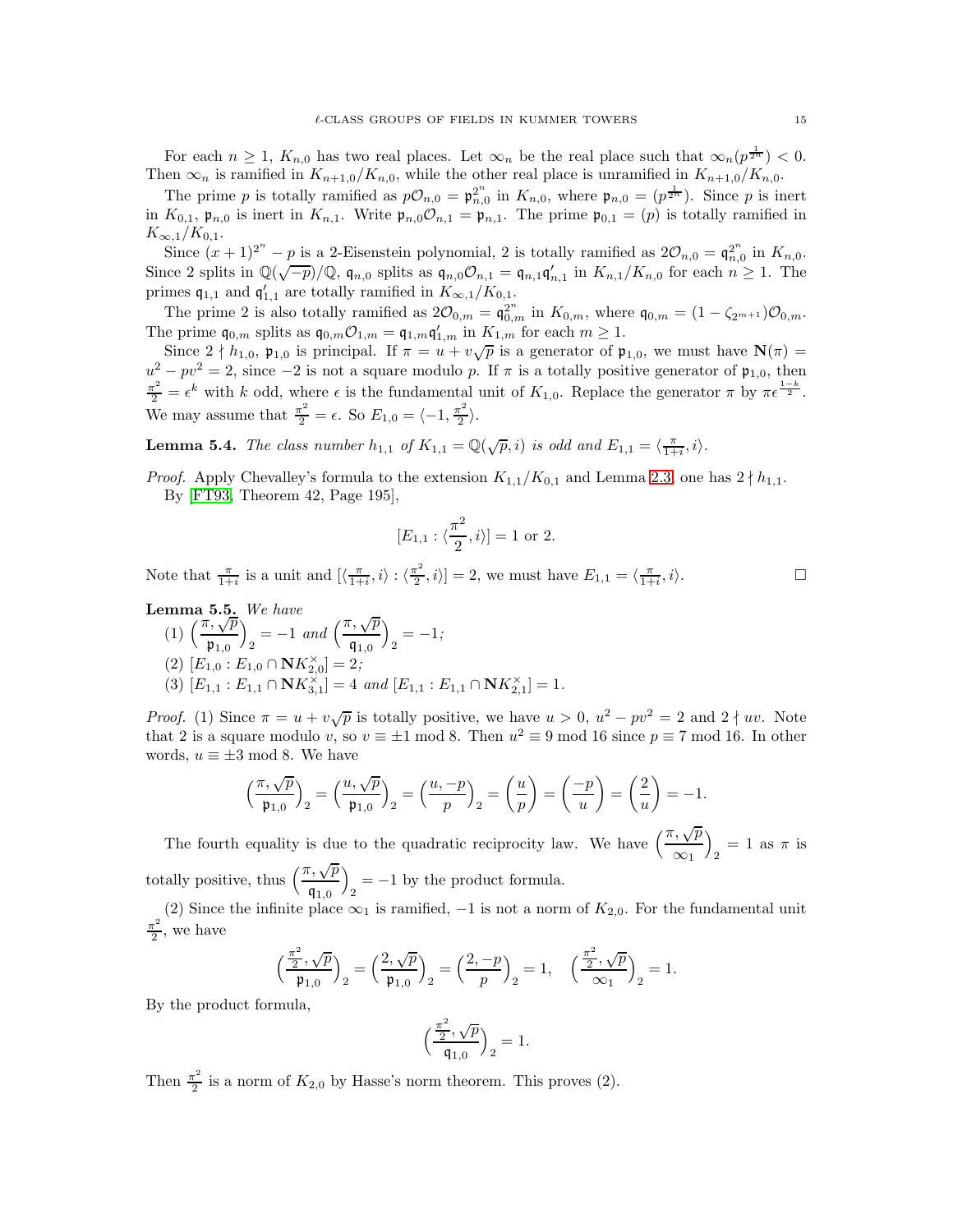(3) We need to study the map

$$
\rho: E_{1,1} \longrightarrow \mu_4 \times \mu_4 \times \mu_4
$$

$$
x \longmapsto \left( \left( \frac{x, \sqrt{p}}{\mathfrak{p}_{1,1}} \right)_4, \left( \frac{x, \sqrt{p}}{\mathfrak{q}_{1,1}} \right)_4, \left( \frac{x, \sqrt{p}}{\mathfrak{q}'_{1,1}} \right)_4 \right).
$$

Then  $\rho(E_{1,1}) \subset (\mu_4 \times \mu_4 \times \mu_4)$   $\Pi=1$  and  $[E_{1,1} : E_{1,1} \cap \mathbf{N}K_{3,1}^{\times}] = |\rho(E_{1,1})|$ . We first compute  $\rho(i)$ . Since  $p \equiv 7 \mod 16$  and the residue field of  $\mathfrak{p}_{1,1}$  is  $\mathbb{F}_{p^2}$ , we have

$$
\Big(\frac{i,\sqrt{p}}{\mathbb{Q}_p(\sqrt{p},i)}\Big)_4 = \Big(\frac{\sqrt{p},i}{\mathbb{Q}_p(\sqrt{p},i)}\Big)_4^{-1} = i^{-\frac{p^2-1}{4}} = 1.
$$

Thus

$$
\Big(\frac{i,\sqrt{p}}{\mathfrak{p}_{1,1}}\Big)_4=1.
$$

Note that the localization of  $K_{1,1}$  at  $\mathfrak{q}_{1,1}$  is  $\mathbb{Q}_2(\sqrt{p},i) = \mathbb{Q}_2(i)$ . Note that  $\sqrt{-p} \in \mathbb{Q}_2$ . Since

$$
\left(\frac{i, i}{\mathbb{Q}_2(i)}\right)_4 = \left(\frac{i, -1}{\mathbb{Q}_2(i)}\right)_4 \left(\frac{i, -i}{\mathbb{Q}_2(i)}\right)_4 = \left(\frac{i, -1}{\mathbb{Q}_2(i)}\right)_4 = \left(\frac{i, i}{\mathbb{Q}_2(i)}\right)_2 = 1,
$$

we have

 $\mathfrak{p}_{1,1}$ 

$$
\Big(\frac{i,\sqrt{p}}{\mathbb{Q}_2(i)}\Big)_4=\Big(\frac{i,\sqrt{-p}}{\mathbb{Q}_2(i)}\Big)_4=\begin{cases} \Big(\frac{i,\sqrt{-7}}{\mathbb{Q}_2(i)}\Big)_4=\Big(\frac{i,11}{\mathbb{Q}_2(i)}\Big)_4, &\text{if } p\equiv 7\text{ mod }32; \\ \Big(\frac{i,\sqrt{-23}}{\mathbb{Q}_2(i)}\Big)_4=\Big(\frac{i,3}{\mathbb{Q}_2(i)}\Big)_4, &\text{if } p\equiv 23\text{ mod }32. \end{cases}
$$

Applying the product formula to the quartic Hilbert symbols on  $\mathbb{Q}(i)$  gives

$$
\left(\frac{i,11}{\mathbb{Q}_2(i)}\right)_4 = \left(\frac{i,11}{\mathbb{Q}_{11}(i)}\right)_4^{-1} = i^{-\frac{11^2-1}{4}} = -1,
$$

$$
\left(\frac{i,3}{\mathbb{Q}_2(i)}\right)_4 = \left(\frac{i,3}{\mathbb{Q}_3(i)}\right)_4^{-1} = i^{-\frac{3^2-1}{4}} = -1.
$$

Therefore,  $\left(\frac{i,\sqrt{p}}{2\sqrt{p}}\right)$  $\mathbb{Q}_2(i)$  $\setminus$  $\mu_4 = -1$  and we have  $\rho(i) = (1, -1, -1)$ . Next we compute  $\rho(\frac{\pi}{1+i})$ . By (1), we have  $\pi^{\frac{p-1}{2}} \equiv -1 \mod \mathfrak{p}_{1,0}$ . Since  $p \equiv 7 \mod 16$ ,  $\pi^{\frac{p^2-1}{4}} \equiv$ 1 mod  $\mathfrak{p}_{1,0}$ . Hence  $\left(\frac{\pi, \sqrt{p}}{n}\right)$  $\overline{\phantom{0}}$ 

 $\mathfrak{p}_{1,1}$  $\frac{4}{4} = 1$ . Since  $\left(1 + i\right)^{\frac{p^2-1}{4}} = \left(2i\right)^{\frac{p^2-1}{8}} = -2^{\frac{p^2-1}{8}} \equiv -1 \mod p$ , we have  $(1+i, \sqrt{p})$  $\overline{\phantom{0}}$  $_4 = -1.$  Thus

$$
\Big(\frac{\frac{\pi}{1+i},\sqrt{p}}{\mathfrak{p}_{1,1}}\Big)_4=-1.
$$

To compute  $\left(\frac{\frac{\pi}{1+i},\sqrt{p}}{\cdots}\right)$  $q_{1,1}$  $\overline{ }$ 4 , we first compute its square:  $(\frac{\pi}{1+}$ √  $\cdot$  /

$$
\left(\frac{\frac{\pi}{1+i},\sqrt{p}}{\mathfrak{q}_{1,1}}\right)_4^2 = \left(\frac{\frac{\pi}{1+i},\sqrt{p}}{\mathfrak{q}_{1,1}}\right)_2 = \left(\frac{\pi,\sqrt{p}}{\mathfrak{q}_{1,1}}\right)_2 \left(\frac{1+i,\sqrt{p}}{\mathfrak{q}_{1,1}}\right)_2,
$$

Note that  $\mathbb{Q}_2(\sqrt{p}) = \mathbb{Q}_2(i)$ . By part (1) of Lemma [5.5](#page-14-0), we have

$$
1=\Bigl(\frac{\pi,\sqrt{p}}{\mathfrak{q}_{0,1}}\Bigr)_2=\Bigl(\frac{\pi,\sqrt{p}}{\mathbb{Q}_2(\sqrt{p})}\Bigr)_2=\Bigl(\frac{\pi,\sqrt{p}}{\mathfrak{q}_{1,1}}\Bigr)_2.
$$

Note that  $\sqrt{-p} \equiv \pm 3 \mod 8$ . So we have the following equality of quadratic Hilbert symbols:

$$
\Big(\frac{1\pm i,\sqrt{p}}{\mathbb{Q}_2(i)}\Big)_2=\Big(\frac{1\pm i,\sqrt{-p}}{\mathbb{Q}_2(i)}\Big)_2=\Big(\frac{2,\sqrt{-p}}{\mathbb{Q}_2}\Big)_2=-1.
$$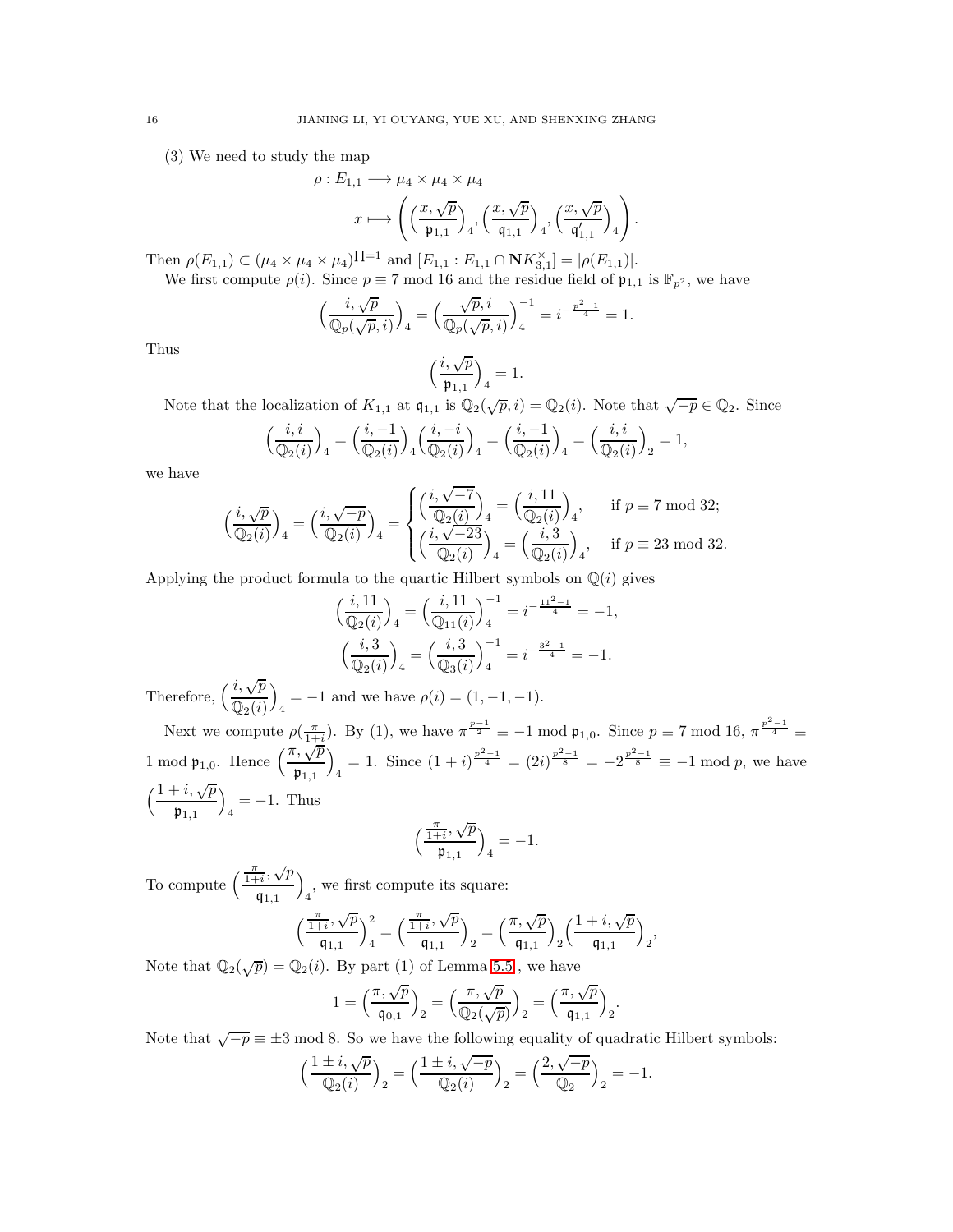Therefore

$$
\Big(\frac{\frac{\pi}{1+i},\sqrt{p}}{\mathfrak{q}_{1,1}}\Big)_4^2=1=\Big(\frac{\frac{\pi}{1+i},\sqrt{p}}{\mathfrak{q}_{1,1}'}\Big)_4^2.
$$

By the product formula we must have  $\rho(\frac{\pi}{1+i}) = (-1, \pm 1, \mp 1)$ . Hence  $|\rho(E_{1,1})| = 4$ . This implies  $[E_{1,1}: E_{1,1} \cap \mathbf{N} K_{3,1}^{\times}] = 4.$ 

To compute  $[E_{1,1}:E_{1,1} \cap \mathbf{N}K_{2,1}^{\times}],$  we need to consider the following map

$$
\rho': E_{1,1} \longrightarrow \mu_2 \times \mu_2 \times \mu_2
$$

$$
x \longmapsto \left( \left( \frac{x, \sqrt{p}}{\mathfrak{p}_{1,1}} \right)_2, \left( \frac{x, \sqrt{p}}{\mathfrak{q}_{1,1}} \right)_2, \left( \frac{x, \sqrt{p}}{\mathfrak{q}_{1,1}'} \right)_2 \right).
$$

Then  $\rho' = \rho^2$  by Proposition [2.1\(](#page-2-0)7). Thus  $\rho'(i) = \rho(i)^2 = (1, 1, 1)$  and  $\rho'(\frac{\pi}{1+i}) = \rho(\frac{\pi}{1+i})^2 = (1, 1, 1)$ . Therefore  $[E_{1,1}:E_{1,1} \cap \mathbf{N}K_{2,1}^{\times}] = |\rho'|$  $(E_{1,1}) = 1.$ 

<span id="page-16-0"></span>Proposition 5.6. *We have*

 $(1)$   $A_{n,0} = \langle cl(q_{n,0}) \rangle$  *for*  $n \geq 1$  *and*  $A_{2,0} \cong \mathbb{Z}/2\mathbb{Z}$ *;* (2)  $A_{n,1} = \langle \text{cl}(\mathfrak{q}_{n,1}), \text{cl}(\mathfrak{q}'_{n,1}) \rangle (2) \text{ for } n \geq 2.$ 

*Proof.* (1) We prove this by induction. The case  $n = 1$  is well-known. Suppose the result holds for n. We apply Gras' formula [\(2.1\)](#page-3-4) to

$$
K_{n+1,0}/K_{n,0}, C = \langle \text{cl}(\mathfrak{q}_{n+1,0}) \rangle, D = \langle \mathfrak{q}_{n+1,0} \rangle.
$$

Note that  $\mathbf{N}(C) = \langle c \, | \, (q_{n,0}) \rangle = A_{n,0}$  by the assumption. The product of ramification indices is 8. Consider the map

$$
\rho := \rho_{D, K_{n+1,0}/K_{n,0}} : \Lambda_D \longrightarrow \mu_2 \times \mu_2 \times \mu_2
$$

$$
x \longmapsto \left( \left( \frac{x, p^{\frac{1}{2^n}}}{\infty_n} \right)_2, \left( \frac{x, p^{\frac{1}{2^n}}}{\mathfrak{p}_{n,0}} \right)_2, \left( \frac{x, p^{\frac{1}{2^n}}}{\mathfrak{q}_{n,0}} \right)_2 \right).
$$

We have  $|\rho(\Lambda_D)| = [\Lambda_D : \Lambda_D \cap \mathbf{N} K_{n+1,0}^{\times}]$  and  $\rho(\Lambda_D) \subset (\mu_2 \times \mu_2 \times \mu_2)$   $\Pi = \emptyset$ , in particular,  $|\rho(\Lambda_D)| \leq 4$ . Notice that  $\Lambda_D \supset \langle \pi, \frac{\pi^2}{2} \rangle$  $\frac{1}{2}, -1$ .

Since  $\infty_n(p^{\frac{1}{2^n}}) < 0$ ,

$$
\left(\frac{-1, p^{\frac{1}{2^n}}}{\infty_n}\right)_2 = -1.
$$

By the norm-compatibility of Hilbert symbols,

$$
\left(\frac{-1, p^{\frac{1}{2^n}}}{\mathfrak{p}_{n,0}}\right)_2 = \left(\frac{-1, p^{\frac{1}{2^{n-1}}}}{\mathfrak{p}_{n-1,0}}\right)_2 = \dots = \left(\frac{-1, -p}{(p)}\right)_2 = -1.
$$

Then  $\rho(-1) = (-1, -1, 1)$ . Since  $\pi$  is totally positive,

$$
\left(\frac{\pi, p^{\frac{1}{2^n}}}{\infty_n}\right)_2 = 1.
$$

By the norm-compatibility of Hilbert symbols and the above Lemma,

$$
\Big(\frac{\pi, p^{\frac{1}{2^n}}}{\mathfrak{p}_{n,0}}\Big)_2=\Big(\frac{\pi, (-1)^{n-1}\sqrt{p}}{\mathfrak{p}_{1,0}}\Big)_2=-1.
$$

Hence  $\rho(\pi) = (1, -1, -1)$ . Therefore  $|\rho(\Lambda_D)| \ge |\langle \rho(\pi), \rho(-1) \rangle| = 4$ . This shows that  $|\rho(\Lambda_D)| = 4$ . Then Gras' formula and Lemma [2.3](#page-3-3) tell us  $A_{n+1,0} = \langle cl(\mathfrak{q}_{n+1,0}) \rangle(2)$ . Note that  $\mathfrak{q}_{n+1,0}^{2^n} = \mathfrak{q}_{1,0} = (\pi)$ , so  $\langle \text{cl}(\mathfrak{q}_{n+1,0})\rangle(2) = \langle \text{cl}(\mathfrak{q}_{n+1,0})\rangle$ . By induction,  $A_{n+1,0} = \langle \text{cl}(\mathfrak{q}_{n+1,0})\rangle$ .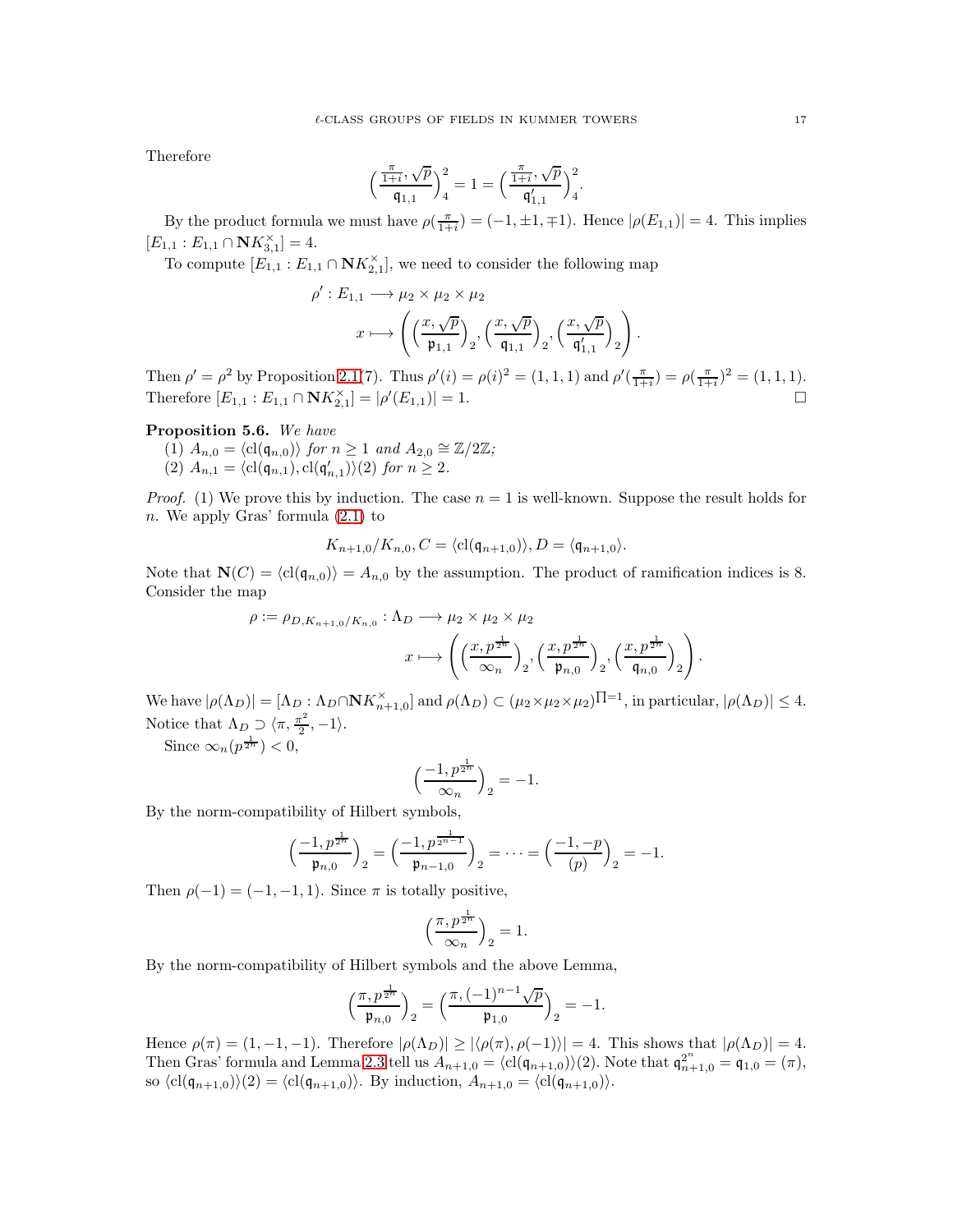In particular,  $A_{2,0}$  is invariant under the action of  $Gal(K_{2,0}/K_{1,0})$ . Since  $E_{1,0} = \langle -1, \frac{\pi^2}{2} \rangle$  $\frac{1}{2}$ , and  $[E_{1,0}: E_{1,0} \cap \mathbf{N} K_{2,0}^{\times}] = 2$  by the above Lemma. Applying Chevalley's formula [\(2.2\)](#page-3-2) to  $K_{2,0}/K_{1,0}$ gives  $A_{2,0} \cong \mathbb{Z}/2\mathbb{Z}$ .

(2) We apply Gras' formula to

$$
K_{n,1}/K_{n,0}, C = \langle \text{cl}(\mathfrak{q}_{n,1}), \text{cl}(\mathfrak{q}'_{n,1}) \rangle, D = \langle \mathfrak{q}_{n,1}, \mathfrak{q}'_{n,1} \rangle.
$$

Then  $\mathbf{N}C = \langle \text{cl}(\mathfrak{q}_{n,0}) \rangle = A_{n,0}$  by (1). Only the two infinite places are ramified in  $K_{n,1}/K_{n,0}$ , so  $-1$  is not a norm. This shows that the index  $[\Lambda_D : \Lambda_D \cap \mathbf{N}K_{n+1,0}^{\times}] \geq 2$ . By Gras' formula and Lemma [2.3,](#page-3-3)  $A_{n,1} = \langle \text{cl}(\mathfrak{q}_{n,1}), \text{cl}(\mathfrak{q}'_{n,1}) \rangle$  $\rangle$ (2).

<span id="page-17-0"></span>**Theorem 5.7.** *For*  $p \equiv 7 \mod 16$ , we have  $A_{n,1} \cong \mathbb{Z}/2\mathbb{Z} \times \mathbb{Z}/2\mathbb{Z}$  and  $A_{n,0} \cong \mathbb{Z}/2\mathbb{Z}$  for any  $n \geq 2$ .

*Proof.* The extension  $K_{\infty,1}/K_{1,1}$  satisfies **RamHyp** and Gal( $K_{n+2,1}/K_{n,1}$ ) is cyclic of order 4 for each  $n \geq 1$ . By Proposition [3.2,](#page-5-0) to show  $A_{n,1} \cong \mathbb{Z}/2\mathbb{Z} \times \mathbb{Z}/2\mathbb{Z}$ , it suffices to show  $A_{2,1} \cong A_{3,1} \cong \mathbb{Z}/2\mathbb{Z} \times \mathbb{Z}/2\mathbb{Z}$ .  $\mathbb{Z}/2\mathbb{Z} \times \mathbb{Z}/2\mathbb{Z}$ .

Let  $G_{2,1} = \text{Gal}(K_{2,1}/K_{1,1})$ . By Proposition [5.6,](#page-16-0)  $A_{2,1} = \langle \text{cl}(\mathfrak{q}_{2,1}), \text{cl}(\mathfrak{q}'_{2,1}) \rangle (2) = A_{2,1}^{G_{2,1}}$ . Since  $h_{1,1}$ is odd, cl( $(\mathfrak{q}_{2,1})^2 = \text{cl}(\mathfrak{q}_{1,1}\mathcal{O}_{2,1})$  has odd order. In other words,  $A_{2,1}$  is a quotient of  $\mathbb{Z}/2\mathbb{Z} \times \mathbb{Z}/2\mathbb{Z}$ . Note that  $A_{2,1} = A_{2,1}^{G_{2,1}}$ . The product of ramification indices of  $K_{2,1}/K_{1,1}$  is 8. By Lemma [5.5](#page-14-0) and Chevalley's formula [\(2.2\)](#page-3-2) for  $K_{2,1}/K_{1,1}$ , we obtain  $|A_{2,1}| = |A_{2,1}^{G_{2,1}}| = 4$ . So  $A_{2,1} \cong \mathbb{Z}/2\mathbb{Z} \times \mathbb{Z}/2\mathbb{Z}$ .

By Proposition [5.6,](#page-16-0)  $A_{3,1} = A_{3,1}^{G_{3,1}}$  where  $G_{3,1} = \text{Gal}(K_{3,1}/K_{1,1})$ . The product of ramification indices of  $K_{3,1}/K_{1,1}$  is 64. By Lemma [5.5](#page-14-0) and Chevalley's formula for  $K_{3,1}/K_{1,1}$ , we get  $|A_{3,1}|$  =  $|A_{3,1}^{G_{3,1}}| = 4$ . Since the norm map from  $A_{3,1}$  to  $A_{2,1}$  is surjective by Lemma [2.5,](#page-3-1) we must have  $A_{3,1} \cong \mathbb{Z}/2\mathbb{Z} \times \mathbb{Z}/2\mathbb{Z}$ .

Now we compute  $A_{n,0}$ . Since  $K_{n,1}/K_{n,0}$  is ramified at the real places, the norm map from  $A_{n,1}$ to  $A_{n,0}$  is surjective by Lemma [2.5.](#page-3-1) In particular,  $A_{n,0}$  is a quotient of  $\mathbb{Z}/2\mathbb{Z} \times \mathbb{Z}/2\mathbb{Z}$ . We know that  $A_{n,0}$  is cyclic by Proposition [5.6.](#page-16-0) Since the norm map from  $A_{n,0}$  to  $A_{2,0} \cong \mathbb{Z}/2\mathbb{Z}$  is surjective, we must have  $A_{n,0} \cong \mathbb{Z}/2\mathbb{Z}$  for  $n \geq 2$ .

To compute the 2-class group of  $K_{1,m}$  for  $m \geq 1$ , we first note that  $K_{1,m}$  is the m-th layer of the cyclotomic  $\mathbb{Z}_2$ -extension of  $K_{1,1}$ .

**Proposition 5.8.** *For*  $p \equiv 7 \mod 16$ *, we have*  $A_{1,m} = \langle cl(\mathfrak{q}_{1,m}) \rangle(2)$  *for*  $m \geq 1$ *.* 

*Proof.* We first reduce the result to the case  $m = 2$ . Suppose  $A_{1,2} = \langle cl(\mathfrak{q}_{1,2})\rangle(2)$ . Note that  $K_{1,\infty}/K_{1,1}$  is totally ramified at  $\mathfrak{q}_{1,1}$  and  $\mathfrak{q}'_{1,1}$ , and unramified outside  $\mathfrak{q}_{1,1}$  and  $\mathfrak{q}'_{1,1}$ . Applying Gras' formula [\(2.1\)](#page-3-4) to

$$
K_{1,2}/K_{1,1}, C_1 = \langle \text{cl}(\mathfrak{q}_{1,2}) \rangle, D_1 = \langle \mathfrak{q}_{1,2} \rangle
$$

gives

$$
[\Lambda_{D_1} : \Lambda_{D_1} \cap \mathbf{N} K_{1,2}^{\times}] = 2.
$$

Next we apply Gras' formula to

$$
K_{1,3}/K_{1,2}
$$
,  $C_2 = \langle cl(\mathfrak{q}_{1,3}) \rangle$ ,  $D_2 = \langle \mathfrak{q}_{1,3} \rangle$ .

Note that  $\mathbf{N}(C)(2) = A_{1,2}$ . To prove  $A_{1,3} = C_2$ , we need to prove that  $[\Lambda_{D_2} : \Lambda_{D_2} \cap \mathbf{N}K_{1,3}^{\times}] = 2$  by Lemma [2.3.](#page-3-3) Note that  $K_{1,2} = K_{1,1}(\sqrt{-i})$  and  $K_{1,3} = K_{1,2}(\sqrt{\zeta_8})$ . We need to study the following two maps:

$$
\rho_1 = \rho_{D_1, K_{1,2}/K_{1,1}} : \Lambda_{D_1} \longrightarrow \mu_2 \times \mu_2
$$

$$
x \longmapsto \left( \left( \frac{x, -i}{\mathfrak{q}_{1,1}} \right)_2, \left( \frac{x, -i}{\mathfrak{q}'_{1,1}} \right)_2 \right)
$$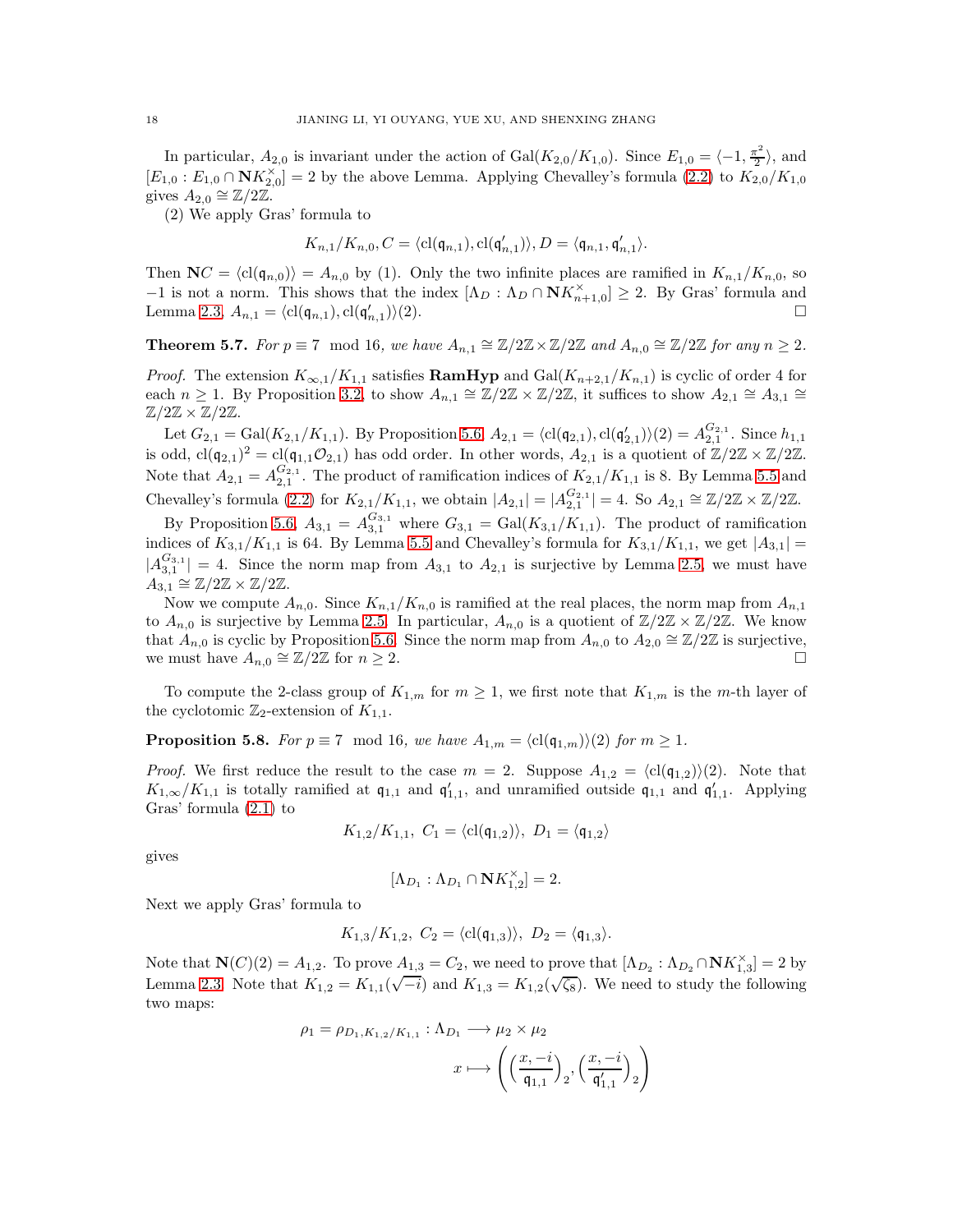and

$$
\rho_2 = \rho_{D_2, K_{1,3}/K_{1,2}} : \Lambda_{D_2} \longrightarrow \mu_2 \times \mu_2
$$

$$
x \longmapsto \left( \left( \frac{x, \zeta_8}{\mathfrak{q}_{1,2}} \right)_2, \left( \frac{x, \zeta_8}{\mathfrak{q}'_{1,2}} \right)_2 \right).
$$

We have  $|\rho_2(\Lambda_2)| = [\Lambda_{D_2} : \Lambda_{D_2} \cap \mathbf{N} K_{1,3}^{\times}] \leq 2$  by Lemma [2.8.](#page-4-0) Note that  $\Lambda_{D_1} \subset \Lambda_{D_2}$ . By the norm-compatible property of Hilbert symbols,  $\left(\frac{x,\zeta_8}{\mathfrak{q}_{1,2}}\right)$  $\overline{ }$  $\frac{1}{2} = \left(\frac{x, -i}{\mathfrak{q}_{1,1}}\right)$  $q_{1,1}$  $\overline{ }$ 2 . So the following diagram is commutative:



Thus  $2 = |\rho_1(\Lambda_{D_1})| \leq |\rho_2(\Lambda_{D_2})| \leq 2$  and  $[\Lambda_{D_2} : \Lambda_{D_2} \cap \mathbf{N}K_{1,3}^{\times}] = 2$ , which implies that  $A_{1,3} =$  $\langle \text{cl}(\mathfrak{q}_{1,3})\rangle(2)$  by Lemma [2.3.](#page-3-3) Repeating this argument, we get  $A_{1,m} = \langle \text{cl}(\mathfrak{q}_{1,m})\rangle(2)$  for  $m \geq 2$ .

Consider the case

$$
K/F = K_{1,2}/K_{0,2}, C = \langle \mathrm{cl}(\mathfrak{q}_{1,2}) \rangle, D = \langle \mathfrak{q}_{1,2} \rangle.
$$

Note that C is a Gal $(K_{1,2}/K_{0,2})$ -submodule of  $A_{1,2}$ , since for  $\sigma \in \text{Gal}(K_{1,2}/K_{0,2}), \sigma(\mathfrak{q}_{1,2})\mathfrak{q}_{1,2} =$  $\mathfrak{q}_{0,2}\mathcal{O}_{1,2} = (1-\zeta_8)\mathcal{O}_{1,2}$ , in other words,  $\sigma(\mathrm{cl}(\mathfrak{q}_{1,2})) = \mathrm{cl}(\mathfrak{q}_{1,2})^{-1}$ . If we can show  $[\Lambda_D : \Lambda_D \cap \mathbf{N} K_{1,2}^{\times}] =$ 2, then by Gras' formula [\(2.1\)](#page-3-4) and Lemma [2.3,](#page-3-3) we have  $A_{1,2} = \langle \text{cl}(\mathfrak{q}_{1,2}) \rangle(2)$ .

Note that  $\Lambda_D = \langle 1 - \zeta_8, \zeta_8, 1 + \sqrt{2} \rangle$  and the ramified places in  $K_{1,2}/K_{0,2}$  are  $\mathfrak{p}_{0,2}$  and  $\mathfrak{p}'_{0,2}$ , where  $\mathfrak{p}_{0,2}\mathfrak{p}'_{0,2} = p\mathcal{O}_{0,2}$ . By Lemma [2.8,](#page-4-0) for the map

$$
\rho = \rho_{D, K_{1,2}/K_{0,2}} : \Lambda_D \longrightarrow \mu_2 \times \mu_2
$$

$$
x \longmapsto \left( \left( \frac{x, p}{\mathfrak{p}_{0,2}} \right)_2, \left( \frac{x, p}{\mathfrak{p}'_{0,2}} \right)_2 \right)
$$

,

we have  $|\rho(\Lambda_D)| = [\Lambda_D : \Lambda_D \cap \mathbf{N} K_{1,2}^{\times}] \leq 2$ . To show  $|\rho(\Lambda_D)| = 2$ , it suffices to show that  $\rho$  is not trivial. Let us compute  $\rho(1-\zeta_8)$ . For  $p \equiv 7 \mod 16$ , the conjugate of  $\zeta_8$  over  $\mathbb{Q}_p$  is  $\zeta_8^{-1}$ . By the norm-compatible property of Hilbert symbols, we have

$$
\left(\frac{1-\zeta_8, p}{\mathfrak{p}_{0,2}}\right)_2 = \left(\frac{1-\zeta_8, p}{\mathbb{Q}_p(\zeta_8)}\right)_2 = \left(\frac{(1-\zeta_8)(1-\zeta_8^{-1}), p}{\mathbb{Q}_p}\right)_2 = \left(\frac{2+\zeta_8+\zeta_8^{-1}, p}{\mathbb{Q}_p}\right)_2.
$$

By Hensel's Lemma, we have

$$
\left(\frac{2+\zeta_8+\zeta_8^{-1},p}{\mathbb{Q}_p}\right)_2 = 1 \Leftrightarrow 2+\zeta_8+\zeta_8^{-1} \bmod p \text{ is a square } \Leftrightarrow 2+\zeta_8+\zeta_8^{-1} \in (\mathbb{Q}_p^{\times})^2.
$$

Notice that  $(\zeta_{16} + \zeta_{16}^{-1})^2 = 2 + \zeta_8 + \zeta_8^{-1}$ . Since  $p \equiv 7 \mod 16$ , Frob<sub>p</sub> $(\zeta_{16} + \zeta_{16}^{-1}) = \zeta_{16}^7 + \zeta_{16}^{-7} =$  $-(\zeta_{16} + \zeta_{16}^{-1})$ , where Frob<sub>p</sub> is the Frobenius element of Gal( $\overline{\mathbb{Q}}_p/\mathbb{Q}_p$ ). Thus  $\zeta_{16} + \zeta_{16}^{-1} \notin \mathbb{Q}_p$  and we have  $\left(\frac{1-\zeta_8, p}{\mathfrak{p}_{0,2}}\right)$  $\overline{ }$  $\Box$   $\Box$ 

<span id="page-18-0"></span>**Theorem 5.9.** *For*  $p \equiv 7 \mod 16$  *and*  $m \ge 1$ ,  $A_{1,m} \cong \mathbb{Z}/2^{m-1}\mathbb{Z}$ *.* 

*Proof.* Note that  $A_{1,1}$  is trivial and  $\mathfrak{q}_{1,m}^{2^{m-1}} = \mathfrak{q}_{1,1}$ . We have  $A_{1,m} = \langle cl(\mathfrak{q}_{1,m}) \rangle (2)$  is a quotient of  $\mathbb{Z}/2^{m-1}\mathbb{Z}$ . Since  $h_{1,m} \mid h_{1,m+1}$  by Lemma [2.5,](#page-3-1) if  $|A_{1,m}| < 2^{m-1}$  for some m, we must have  $|A_{1,k}| = |A_{1,k+1}|$  for some k. Then  $|A_{1,n}| = |A_{1,k}|$  for any  $n \geq k$  by Proposition [3.2.](#page-5-0) But Kida's formula [\[Kid79,](#page-20-12) Theorem 1] shows that the  $\lambda$ -invariant of the cyclotomic  $\mathbb{Z}_2$ -extension of  $\mathbb{Q}(\sqrt{-p})$ is 1. In particular, the 2-class numbers of  $\mathbb{Q}(\sqrt{-p}, \zeta_{2^{m+1}} + \zeta_{2^{m+1}}^{-1})$  are unbounded when  $m \to \infty$ .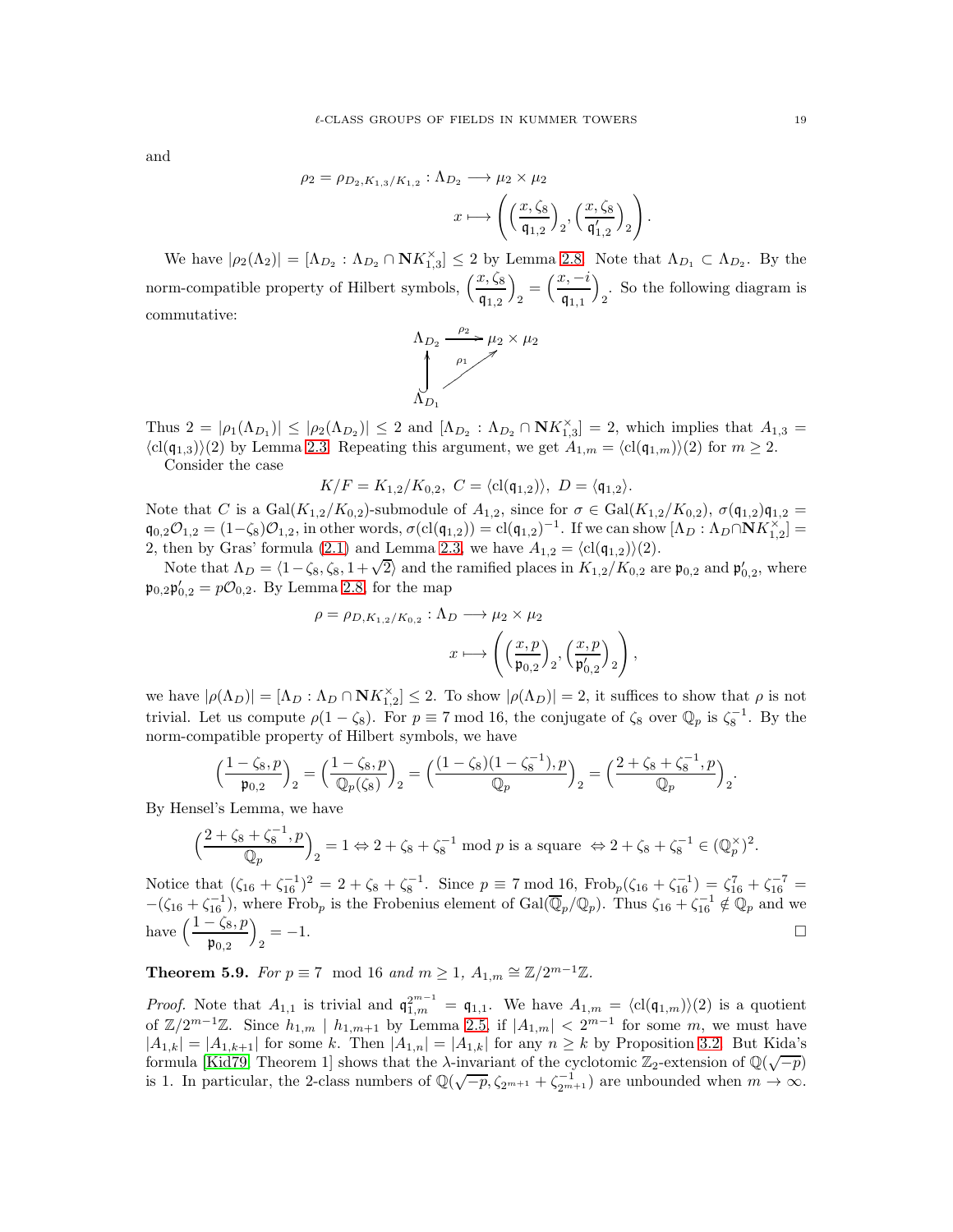Thus the 2-class numbers of  $\mathbb{Q}(\sqrt{-p}, \zeta_{2^{m+1}}) = K_{1,m}$  are also unbounded by Lemma [2.5.](#page-3-1) We get a  $\Box$ contradiction.

*Proof of Theorem [1.1\(](#page-0-0)3).* Theorem [1.1\(](#page-0-0)3) is just the combination of Theorem [5.7](#page-17-0) and Theorem [5.9.](#page-18-0)

5.3. Congruence property of the relative fundamental unit. We are now ready to prove Theorem [1.2.](#page-0-1) We assume  $p \equiv 7 \mod 16$  and use the same notations as in § [5.2.](#page-13-0)

To prove this theorem, we need an explicit reciprocity law for a real quadratic field  $F$ . We view  $F \subset \mathbb{R}$  by fixing an embedding. For a prime ideal p with odd norm and  $\gamma \in \mathcal{O}_F$  prime to p, define the Legendre symbol  $\left[\frac{\gamma}{n}\right]$ p  $\epsilon \in \{\pm 1\}$  by the congruence  $\int_{\mathfrak{p}}^{\infty}$ p  $\bar{\mathcal{P}} = \gamma^{\frac{Np-1}{2}}$  mod p. For coprime  $\gamma, \delta \in \mathcal{O}_F$  $\lceil \gamma \rceil$ 

with  $(2,\delta) = 1$ , define  $\left[\frac{\gamma}{\delta}\right] := \prod_{\mathfrak{p} \mid \delta}$ p  $v_{\mathfrak{p}}(\delta)$ . So by definition  $\left[\frac{\gamma}{\delta}\right] = 1$  if  $\delta \in \mathcal{O}_F^{\times}$ . For  $\gamma, \delta \in \mathcal{O}_F \setminus \{0\}$ , define

$$
\{\gamma,\delta\} = (-1)^{\frac{\operatorname{sgn}(\gamma)-1}{2}\cdot\frac{\operatorname{sgn}(\delta)-1}{2}}
$$

where  $sgn(x) = 1$  if  $x > 0$  and  $sgn(x) = -1$  if  $x < 0$ . Note that  $\{\gamma, \delta_1\}, \{\gamma, \delta_2\} = \{\gamma, \delta_1\delta_2\}.$ 

<span id="page-19-0"></span>**Theorem 5.10.** Assume that  $\gamma_1, \delta_1, \gamma_2, \delta_2 \in \mathcal{O}_F$  have odd norms,  $\gamma_1$  and  $\delta_1$  are coprime,  $\gamma_2$  and  $\delta_2$  *are coprime, and*  $\gamma_1 \equiv \gamma_2, \delta_1 \equiv \delta_2 \mod 4$ *. Then* 

$$
\left[\frac{\gamma_1}{\delta_1}\right] \left[\frac{\delta_1}{\gamma_1}\right] \left[\frac{\gamma_2}{\delta_2}\right] \left[\frac{\delta_2}{\gamma_2}\right] = \{\gamma_1, \delta_1\} \{\gamma_1', \delta_1'\} \{\gamma_2, \delta_2\} \{\gamma_2', \delta_2'\}.
$$

*where*  $\xi'$  *is the conjugate of*  $\xi \in F$ *.* 

*Proof.* This follows from [\[Lem05,](#page-20-13) Lemma 12.12, Lemma 12.13, Lemma 12.16] directly.  $\square$ 

*Proof of Theorem [1.2.](#page-0-1)* (1) Note that  $E_{2,0}/E_{1,0}$  is an abelian group of rank 1. We claim that  $E_{2,0}/E_{1,0}$  is torsion-free. Otherwise, there exists  $u \in E_{2,0} \setminus E_{1,0}$  such that  $u^j \in E_{1,0}$  for some  $j \ge 2$ . Then  $K_{2,0} = K_{1,0}(u)$ . The norm of u respect to the extension  $K_{2,0}/K_{1,0}$  is  $u\zeta u = \zeta u^2 \in E_{1,0}$  for some  $\zeta \in \zeta_j \cap K_{2,0}$ . So  $\zeta = \pm 1$ . Thus  $u^2 \in E_{1,0}$  and this implies that  $K_{2,0}/K_{1,0}$  is unramified at p. This contradicts to the fact that  $K_{2,0}/K_{1,0}$  is ramified at p. This proves the claim.

Let  $\eta \in E_{2,0}$  such that its image in  $E_{2,0}/E_{1,0}$  is a generator of  $E_{2,0}/E_{1,0}$ . Then clearly  $E_{2,0}$  =  $\langle \eta, \epsilon, -1 \rangle$ . By Lemma [5.5,](#page-14-0)  $\epsilon \in \mathbf{N} K_{2,0}^{\times}$ . Let  $G = \text{Gal}(K_{2,0}/K_{1,0})$ . Since  $A_{2,0}^G = \langle \mathfrak{q}_{2,0} \rangle$  and  $\mathfrak{q}_{2,0}$  is a G-invariant fractional ideal, by [\[Gre,](#page-20-14) Proposition 1.3.4],  $E_{1,0} \cap \mathbf{N} K_{2,0}^{\times} = \mathbf{N} E_{2,0}$  and in particular  $\epsilon \in \mathbf{N}E_{2,0}$ . Therefore we must have  $\mathbf{N}(\pm \eta \epsilon^k) = \epsilon$ . Replacing  $\eta$  by  $sgn(\eta)\eta \epsilon^k$ , then  $\eta$  is totally positive since  $\epsilon$  is totally positive,  $\mathbf{N}(\eta) = \epsilon$  and  $E_{2,0} = \langle \eta, \epsilon, -1 \rangle$ .

(2) We first reduce it to the case  $\eta' = \eta$ . Suppose the result holds for  $\eta$ . For any  $\eta' \in E_{2,0}$  such that  $\mathbf{N}(\eta') = \epsilon$ , we can write  $\eta' = \text{sgn}(\eta')\eta^k \epsilon^s$  with  $k = 1 - 2s$ . Firstly, one easily see that  $\epsilon \equiv$  $\pm 1 \mod \sqrt{p}$ . We claim that  $\epsilon \equiv 1 \mod \sqrt{p}$ . Since  $\epsilon = \mathbf{N}(\eta) = \eta \overline{\eta}$ , we have  $\epsilon \equiv \eta \overline{\eta} \equiv \eta^2 \mod \sqrt{p}$ . Therefore,  $\epsilon$  is a square in  $\mathcal{O}_{2,0}/(\sqrt[4]{p}) \cong \mathbb{F}_p$ . Because  $-1$  is not a square in  $\mathbb{F}_p$ , we obtain  $\epsilon \equiv$ 1 mod  $\sqrt{p}$ . Then  $\eta' \equiv \text{sgn}(\eta')(-1)^k \equiv -\text{sgn}(\eta') \bmod \sqrt[4]{p}$ . Write  $\eta = \alpha + \beta \sqrt[4]{p}$  with  $\alpha, \beta \in \mathbb{Z}[\sqrt{p}]$ . By the assumption we have  $\mathfrak{q} \parallel \alpha$  and  $\mathfrak{q} \nmid \beta$ . It is easy to check that for odd k,  $\mathfrak{q} \parallel \alpha_k$  also where  $\eta^k = \alpha_k + \beta_k \sqrt[4]{p}$  with  $\alpha_k, \beta_k \in \mathbb{Z}[\sqrt{p}]$ . Thus we have  $v_{\mathfrak{q}}(\text{Tr}(\eta')) = v_{\mathfrak{q}}(2\epsilon^s \alpha_k) = v_{\mathfrak{q}}(2\epsilon^s \alpha) = 3$ .

From now on we prove the result holds for  $\eta = \alpha + \beta \sqrt[4]{p}$ . Write  $\alpha = a + b\sqrt{p}$  and  $\beta = c + d\sqrt{p}$ with  $a, b, c, d \in \mathbb{Z}$ . Since the infinite place is ramified in  $K_{2,0}$ , we have  $\mathbf{N}_{K_{2,0}/\mathbb{Q}}(\eta) = 1$ . Hence  $\mathbf{N}_{K_{2,0}/\mathbb{Q}}(\eta) \equiv a^4 \equiv 1 \mod \sqrt[4]{p}$ . Since  $p \equiv 7 \mod 16$ , we have  $\eta \equiv a \equiv \pm 1 \mod \sqrt[4]{p}$ .

Let  $G = \text{Gal}(K_{3,0}/K_{2,0})$ . By Proposition [5.6](#page-16-0) and Theorem [5.7](#page-17-0) tell us  $|A_{3,0}| = |A_{3,0}^G| = |A_{2,0}| =$ 2. Applying Chevalley's formula [\(2.2\)](#page-3-2) on  $K_{3,0}/K_{2,0}$  gives  $[E_{2,0} : \mathbf{N}K_{3,0}^{\times} \cap E_{2,0}] = 4$ . This implies  $(1, \sqrt[4]{p})$  $\infty_2$  $\left( \frac{\eta, \sqrt[4]{p}}{\sqrt{p}} \right)$  $\overline{(\sqrt[4]{p})}$  $\Big)$ ,  $\Big(\frac{\eta, \sqrt[4]{p}}{p}\Big)$  $q_{2,0}$  $\binom{\eta, \sqrt[4]{p}}{\left(\sqrt[4]{p}\right)}$  $= \left(\frac{\eta, \sqrt[4]{p}}{p}\right)$  $q_{2,0}$  $= -1$  by the totally positivity of  $\eta$  and the product formula. Hence  $\eta$  is not a square modulo  $\sqrt[n]{p}$  and we must have  $\eta \equiv -1 \mod \sqrt[4]{p}$ .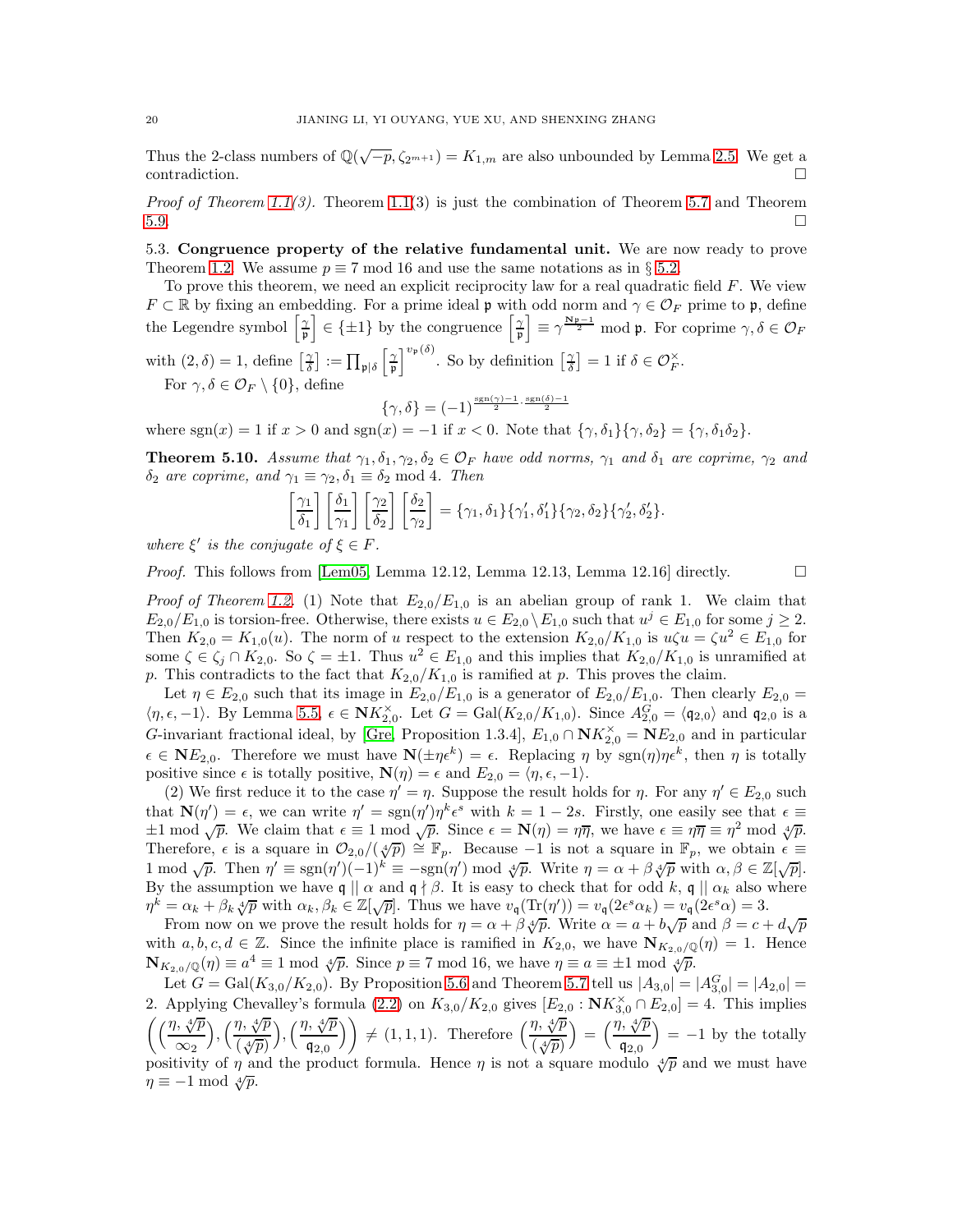Write  $\alpha = \pi^t \alpha_0$  with  $\pi \nmid \alpha_0$ , recall that  $\pi$  is the totally positive generator of q such that  $\epsilon = \frac{\pi^2}{2}$ . Now  $t = v_q(\text{Tr}(\frac{n}{2})) = v_q(\text{Tr}(\eta)) - 2$ , so our goal is to prove  $t = 1$ . Note that  $\alpha$  and  $\alpha_0$  are positive. Write  $\epsilon = x + y\sqrt{p}$ ,  $\pi = u + v\sqrt{p}$ . By Lemma [5.5,](#page-14-0) u and v are both odd and  $v \equiv \pm 1 \mod 8$ . From  $\epsilon = \frac{\pi^2}{2}$  $\frac{\pi^2}{2}$  and  $\mathbf{N}(\pi) = u^2 - pv^2 = 2$ , we obtain  $8 \parallel x = u^2 - 1 = pv^2 + 1$  and  $y \equiv \pm 3 \mod 8$ .

If  $y \equiv 3 \mod 8$ , then  $\epsilon \equiv -\sqrt{p} \mod 4$ . Take  $(\alpha_0, -\sqrt{p}, \alpha_0, \epsilon)$  in Theorem [5.10,](#page-19-0) since  $\alpha_0 >$  $0, \sqrt{p}\epsilon' > 0$ , we have

$$
\left[\frac{\alpha_0}{-\sqrt{p}}\right] \left[\frac{-\sqrt{p}}{\alpha_0}\right] \left[\frac{\alpha_0}{\epsilon}\right] \left[\frac{\epsilon}{\alpha_0}\right] = \{\alpha_0, -\sqrt{p}\epsilon\} \{\alpha'_0, \sqrt{p}\epsilon'\} = 1.
$$

Since  $\alpha^2 - \sqrt{p}\beta^2 = \epsilon$ , we have

$$
\left[\frac{\alpha^2 - \sqrt{p}\beta^2}{\alpha_0}\right] = \left[\frac{-\sqrt{p}}{\alpha_0}\right] = \left[\frac{\epsilon}{\alpha_0}\right].
$$

By definition,  $\left[\frac{\alpha_0}{\epsilon}\right] = 1$ . Combine the above two equalities,  $\left[\frac{\alpha_0}{\epsilon}\right]$  $-\sqrt{p}$  $\Big] = 1.$  By Lemma [5.5,](#page-14-0)  $\lceil \frac{\pi}{2} \rceil$  $-\sqrt{p}$  $=\left(\frac{\pi, \sqrt{p}}{\sqrt{p}}\right)$  $\sqrt{p}$  $\overline{\phantom{0}}$  $_2 = -1$ . Thus we have

$$
-1 = \left[\frac{\alpha}{-\sqrt{p}}\right] = \left[\frac{\pi}{-\sqrt{p}}\right]^t \left[\frac{\alpha_0}{-\sqrt{p}}\right] = (-1)^t,
$$

which means that  $t$  is odd in this case.

If  $y \equiv -3 \mod 8$ , then  $\epsilon^{-1} = x - y\sqrt{p}$  with  $-y \equiv 3 \mod 8$  and  $\mathbb{N}(\eta^{-1}) = \epsilon^{-1}$ . Repeating the above argument, we obtain  $v_q(\text{Tr}(\frac{\eta^{-1}}{2})$  is odd. Let  $\bar{\eta} = \alpha - \beta \sqrt[4]{p}$ . We have  $\text{Tr}(\eta^{-1}) = \text{Tr}(\bar{\eta} \epsilon^{-1}) =$ 2  $\epsilon^{-1}\text{Tr}(\overline{\eta}) = \epsilon^{-1}\text{Tr}(\eta)$ . Therefore  $t = v_{\mathfrak{q}}(\frac{\text{Tr}(\eta)}{2})$  $v_{\mathfrak{q}}\left(\frac{\text{Tr}(\eta^{-1})}{2}\right) = v_{\mathfrak{q}}\left(\frac{\text{Tr}(\eta^{-1})}{2}\right)$  $\frac{\eta^{-1})}{2}$ ) +  $v_{\mathfrak{q}}(\epsilon^{-1}) = v_{\mathfrak{q}}(\frac{\text{Tr}(\eta^{-1})}{2})$  $\frac{\pi}{2}$ ) is also odd.

Finally let us prove  $t = 1$ . Recall that  $\eta = a + b\sqrt{p} + (c + d\sqrt{p})\sqrt[4]{p}$  with  $a, b, c, d \in \mathbb{Z}$ . Since t is odd, we have  $\pi | a + b\sqrt{p}$  and  $\pi | c + d\sqrt{p}$ . Then  $c \neq d$  mod 2. From  $\mathbf{N}(\eta) = \epsilon = x + y\sqrt{p}$  we have  $a^2 + pb^2 - 2cdp = x$ . Assume  $t \ge 3$ , i.e.  $2\pi | a + b\sqrt{p}$ . We must have  $2 || a$  and  $2 || b$  or  $4 | a$  and 4 | b. In both cases,  $x \equiv -2cdp \mod 8$ . Since  $8 \mid x$ , we have 4 | cd. But exactly one of c and d is odd,  $y = 2ab - c^2 - pd^2 \equiv d^2 - c^2 \equiv \pm 1 \mod 8$ , which is a contradiction to  $y \equiv \pm 3 \mod 8$ . Thus  $t = 1$ .

#### **REFERENCES**

- <span id="page-20-3"></span>[Aou18] S. Aouissi, M. Talbi, M. C. Ismaili and A. Azizi, On a Conjecture of Lemmermeyer. [arXiv:1810.07172.](http://arxiv.org/abs/1810.07172)
- <span id="page-20-4"></span>[C-E05] F. Calegari and M. Emerton, On the ramification of Hecke algebras at Eisenstein primes. Invent. Math. 160 (2005), 97–144.
- <span id="page-20-11"></span>[FT93] A. Fröhlich and M. J. Taylor, (1993). Algebraic number theory (Vol. 27). Cambridge University Press.
- <span id="page-20-10"></span>[Fuk94] T. Fukuda, Remarks on  $\mathbb{Z}_p$ -extensions of number fields. Proc. Japan Acad. Ser. A Math. Sci. 70(1994), No.8, 264–266.
- <span id="page-20-8"></span>[Gra73] G. Gras, Sur les  $\ell$ -classes didéaux dans les extensions cycliques relatives de degré premier  $\ell$ . Ann. Inst. Fourier (Grenoble) 23 (1973), no. 3, 1–48.
- <span id="page-20-7"></span>[Gra17] G. Gras, Invariant generalized ideal classes–structure theorems for p-class groups in p-extensions. Proc. Indian Acad. Sci. Math. Sci. 127 (2017), no. 1, 1–34.
- <span id="page-20-14"></span>[Gre] R. Greenberg, Topics in Iwasawa Theory, Website: <https://sites.math.washington.edu/~greenber/book.pdf>.
- <span id="page-20-2"></span>[Ger76] F. Gerth III, Ranks of 3-class groups of non-Galois cubic fields. Acta Arith. 30 (1976), 307–322.
- <span id="page-20-5"></span>[Ger05] F. Gerth III, On 3-class groups of certain pure cubic fields. Bull. Austral. Math. Soc. 72 (2005), 471-476.
- <span id="page-20-1"></span>[Hon71] T. Honda, *Pure cubic fields whose class numbers are multiples of three.* J. Number Theory 3(1971), 7–12.
- <span id="page-20-12"></span>[Kid79] Y. Kida, On cyclotomic  $\mathbb{Z}_2$ -extensions of imaginary quadratic fields, Tohoku Math. J. (2). **31**(1979),91–96.
- <span id="page-20-9"></span>[Lan90] S. Lang, Cyclotomic fields I and II, Graduate Texts in Mathematics 121. Springer, 1990.
- <span id="page-20-6"></span>[Lei17] A. Lei, Estimating class numbers over metabelian extensions. Acta Arith. 180(4) 2017, 347–364.
- [Lem94] F. Lemmermeyer, *Kuroda's class number formula*. Acta Arith. **66** (1994), no. 3, 245–260.<br>[Lem05] F. Lemmermeyer, Quadratic reciprocity in number fields
- <span id="page-20-13"></span>Lemmermeyer, Quadratic reciprocity in number fields. Website: <http://www.fen.bilkent.edu.tr/~franz/rl2/rlb12.pdf>, 2005.
- <span id="page-20-0"></span>[Mon10] P. Monsky, A result of Lemmermeyer on class numbers. [arXiv:1009.3990,](http://arxiv.org/abs/1009.3990) 2010.